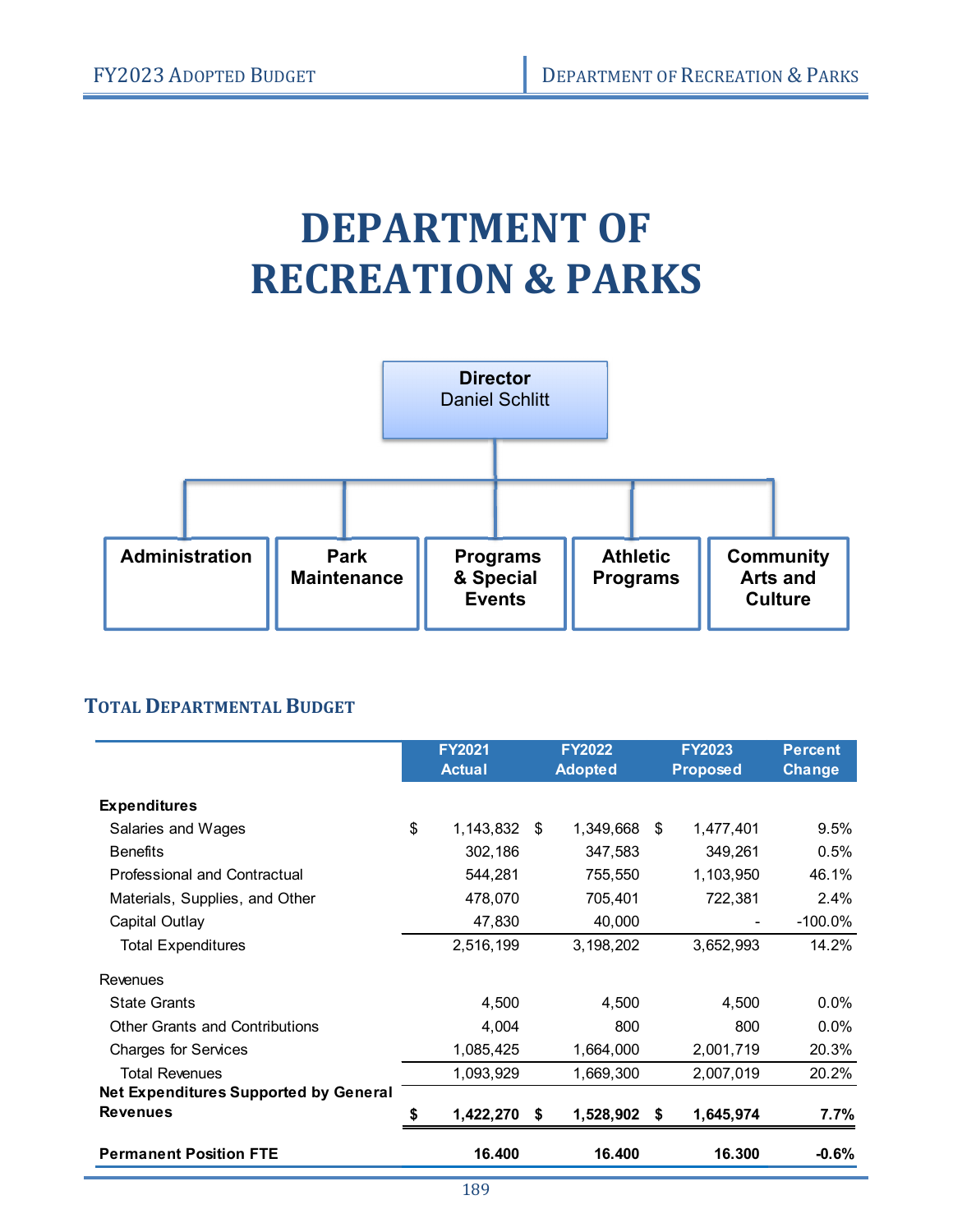# **RECREATION AND PARKS ADMINISTRATION**

#### **SUMMARY OF SERVICES PROVIDED**

This Cost Center provides funding to support the administration of the Recreation & Parks Department and the supervision and management of the Falls Church Community Center, Cherry Hill Farmhouse, 17 outdoor facilities to include 15 parks, six tennis courts, 10 playgrounds, and five basketball courts.

The Falls Church Community Center houses the administrative offices of the Recreation & Parks Department. The Center, which is typically open 357 days a year, operates more than 4,300 hours annually with an estimated 265,000 visits each year. Programs for toddlers, elementary aged children, teenagers, adults of all ages, and seniors are offered. The Community Center serves as a teen center, recreation center, special event venue, senior center, entertainment center, information center, and meeting place. The Community Center continues to be a focal point of the Falls Church community and serves as a place for town hall meetings, public forums, as well as local, state, and federal elections. The Community Center also serves as the City's emergency shelter.

Registrations and rentals/reservations were down in 2021 as a continued impact of the Covid-19 pandemic. However, in 2021, the Department processed over 7,500 activity registrations. Staff also received and processed approximately 45 room rental requests for the Community Center, 270 picnic shelter reservations, and 5,500 (compared to 1200 pre-covid) tennis & pickleball court reservations.

As we continue to resume to full programming and services from the on-going Covid-19 pandemic, the Community Center hours, visits and use have steadily increased, reverting back to pre-pandemic usage. Staff will resume full operations with expectations of returning to pre-pandemic registrations and rentals, assuming health metrics continue to permit regular programming.

Staff of the Falls Church Recreation and Parks Department are committed to ensuring our programs, services and facilities are provided equitably and are accessible to all. Equity and accessibility will always be at the forefront of all planning that is done by the Department.

#### **TRENDS AND ISSUES**

- The Community Center was last renovated twenty-two years ago. A refresh of work stations, restroom stalls and bleachers will be needed in the coming years.
- As the City's population increases, we have more class offerings and rentals, resulting in a fully booked building.
- The department will continue to monitor software and technology that could assist in providing better service or increase efficiency.
- We continue to register over 1,700 new household accounts each year.
- Security enhancements have begun. Additional cameras and a fully functioning PA system are needed. Coordination with Emergency Management on this upgrade has begun.
- The department continues to evaluate the upcoming impact the City's growth will have on our programs, services and parks.
- Enhanced awareness and dedication to equity and accessibility. The department continues to promote our new fee reduction program and are actively working to make programs and facilities more accessible. Examples are the equipment boxes at each tennis court which provides all needed equipment for tennis or pickleball use, and added language about the fee reduction program on program flyers and other materials.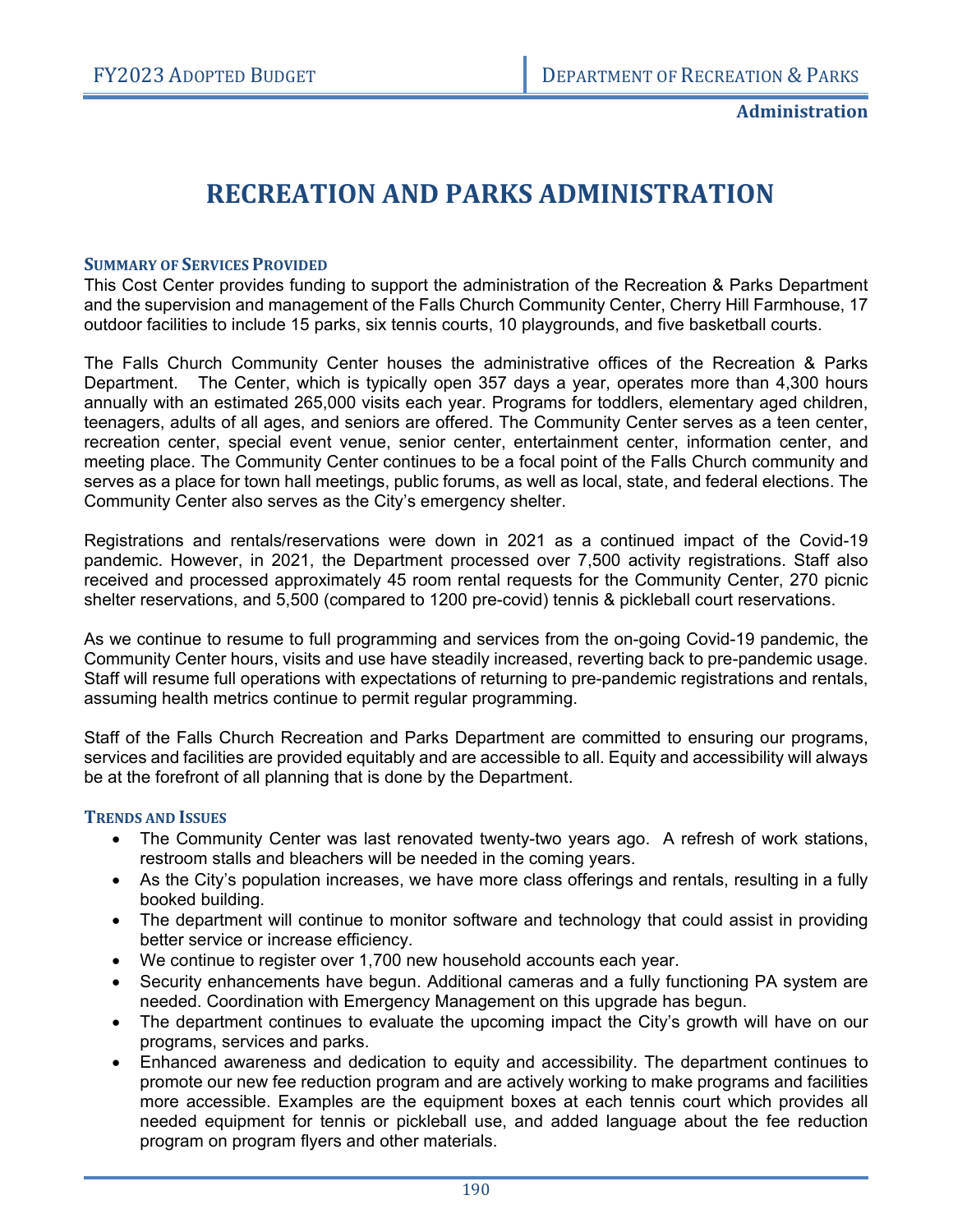#### **SIGNIFICANT CHANGES**

- As of April 1, 2022, the department will lift existing health and safety protocols to include permitting drop in use, removing room/open gym maximums and bringing back additional programming that had not yet returned due to the pandemic.
- Rental fees for use of the Community Center have not resumed to pre-pandemic use. We expect to see more rentals with the lifting of room maximums.

#### **DELIVERABLES**

**BUDGET**

 This Administration cost center will provide administrative support that will allow us to offer a fun, safe and recreational environment for 265,000 visitors per year in a building that is used for a teen center, recreation center, special event venue, senior center, entertainment center, information center, and meeting place. The Community Center also serves as the hub of the Falls Church Recreation and Parks Department providing customer service and all other administrative and programming responsibilities of the 16.3 FTE professional, maintenance and administrative staff of the Recreation and Parks Department.

#### **PRIORITIES FOR FUTURE FUNDING**

- 1. Repairs and Maintenance \$85,000. Additional funding is needed for both temporary amenities such as tables and chairs, as well as the reinvestment in permanent amenities such as bleachers, restroom partitions, and more, in order to properly maintain the Community Center.
- 2. Banner Infrastructure \$30,000. Single year expense to design and build infrastructure to hang banners over Broad Street and Washington Street.

#### **PERMANENT POSITIONS – 5.80 TOTAL FTE**

- 1.00 Director of Recreation and Parks
- 1.00 Senior Administrative Assistant
- 1.00 Administrative Assistant
	- 2.80 Maintenance Workers

\*Temporary and seasonal labor is also used as needed.

|                                              |    | <b>FY2021</b><br><b>Actual</b> | <b>FY2022</b><br><b>Adopted</b> | <b>FY2023</b><br><b>Proposed</b> | <b>Percent</b><br><b>Change</b> |
|----------------------------------------------|----|--------------------------------|---------------------------------|----------------------------------|---------------------------------|
| <b>Expenditures</b>                          |    |                                |                                 |                                  |                                 |
| Salaries and Wages                           | \$ | 368,175 \$                     | 474,560 \$                      | 506,751                          | 6.8%                            |
| <b>Benefits</b>                              |    | 116,614                        | 148,093                         | 136,505                          | $-7.8%$                         |
| Professional and Contractual                 |    | 39,566                         | 46,500                          | 46,500                           | 0.0%                            |
| Materials, Supplies, and Other               |    | 196,588                        | 253,601                         | 258,581                          | 2.0%                            |
| <b>Total Expenditures</b>                    |    | 720,943                        | 922,754                         | 948,337                          | 2.8%                            |
| <b>Revenues</b>                              |    |                                |                                 |                                  |                                 |
| <b>Other Grants and Contributions</b>        |    | 3,504                          | 500                             | 500                              | 0.0%                            |
| <b>Charges for Services</b>                  |    | 65,581                         | 30,400                          | 18,000                           | -40.8%                          |
| <b>Total Revenues</b>                        |    | 69,085                         | 30,900                          | 18,500                           | -40.1%                          |
| <b>Net Expenditures Supported by General</b> |    |                                |                                 |                                  |                                 |
| <b>Revenues</b>                              | S  | 651,858                        | \$<br>891,854                   | \$<br>929,837                    | 4.3%                            |
| <b>Permanent Position FTE</b>                |    | 5.800                          | 5.800                           | 5.800                            | $0.0\%$                         |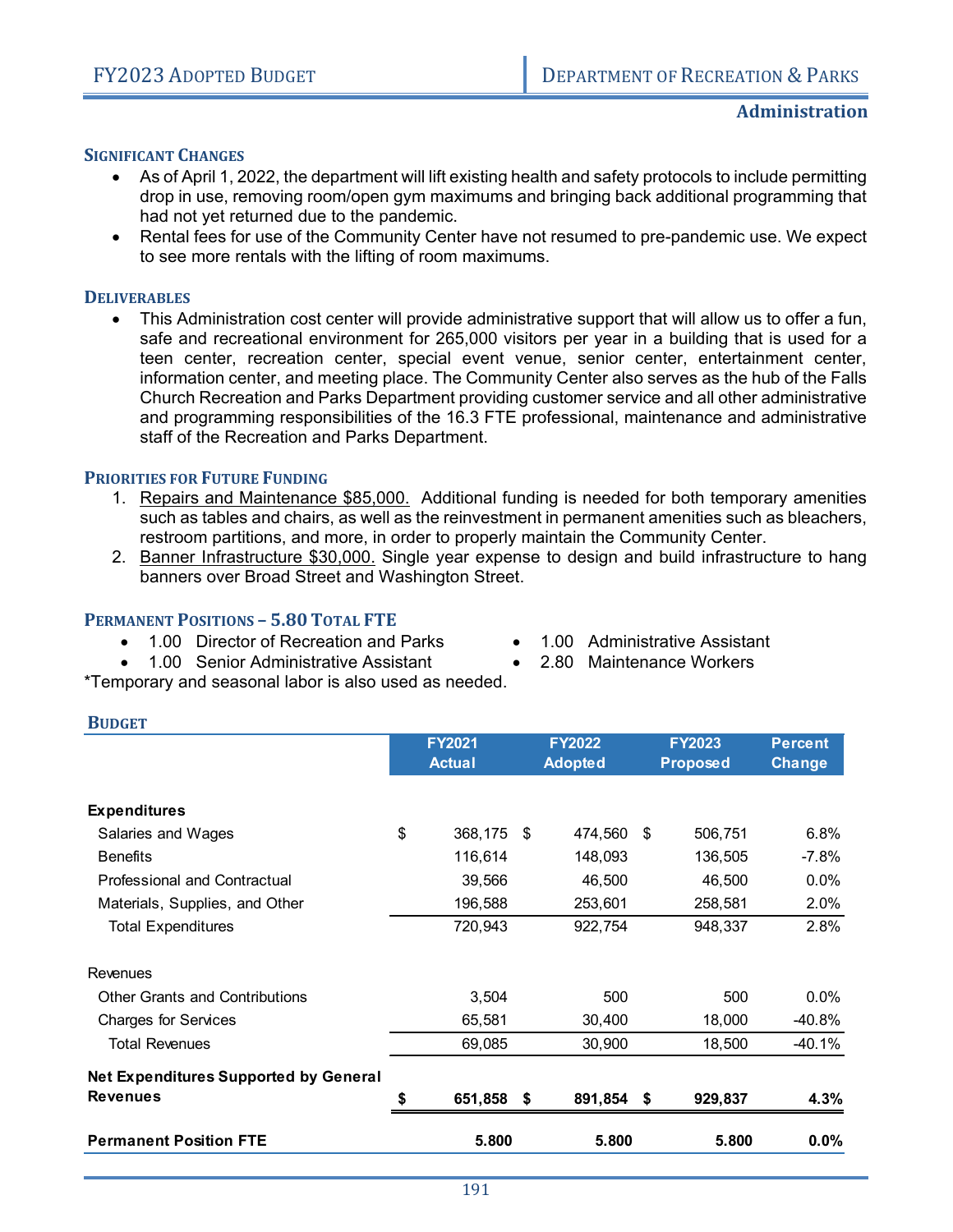#### **Administration**

#### **BUDGET TREND**

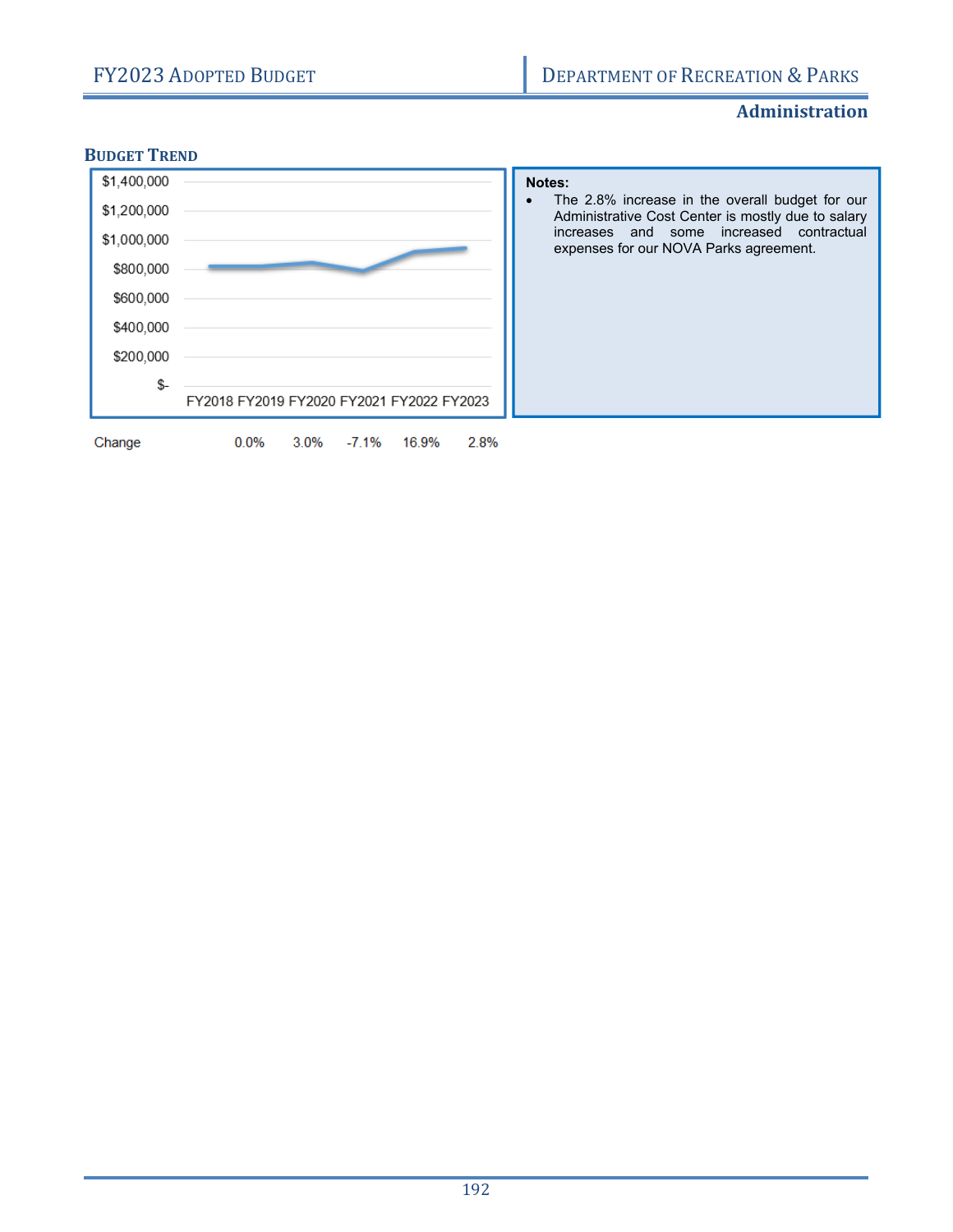# **PARKS MAINTENANCE**

#### **SUMMARY OF SERVICES PROVIDED**

This Cost Center provides funding to support the maintenance of parks, park trails, athletic fields, park and playground equipment, outdoor recreational facilities, and turf in parks and around public buildings. These funds are used to enhance the appearance of the public parks and grounds, make them safe to use, and aid in the protection of the City's natural resources through an effective maintenance program.

The staff of the park maintenance crew repairs and paints signs and park equipment as needed; removes trash from parks and public grounds; maintains and prepares fields for athletic events; maintains trails through City parks; removes snow from City-owned sidewalks; and provides assistance to the urban forestry division as needed. The crew also helps with the setup and breakdown for City special events.

Private contractors are used to augment the maintenance of the City's parks and grounds. The City uses contractors for some turf maintenance, and the maintenance of the athletic fields at Larry Graves Park, Oak Street Elementary School and Madison Park. Using private contractors saves the City the expense of purchasing large pieces of equipment.

#### **TRENDS AND ISSUES**

- The City's outdoor sport court surfaces were all resurfaced in 2021. Approximately \$150,000 is needed to maintain the courts every four years.
- Use of tennis courts has spiked during the covid-19 pandemic with use for both tennis and pickleball.
- The Recreation Department continues to coordinate park projects with non-profit groups, Eagle Scouts and other interested parties.
- Amenities such as new benches and trash receptacles as well as ten new raised flower beds have been added to our parks over the past few years. Exotic invasive plants continue to be removed yearly.
- New maintenance standards should be created and implemented which will require additional funding.
- City park renovations continue park by park. Recently Big Chimneys Park, West End Park, Larry Graves Park, Howard E Herman Stream Valley Park and the Cherry Hill Park playground have all been through these renovations. The Fellows Property is currently in the Master Planning process. The Master Park planning process should be completed in FY23.
- The addition of irrigation and lighting in Big Chimneys Park will incur additional maintenance costs.
- Staff is researching alternatives to all trash removal in the parks. Currently City staff are handling this responsibility. There are some indications that using the City's trash contractor will result in a more efficient use of City funding.
- With the addition of Larry Graves synthetic turf field, rental fees for permitted field use at Larry Graves Park has increased over the past few years.

#### **SIGNIFICANT CHANGES IN FY2023**

 A compensation study completed by Human Resources revealed a significant pay discrepancy for our Maintenance Workers and Crew Leader. Continued monitoring is needed for pay equity.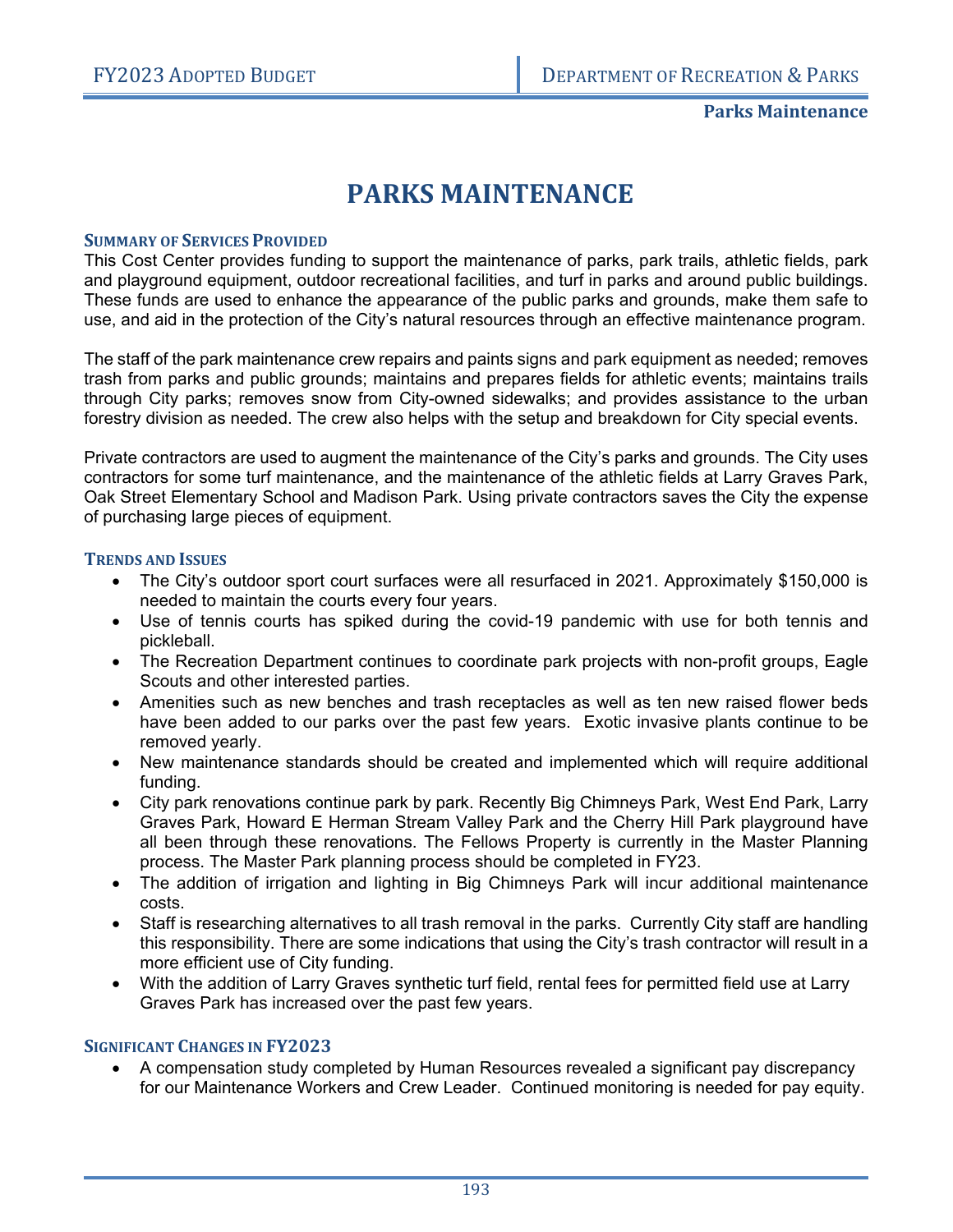#### **Parks Maintenance**

#### **FY2023 DELIVERABLES**

 The City operates 15 parks made up of natural open space areas, greenways, and parks with picnic areas, playground equipment, and additional recreation amenities at other City facilities. This cost center has three major functions. The first function is repairing and replacing park amenities and small pieces of equipment. The second is the basic maintenance of our parks to include upkeep of turf, painting picnic tables and signage, handling erosion, path deterioration, smaller landscape maintenance issues, trash removal and overall cleanliness of the parks. Large overhauls and complete renovations of parks are handled in the CIP. Supporting all major special events, athletic events, and other outdoor programs is the third major function. Through this cost center the City's Recreation and Parks Department and maintenance staff will continue to provide quality parks to the City.

#### **PRIORITIES FOR FUTURE FUNDING**

1. Repair and Replacement of Courts \$150,000 every four years. Preventative Maintenance needs such as resurfacing of outdoor tennis and basketball courts is a high priority item that is currently underfunded. Delaying these preventative maintenance items results in a need to completely renovate these courts at a much higher cost. This should be added to the City's newly developed city-wide capital maintenance reserve.

#### **PERMANENT POSITIONS – 3.00 TOTAL FTE**

- 
- 1.00 Senior Crew Leader 2.00 Maintenance Workers

| <b>DUDGEI</b>                                |    |               |                |     |                 |                |
|----------------------------------------------|----|---------------|----------------|-----|-----------------|----------------|
|                                              |    | <b>FY2021</b> | <b>FY2022</b>  |     | <b>FY2023</b>   | <b>Percent</b> |
|                                              |    | <b>Actual</b> | <b>Adopted</b> |     | <b>Proposed</b> | Change         |
| <b>Expenditures</b>                          |    |               |                |     |                 |                |
| Salaries and Wages                           | \$ | 152,894       | \$<br>160,935  | -\$ | 186,344         | 15.8%          |
| <b>Benefits</b>                              |    | 52,205        | 52,351         |     | 54,034          | 3.2%           |
| Professional and Contractual                 |    | 75,922        | 91,350         |     | 91,350          | 0.0%           |
| Materials, Supplies, and Other               |    | 25,263        | 28,800         |     | 27,800          | $-3.5%$        |
| Capital Outlay                               |    | 47,830        | 40,000         |     |                 | $-100.0\%$     |
| <b>Total Expenditures</b>                    |    | 354,115       | 373,436        |     | 359,528         | $-3.7%$        |
| Revenues                                     |    |               |                |     |                 |                |
| <b>Charges for Services</b>                  |    |               |                |     | 20,000          | $0.0\%$        |
| <b>Net Expenditures Supported by General</b> |    |               |                |     |                 |                |
| <b>Revenues</b>                              | S  | 354,115 \$    | 373,436 \$     |     | 339,528         | $-9.1%$        |
| <b>Permanent Position FTE</b>                |    | 3.000         | 3.000          |     | 3.000           | $0.0\%$        |

#### **BUDGET**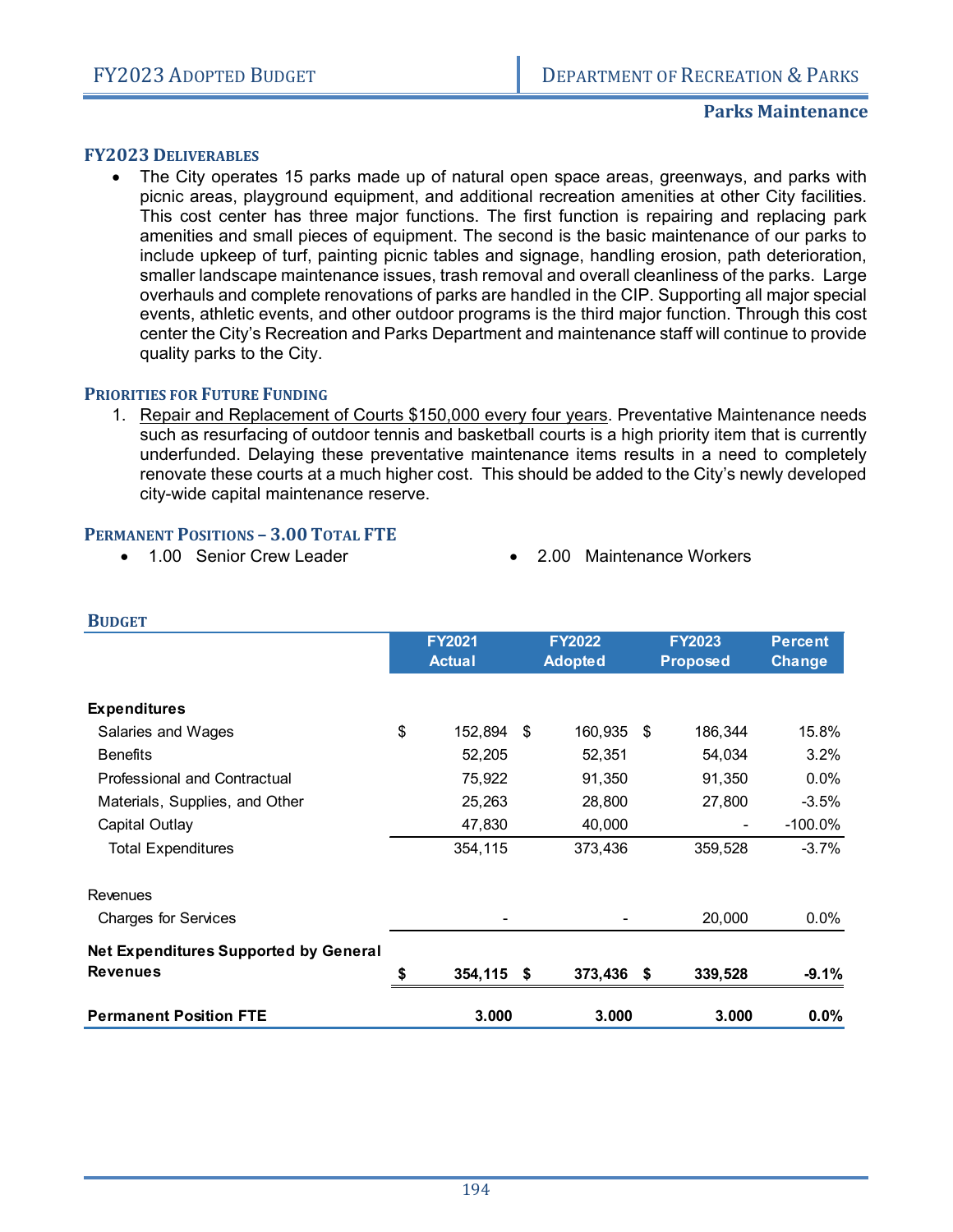#### **Parks Maintenance**

#### **BUDGET TREND**

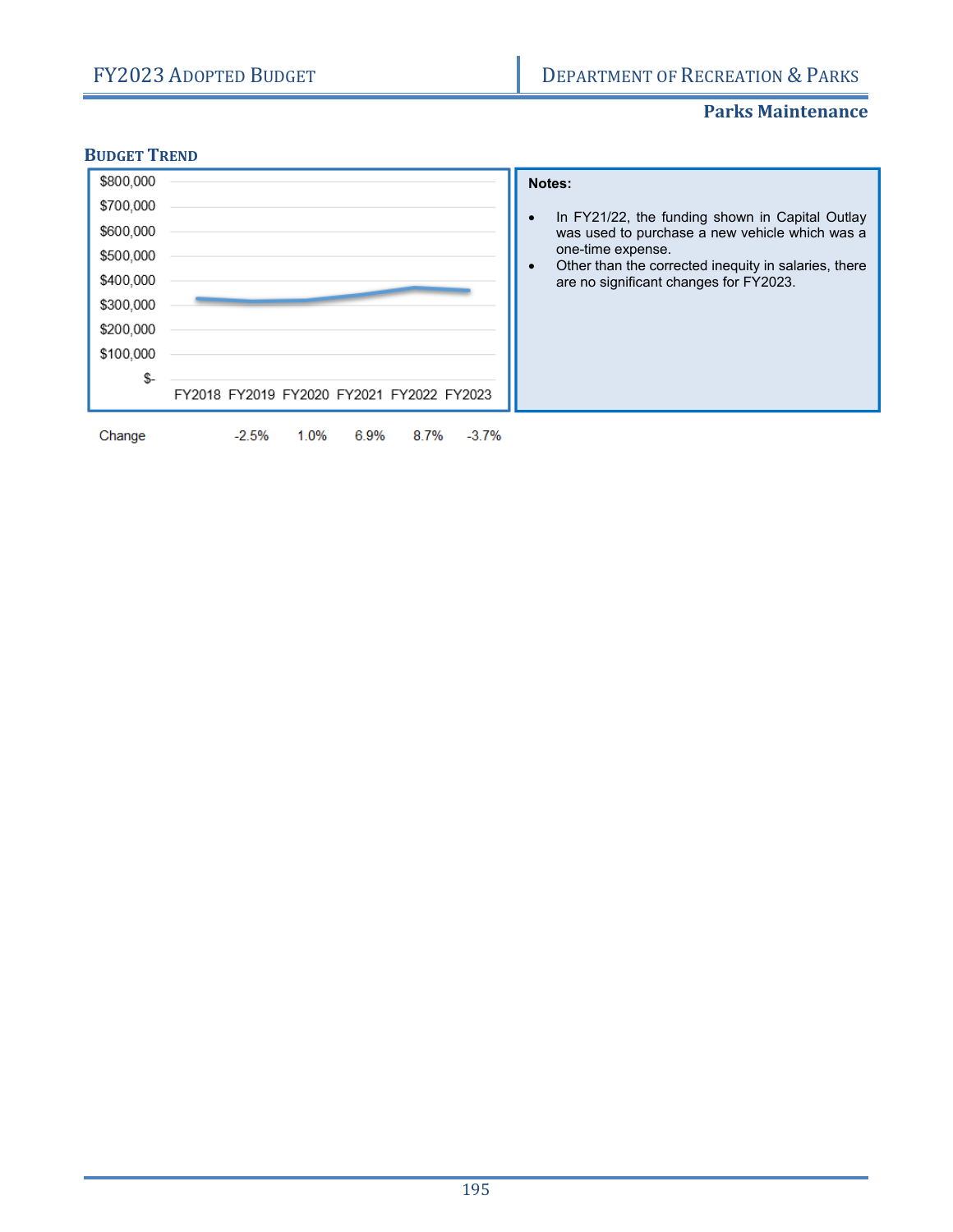#### **Recreation Programs & Special Events**

# **RECREATION PROGRAMS AND SPECIAL EVENTS**

#### **SUMMARY OF SERVICES PROVIDED**

This Cost Center provides funding to support offering a wide variety of recreational programs and activities. Special events such as the city-wide Memorial Day event and the Falls Church Festival are attended by over 50,000 people annually. Summer and school break camp registrations currently exceed 5,000 and bring in over \$900,000 in user fees annually to the City. Each year more than 450 Hobby classes such as technology, dance, fitness and more are organized and held at the Falls Church Community Center. Additional programs coordinated in this Cost Center include our award-winning Farmers' Market, Senior Center programming, teen programing, and historical programs and events held at the Cherry Hill Farmhouse.

The Covid-19 pandemic taught us how to be flexible and modify our programs. After years of modifying our programs, with limited services and revenues, we are back, but continue to be mindful of the possibilities that still exist and remain flexible in our planning. Plans continue to move to more traditional programming while safe to do so.

#### **TRENDS AND ISSUES**

- On a typical year, this cost center generates over 1.5 million dollars annually.
- While most programs are returning to pre-pandemic enrollments, our Senior Programs, as the most vulnerable population, are progressing at a slower rate.
- The new high school serves as a community facility and has been a great investment for the City and in particular, our department. Utilizing the new high school and the addition of a second synthetic turf field at the high school will increase our programming opportunities.
- Department staff will continue to enhance the coordination with school staff and the community to better offer programs and services needed in our Little City.
- We are planning a full year of our traditional special events, however, with the addition of the new facility at the Meridian/MEH campus, we can no longer safely host fireworks.
- The Farmers Market continues to be one of the most utilized City-sponsored services and will be managed in FY23 by a part-time permanent employee.
- Enhanced awareness and dedication to equity and accessibility- The department continues to promote our new fee reduction program and are actively working to make programs and facilities more accessible. A communications campaign to promote this program is underway. This includes social media and added language on program flyers and other materials.

#### **SIGNIFICANT CHANGES**

- Fireworks can no longer be displayed at the Median/MEH campus for safety reasons.
- The loosening of covid-19 restrictions while the City is in Low and Moderate risk has changed our policies for programs and activities. We continue to modify our health and safety protocols as needed.
- With the increase in enrollment back to pre-pandemic levels, funding is needed to support these programs, particularly in contracted expenses for camps and classes. These expenses are mostly offset by registration fees.
- In order to properly and safely recruit and retain staff for our camps and other programs, additional compensation for part-time employees has been funded.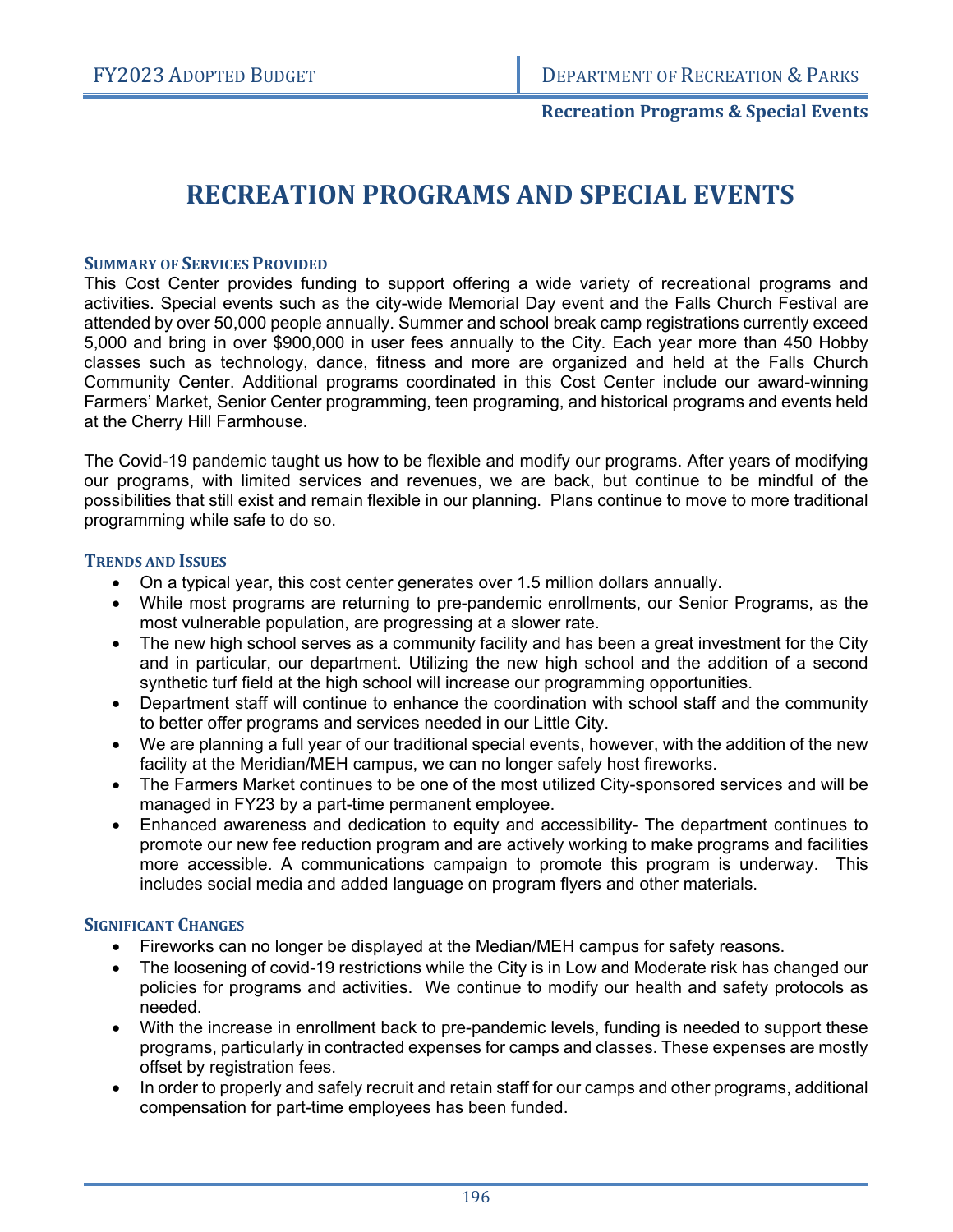#### **Recreation Programs & Special Events**

#### **DELIVERABLES**

 The Falls Church Recreation and Parks Department provides an opportunity to every single City resident to participate in some form of program, class or activity to enjoy for recreational purposes. These offerings include an extensive offering of hobby classes, day camps, senior center programming and services, historical programs, weekly farmers' markets and other special events. In the coming years, this cost center will see a significant increase towards full cost recovery.

#### **PRIORITIES FOR FUTURE FUNDING**

1. Support for community sponsored events \$20,000 annually. The Recreation and Parks Department frequently receives requests from City residents, businesses and non-profit groups to host events within City limits. Funding to provide partial financial support for these requests is needed should it be deemed that they are quality community events.

#### **PERMANENT POSITIONS – 5.80 TOTAL FTE**

- 1.00 Deputy Director
- 1.00 Senior Program Supervisor
- 1.00 Program Supervisor
- 1.10 Recreation Specialists\*
- 1.70 Senior Recreation Specialist\*

\*Position is allocated to other activities. Temporary and seasonal labor is also used as needed.

| <b>BUDGET</b>                                |                                |                                 |      |                                  |                                 |
|----------------------------------------------|--------------------------------|---------------------------------|------|----------------------------------|---------------------------------|
|                                              | <b>FY2021</b><br><b>Actual</b> | <b>FY2022</b><br><b>Adopted</b> |      | <b>FY2023</b><br><b>Proposed</b> | <b>Percent</b><br><b>Change</b> |
| <b>Expenditures</b>                          |                                |                                 |      |                                  |                                 |
| Salaries and Wages                           | \$<br>516,538                  | \$<br>573,960                   | \$   | 626,908                          | 9.2%                            |
| <b>Benefits</b>                              | 114,286                        | 125,811                         |      | 120,406                          | $-4.3%$                         |
| <b>Professional and Contractual</b>          | 413,429                        | 522,700                         |      | 844,600                          | 61.6%                           |
| Materials, Supplies, and Other               | 92,128                         | 186,300                         |      | 181,300                          | $-2.7%$                         |
| <b>Total Expenditures</b>                    | 1,136,381                      | 1,408,771                       |      | 1,773,214                        | 25.9%                           |
| Revenues                                     |                                |                                 |      |                                  |                                 |
| <b>Other Grants and Contributions</b>        | 500                            | 300                             |      | 300                              | $0.0\%$                         |
| <b>Charges for Services</b>                  | 932,519                        | 1,277,600                       |      | 1,563,600                        | 22.4%                           |
| <b>Total Revenues</b>                        | 933,019                        | 1,277,900                       |      | 1,563,900                        | 22.4%                           |
| <b>Net Expenditures Supported by General</b> |                                |                                 |      |                                  |                                 |
| <b>Revenues</b>                              | \$<br>203,363 \$               | 130,871                         | - \$ | 209,314                          | 59.9%                           |
| <b>Permanent Position FTE</b>                | 6.000                          | 6.150                           |      | 5.800                            | $-5.7%$                         |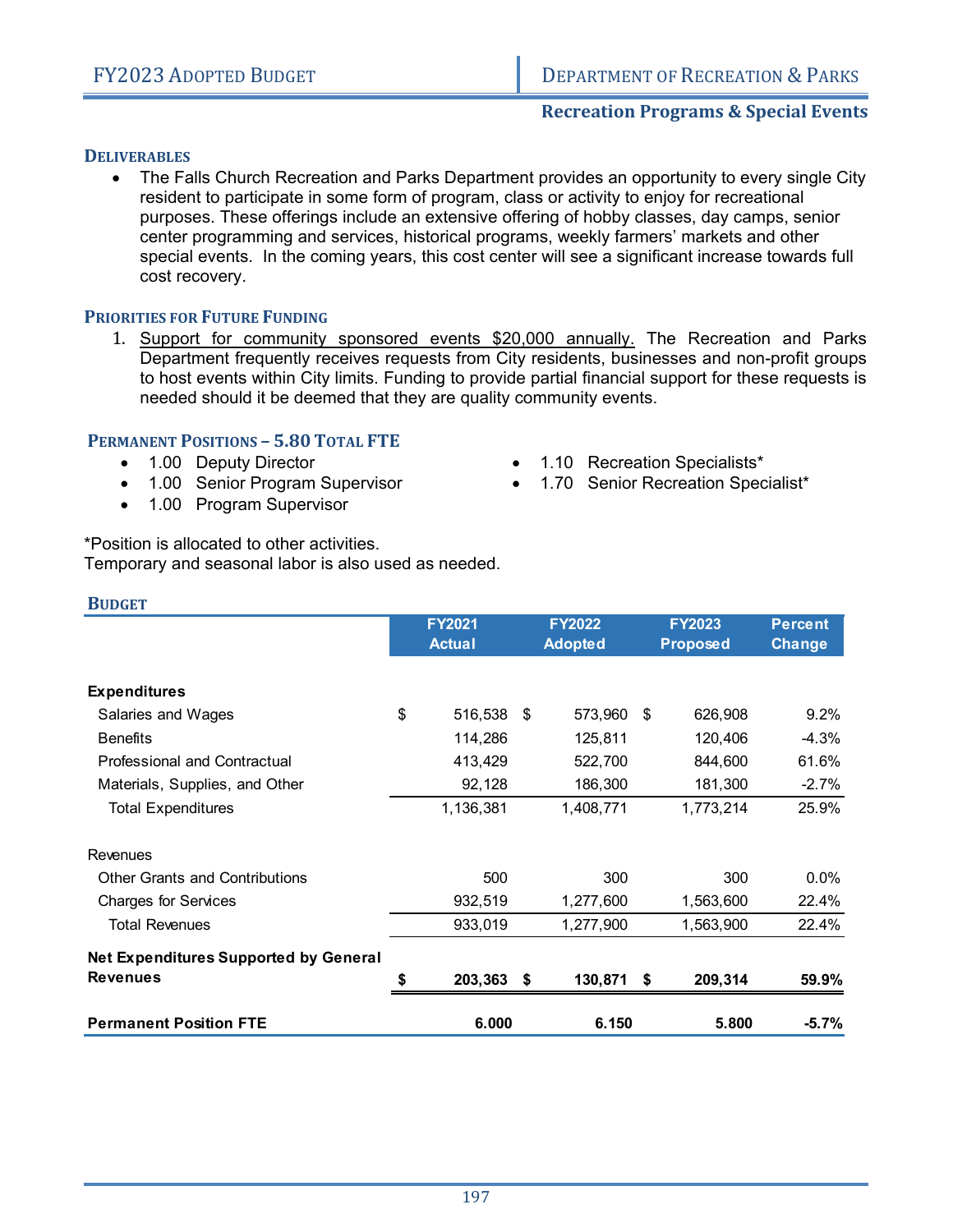### **Recreation Programs & Special Events**

#### **BUDGET TREND**



| Notes: |                                                                                                                                                                                                                                                                                                                                                                                              |
|--------|----------------------------------------------------------------------------------------------------------------------------------------------------------------------------------------------------------------------------------------------------------------------------------------------------------------------------------------------------------------------------------------------|
|        | FY2023 increases are primarily due to increased<br>funding for contracted services and pay<br>increases. As we resume enrollments to pre-<br>pandemic numbers, funding for the contractual<br>services for those enrollments is needed. In<br>order to recruit and retain quality staff to lead the<br>programs and services we offer, additional<br>funding for increased salaries has been |
|        | included. Nearly all of these expense increases                                                                                                                                                                                                                                                                                                                                              |
|        | are offset by registration fees.                                                                                                                                                                                                                                                                                                                                                             |
|        |                                                                                                                                                                                                                                                                                                                                                                                              |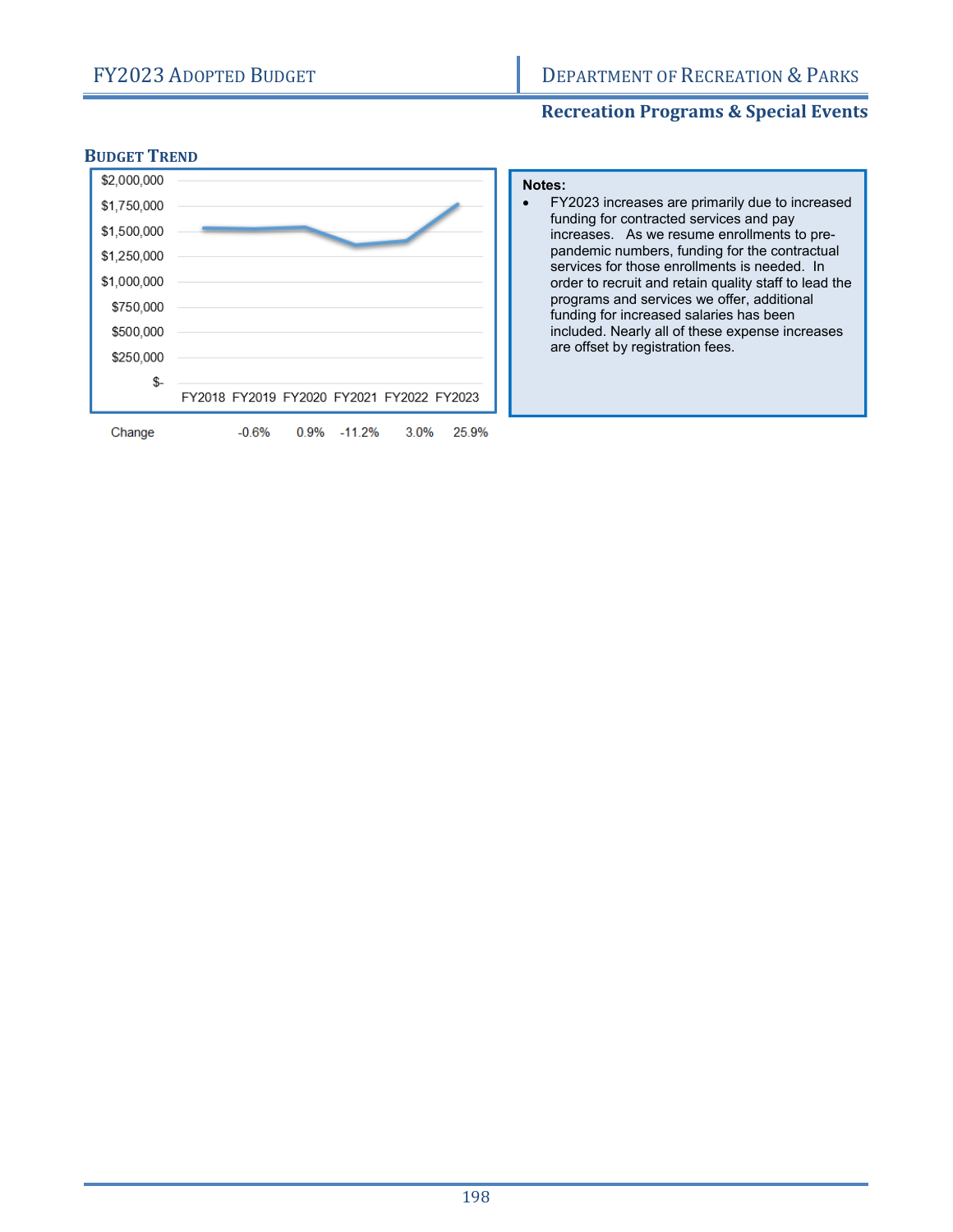**Athletic Programs**

# **ATHLETIC PROGRAMS**

#### **SUMMARY OF SERVICES PROVIDED**

This Cost Center provides funding to support a substantial number of individual and team sports programs and activities for residents of all ages. Youth team sports include spring and fall soccer, flag football and basketball for boys and girls. Team sports for adults include coed volleyball, women's volleyball, coed soccer, and men's basketball.

Winter basketball typically attracts over 1,100 participants each year. The spring and fall soccer programs feature more than 800 participants for each season. Flag football has nearly 300 participants each fall. Staff is also involved in helping the Falls Church Lacrosse Program get field space and continues to provide support to the FORCE wrestling club.

Adult team sports typically attract more than 600 men who play basketball yearly the adult basketball leagues and over 200 men and women play volleyball.

Background checks are conducted for all coaches as one way of assuring the safety of participants.

#### **TRENDS AND ISSUES**

- With the transition of the Meridian practice field from natural grass to synthetic and the completion of the synthetic turf project as Larry Graves, we have sufficient field space for existing outdoor programs offered by the department.
- Current indoor practice and competition space (indoor sport courts) is not sufficient for any future growth within the department's programs. Additional facilities and resources will be needed to accommodate this growth.
- Costs for contracted referees continue to increase. The increase in minimum wage had a significant impact on our youth referees. To recruit and retain quality referees and scorekeepers, funding has been added to part-time salaries.
- With the increase use of outdoor courts, we hope to introduce some new tournaments in tennis and pickleball.

#### **SIGNIFICANT CHANGES**

Adult sports has had a slower return to play since the start of the Covid-19 pandemic.

#### **DELIVERABLES**

• In FY2023, the Recreation and Parks department will continue to provide a safe and fun environment for youth to play sports as well as provide a variety of athletic leagues for adults in different competition levels.

#### **PERMANENT POSITIONS – 1.40 TOTAL FTE**

- 1.00 Program Supervisor
- 0.40 Recreation Specialist\*

\*This position is allocated to other activities.

Temporary seasonal labor is also used as needed.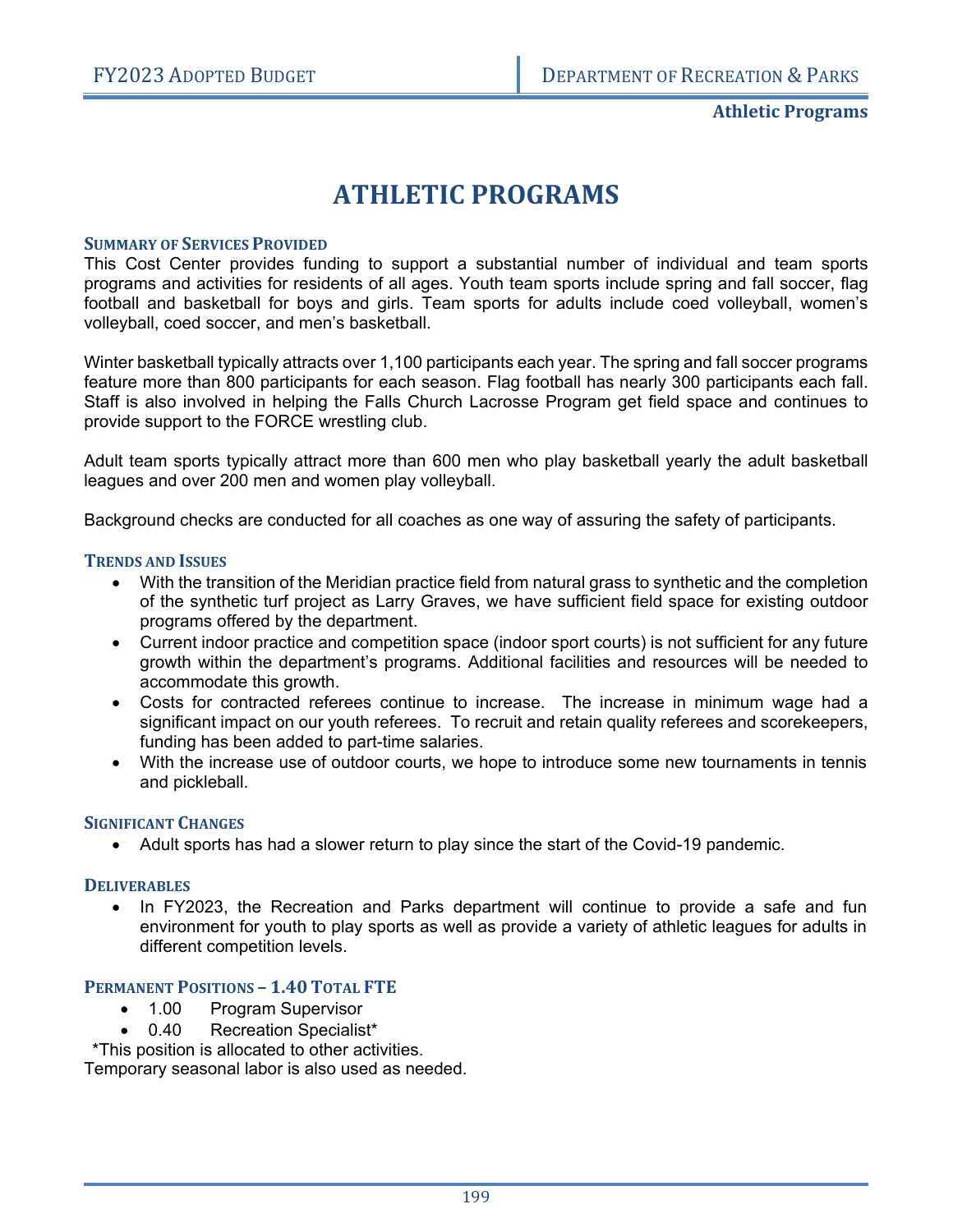## **Athletic Programs**

|--|

| <b>Attrietic Flograms</b> |  |  |
|---------------------------|--|--|
|                           |  |  |

|                                              | <b>FY2021</b><br><b>Actual</b> |      | <b>FY2022</b><br><b>Adopted</b> | <b>FY2023</b><br><b>Proposed</b> | <b>Percent</b><br>Change |
|----------------------------------------------|--------------------------------|------|---------------------------------|----------------------------------|--------------------------|
| <b>Expenditures</b>                          |                                |      |                                 |                                  |                          |
| Salaries and Wages                           | \$<br>93,506                   | - \$ | 126,248 \$                      | 134,960                          | 6.9%                     |
| <b>Benefits</b>                              | 15,836                         |      | 17,927                          | 33,207                           | 85.2%                    |
| Professional and Contractual                 | 15,363                         |      | 95,000                          | 121,500                          | 27.9%                    |
| Materials, Supplies, and Other               | 119,792                        |      | 188,200                         | 206,200                          | 9.6%                     |
| <b>Total Expenditures</b>                    | 244,497                        |      | 427,375                         | 495,867                          | 16.0%                    |
| Revenues                                     |                                |      |                                 |                                  |                          |
| <b>Charges for Services</b>                  | 87,325                         |      | 356,000                         | 400,119                          | 12.4%                    |
| <b>Net Expenditures Supported by General</b> |                                |      |                                 |                                  |                          |
| <b>Revenues</b>                              | \$<br>157,171 \$               |      | 71,375 \$                       | 95,748                           | 34.1%                    |
| <b>Permanent Position FTE</b>                | 1.400                          |      | 1.250                           | 1.400                            | 12.0%                    |

#### **BUDGET TREND**



#### **Notes:**

- To recruit and retain quality staff, funding has been added in FY23 to part-time salaries.
- With increased enrollment, contracted costs for those enrollments to include referees, clinic fees, association charges and more, have increased. Most of these additional expenses are offset by registration fees.
- The increase in FY2023 is partly due to the reallocation of staff time within the department.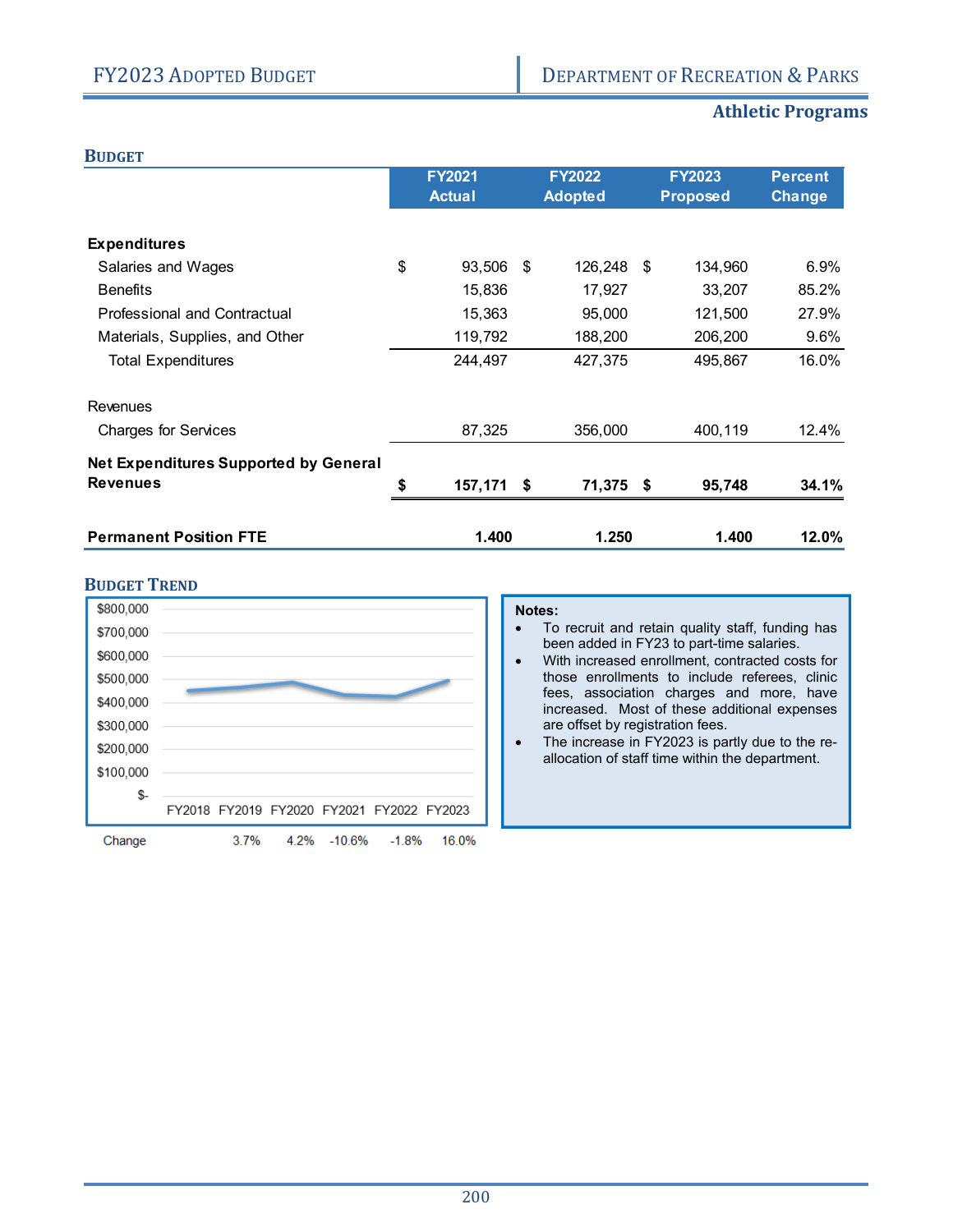#### **Community Arts & Cultural Programs**

# **COMMUNITY ARTS AND CULTURAL PROGRAMS**

#### **SUMMARY OF SERVICES PROVIDED**

This Cost Center provides administrative support to the City's Arts & Humanities Council, houses the funding and administrative support for the cultural arts grant program as well as special projects that celebrate the City's arts, theatre, culture and history. The grant program provides financial support for special projects, events, and work supporting this effort. Specifically, this program leverages resources, manages a grants program and other designated purposes related to bringing the best in arts and humanities programming to the City of Falls Church and its citizens.

#### **TRENDS AND ISSUES**

- The Arts and Humanities Council serves as a catalyst for arts and culture in the community, increasing the quality of life and property values.
- With the high volume of construction projects in the City, the Arts and Humanities Council remains engaged and continues to provide comments on these projects.
- The Arts and Humanities Council advises City Council on public policy promoting activities, programs, events and strategies that encourage arts, theatre, culture and history.
- A funding source for City-sponsored public art projects is recommended to create a more vibrant Little City.
- Ongoing studies to economic value of art & culture in communities continues across the country. The City is participating in an Arts & Economic Prosperity study conducted by Americans for the Arts which specifically studies the economic impact of the nonprofit arts and culture industry.

#### **SIGNIFICANT CHANGES**

 Ongoing discussions are underway regarding the organizational structure of the Arts and Humanities Council to reprioritize goals into the future.

#### **DELIVERABLES**

- The annual grants program which consists of program and operational grant funding will continue to be awarded to City non-profits advancing culture and arts in the community, and will continue to be awarded competitively.
- Recreation and Parks staff will continue to act as an active member of the Arts & Humanities Council and advocate for culture and arts in the community as well as continue to serve on special projects celebrating and promoting arts, theatre, culture and history within the Little City.

#### **PRIORITIES FOR FUTURE FUNDING**

1. Arts and Culture Grant Program \$1,000 annually. The popular operations and program grant program previous was funded with \$45,000 of City funds. It was reduced to \$44,000 due to cost cutting at the beginning of the pandemic. We regularly receive more grant requests than we can fund. Returning to the \$45,000 allocation would help support programs in the community.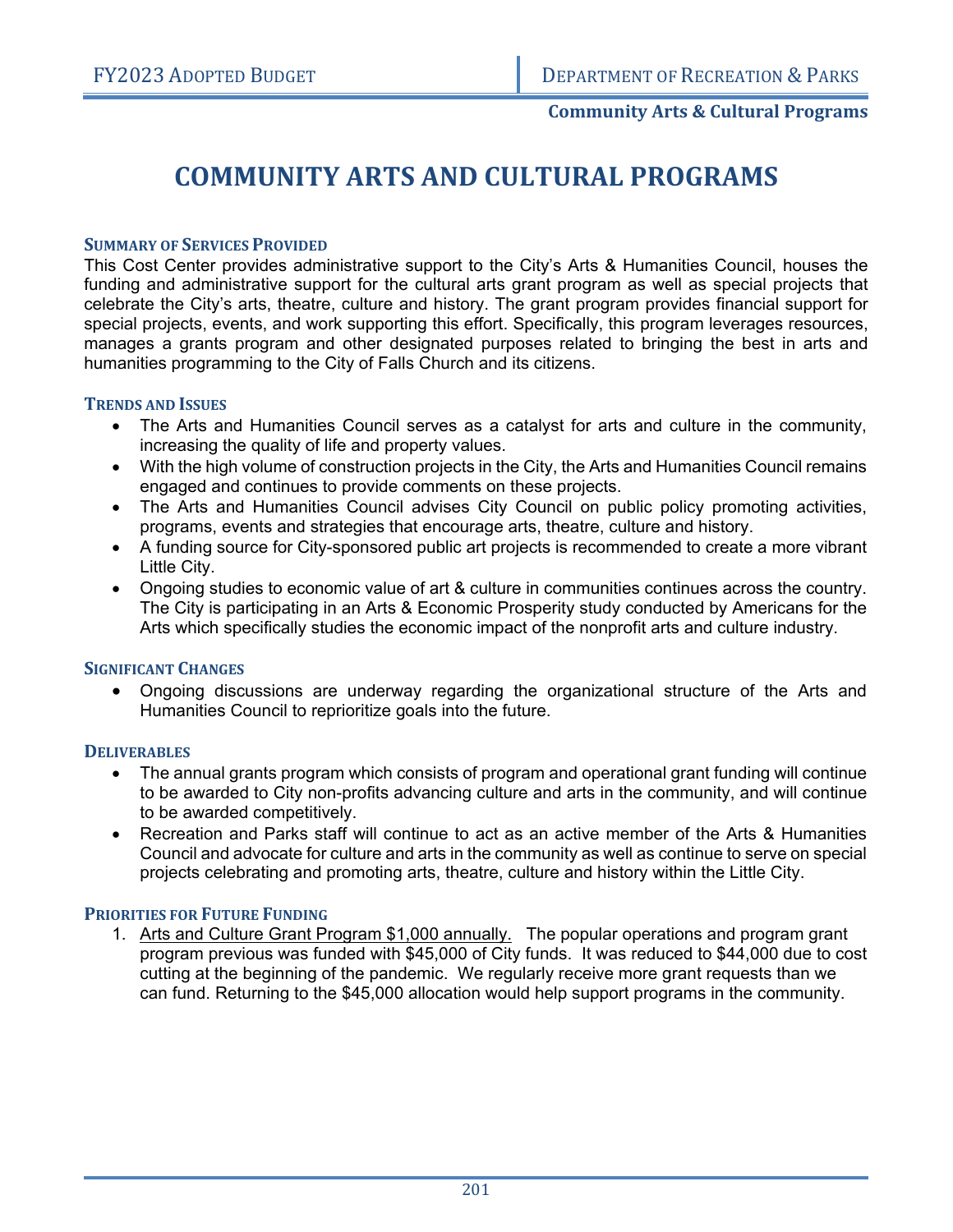#### **Community Arts & Cultural Programs**

#### **PERMANENT POSITIONS – 0.30 TOTAL FTE**

0.30 Senior Recreation Specialist (Position is also allocated to other activities)

| <b>BUDGET</b>                                |    |               |                |      |                 |                |
|----------------------------------------------|----|---------------|----------------|------|-----------------|----------------|
|                                              |    | <b>FY2021</b> | <b>FY2022</b>  |      | <b>FY2023</b>   | <b>Percent</b> |
|                                              |    | <b>Actual</b> | <b>Adopted</b> |      | <b>Proposed</b> | <b>Change</b>  |
| <b>Expenditures</b>                          |    |               |                |      |                 |                |
| Salaries and Wages                           | \$ | 12,719 \$     | 13,965         | - \$ | 22,438          | 60.7%          |
| <b>Benefits</b>                              |    | 3,245         | 3,401          |      | 5,109           | 50.2%          |
| Materials, Supplies, and Other               |    | 44,299        | 48,500         |      | 48,500          | 0.0%           |
| <b>Total Expenditures</b>                    |    | 60,263        | 65,866         |      | 76,047          | 15.5%          |
| Revenues                                     |    |               |                |      |                 |                |
| <b>State Grants</b>                          |    | 4,500         | 4,500          |      | 4,500           | 0.0%           |
| <b>Net Expenditures Supported by General</b> |    |               |                |      |                 |                |
| <b>Revenues</b>                              | S  | 55,763 \$     | 61,366 \$      |      | 71,547          | 16.6%          |
| <b>Permanent Position FTE</b>                |    | 0.200         | 0.200          |      | 0.300           | 50.0%          |

#### **BUDGET TREND**



#### **Notes:**

- Annually we expect to receive \$4,500 in state grant funds for cultural programs.
- The increase in FY2023 is partly due to the reallocation of staff time within the department.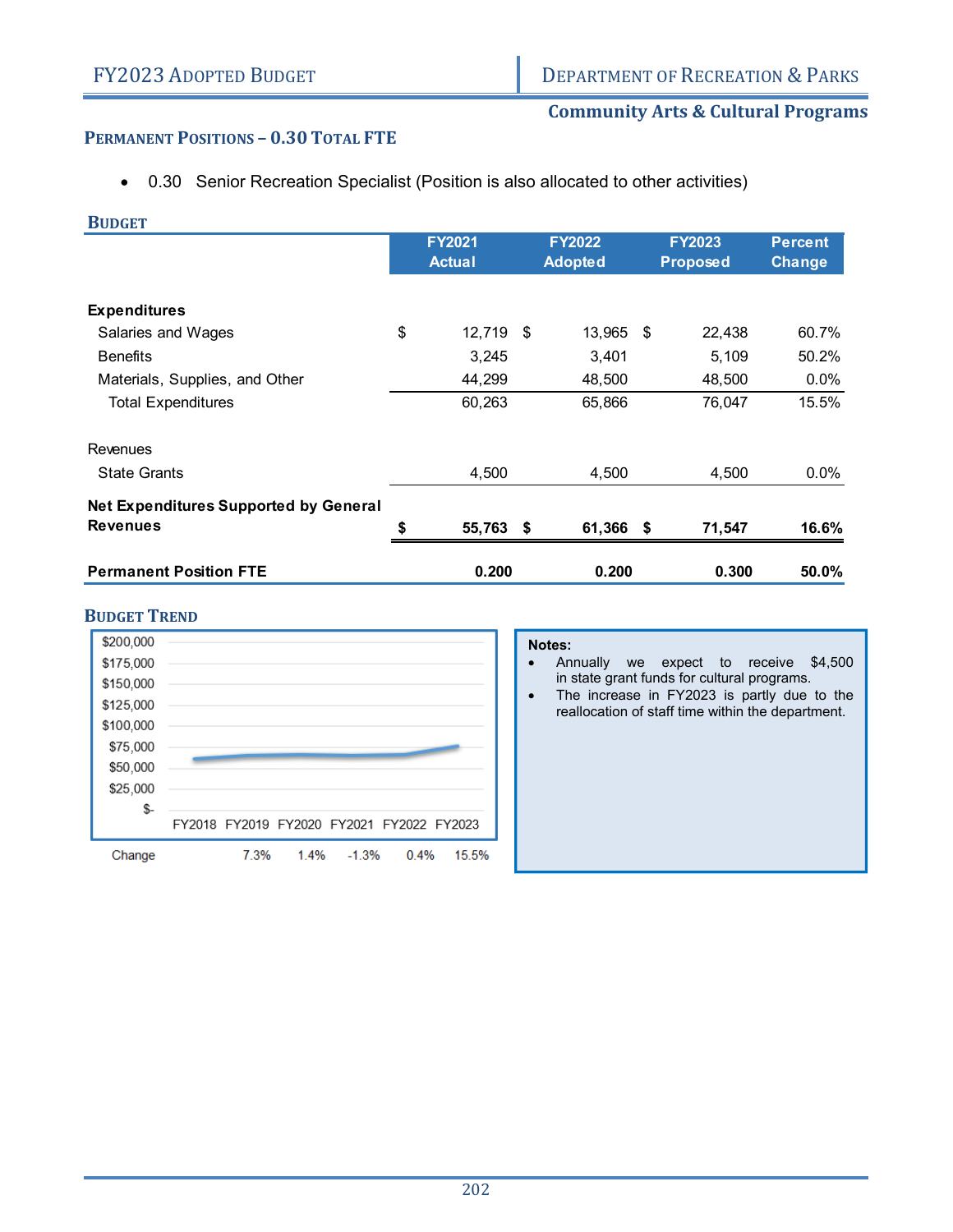# **DEPARTMENT OF LIBRARY SERVICES**

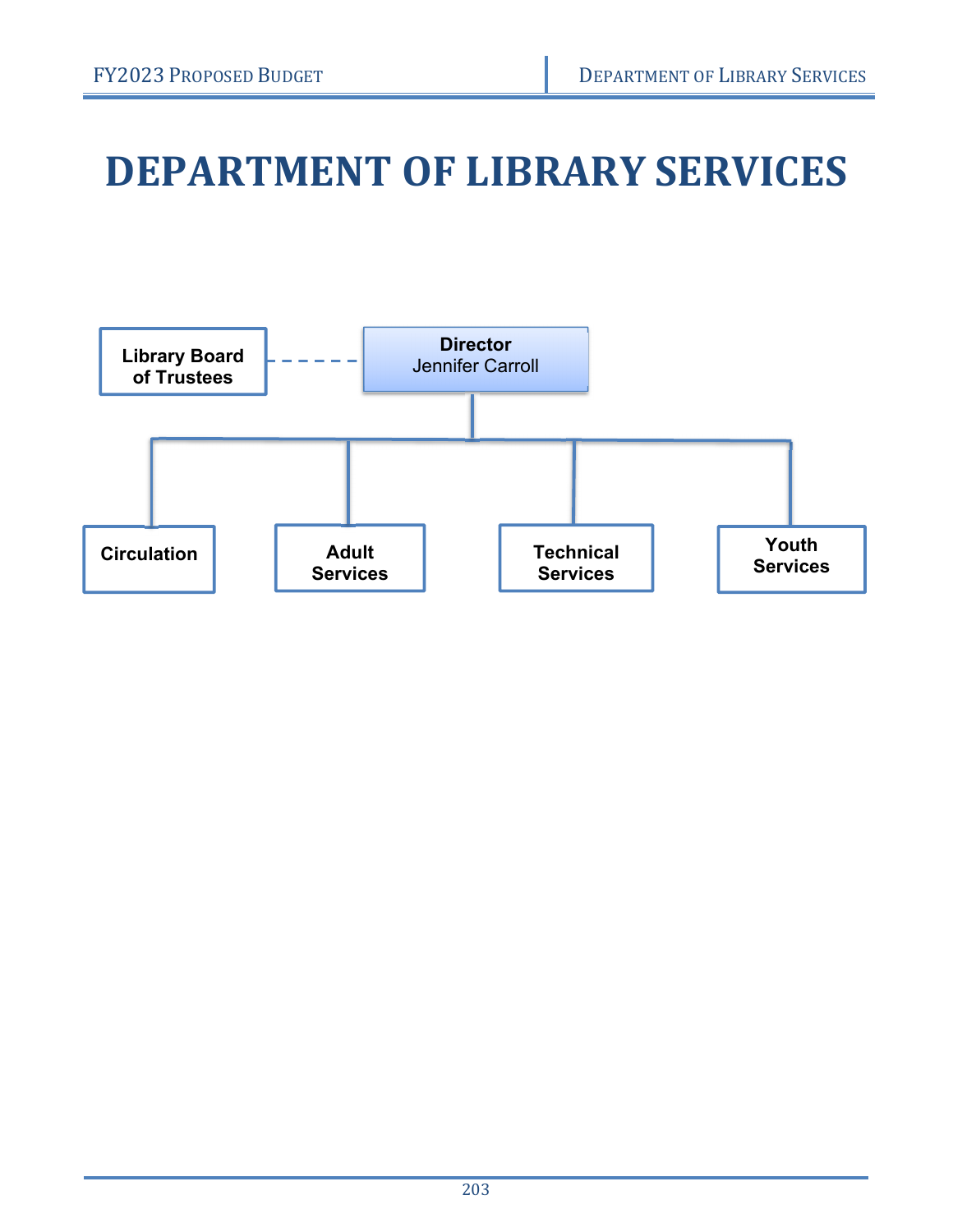#### **SUMMARY OF SERVICES PROVIDED**

This department provides library services to the citizens of Falls Church and has reciprocal borrowing agreements with libraries whose jurisdictions are members of the Metropolitan Washington-Council of Governments (MW-COG). It promotes open access to library resources that enrich and help all City residents. In FY2022 the library opened the newly renovated and expanded building in September 2021. The collection encompasses physical resources including books, periodicals, DVDs, audiobooks, magazines, etc.; E-resources are available 24/7 and include reference databases, eBooks, eMagazines, eMusic, and eAudiobooks. Additional services include: public internet workstations, Wi-Fi accessibility, 24/7 exterior book returns, renew/reserve materials online, automatic renewal, email notification for due dates/overdue items/reserves, curbside service, homebound material delivery, a public copier/printer/scanner, computer help as well as one on one trainings on eDevices, inter-library loan services for City of Falls Church citizens, publicly available conference and group study rooms, and a wide variety of programs for children, teens, and adults throughout the year. The Falls Church History Room is open to the public 18 hours a week for patrons to explore the City's history.

#### **TRENDS AND ISSUES**

- Print collection circulation rebounding and expected to increase. Between September 2021- February 2022 (FY2022) physical circulation had already increased 58% over FY2021.
- Library in-person visits averaging nearly 10,000 per month since September 2021. Expect this to increase in the summer and into FY2023.
- Digital format use has slightly declined from FY2021, when usage spiked due to COVID limitations, however FY2022 numbers are commensurate with pre-COVID usage.
- Newly available conference and group study rooms are popular with the public.
- Revenue from State Aid to Libraries may increase in FY2022 and FY2023 (see notes).

#### **SIGNIFICANT CHANGES**

- Addition of 1.0 FTE Technology Librarian to serve as the liaison between the library staff and City ITS department and provide leadership and vision in planning and developing the library's technology growth including researching emerging technology solutions.
- The library will be open 54 hours per week and will maintain current provision of programs and services given existing staffing levels.

#### **DELIVERABLES**

- Implement upgrade of the library website.
- Complete the library strategic plan with the assistance of a consultant.
- Implement collection management software with a focus on diversity, equity and inclusion assessments.
- Restoring outreach activities to pre-COVID levels including storytimes to preschool programs Homestretch and Jessie Thackrey, and school visits.

#### **PRIORITIES FOR FUTURE FUNDING**

- 1. Increased positions (3.95 FTE) \$360,076. Positions include full-time Deputy Director, increasing Library Assistant I positions by 1.95 and increasing 2-Library Assistant II positions to full-time. Additional positions would increase library hours to 59 hours/week.
- 2. Temporary Positions increase \$5,917. Funding required to sustain temporary positions (Library Pages and Library Assistant II Substitutes) at FY2022 hours. Reduction in 9-10 hours due to meeting annual pay increase and minimum wage mandated increases.
- 3. Falls Church History Room Database Replacement \$20,000. Digital collection archive and promotion; on-going costs for cloud based storage and annual maintenance.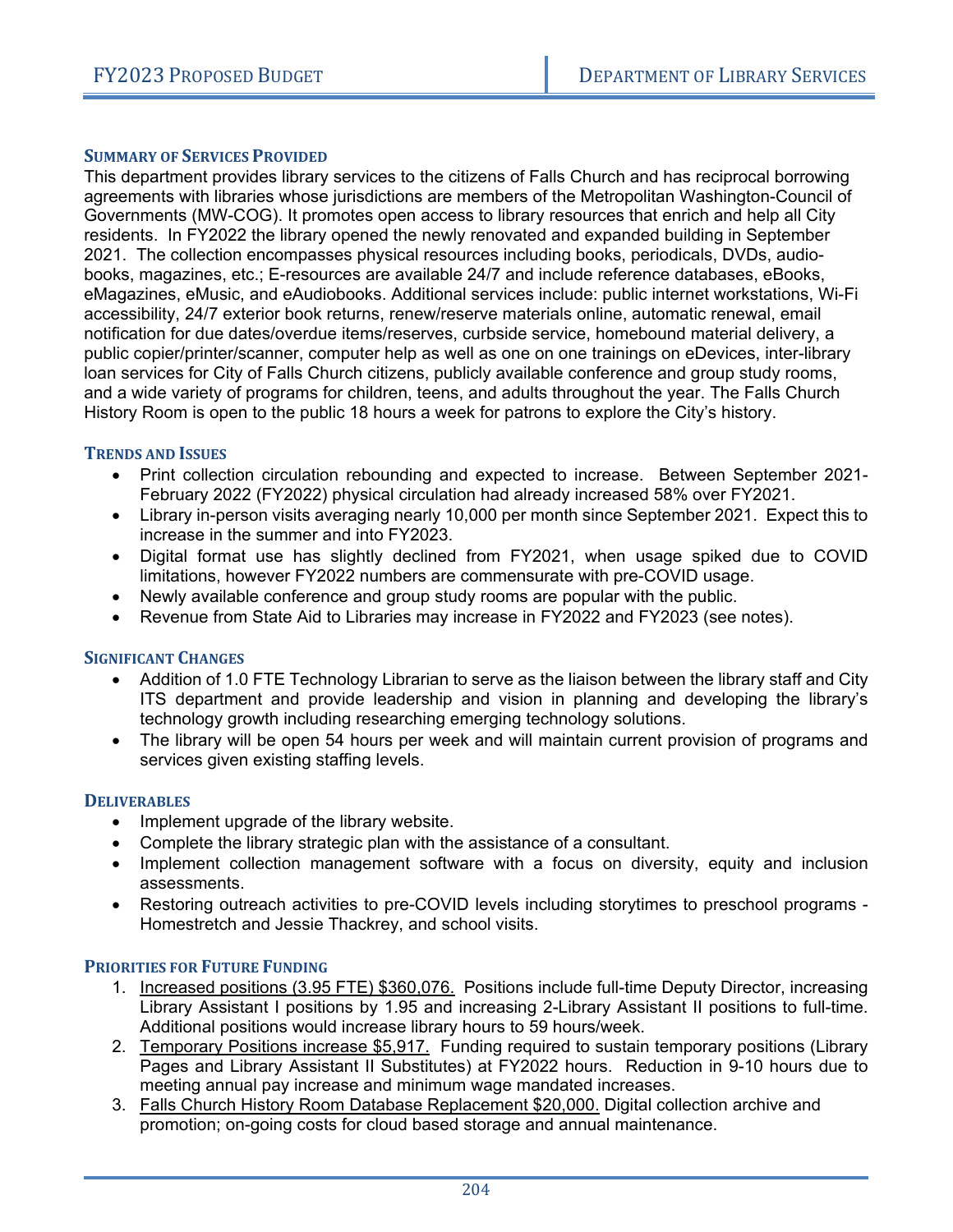#### **PERMANENT POSITIONS –21.15 TOTAL FTE\***

- 1.00 Library Director
- 1.00 Youth Services Supervisor
- 5.00 Librarians
- 7.05 Library Assistants
- 1.00 Circulation Supervisor
- 1.00 Technical Services Supervisor
- 1.00 Adult Services Supervisor
- 1.00 Technology Librarian
- 1.00 Senior Administrative Assistant
- 0.60 Systems Engineer
- $\bullet$  1.50 Custodian

\*Temporary and on-call employees are also used as Pages and Library Assistant I substitutes; funding for those positions are included in the discretionary budget.

| <b>BUDGET</b>                                                   |    |                                |                                 |                                  |                                 |
|-----------------------------------------------------------------|----|--------------------------------|---------------------------------|----------------------------------|---------------------------------|
|                                                                 |    | <b>FY2021</b><br><b>Actual</b> | <b>FY2022</b><br><b>Adopted</b> | <b>FY2023</b><br><b>Proposed</b> | <b>Percent</b><br><b>Change</b> |
| <b>Expenditures</b>                                             |    |                                |                                 |                                  |                                 |
| Salaries and Wages                                              | \$ | 1,208,777                      | \$<br>1,350,726                 | \$<br>1,485,649                  | 10.0%                           |
| <b>Benefits</b>                                                 |    | 313,174                        | 333,368                         | 340,030                          | 2.0%                            |
| Professional and Contractual                                    |    | 30,454                         | 47,676                          | 58,067                           | 21.8%                           |
| Materials, Supplies, and Other                                  |    | 407,663                        | 396,086                         | 390,510                          | $-1.4%$                         |
| Capital Outlay                                                  |    | 31,268                         | 12,100                          | 7,300                            | $-39.7%$                        |
| <b>Total Expenditures</b>                                       |    | 1,991,336                      | 2,139,956                       | 2,281,556                        | 6.6%                            |
| Revenues                                                        |    |                                |                                 |                                  |                                 |
| <b>State Grants</b>                                             |    | 167,580                        | 166,792                         | 165,847                          | $-0.6%$                         |
| <b>Other Grants and Contributions</b>                           |    | 15,334                         |                                 |                                  | 0.0%                            |
| <b>Charges for Services</b>                                     |    | 170                            |                                 | 1,500                            | $0.0\%$                         |
| <b>Total Revenues</b>                                           |    | 183,085                        | 166,792                         | 167,347                          | 0.3%                            |
| <b>Net Expenditures Supported by General</b><br><b>Revenues</b> |    |                                |                                 |                                  |                                 |
|                                                                 | 5  | 1,808,252                      | \$<br>1,973,164 \$              | 2,114,209                        | 7.1%                            |
| <b>Permanent Position FTE</b>                                   |    | 19.650                         | 20.150                          | 21.150                           | 5.0%                            |



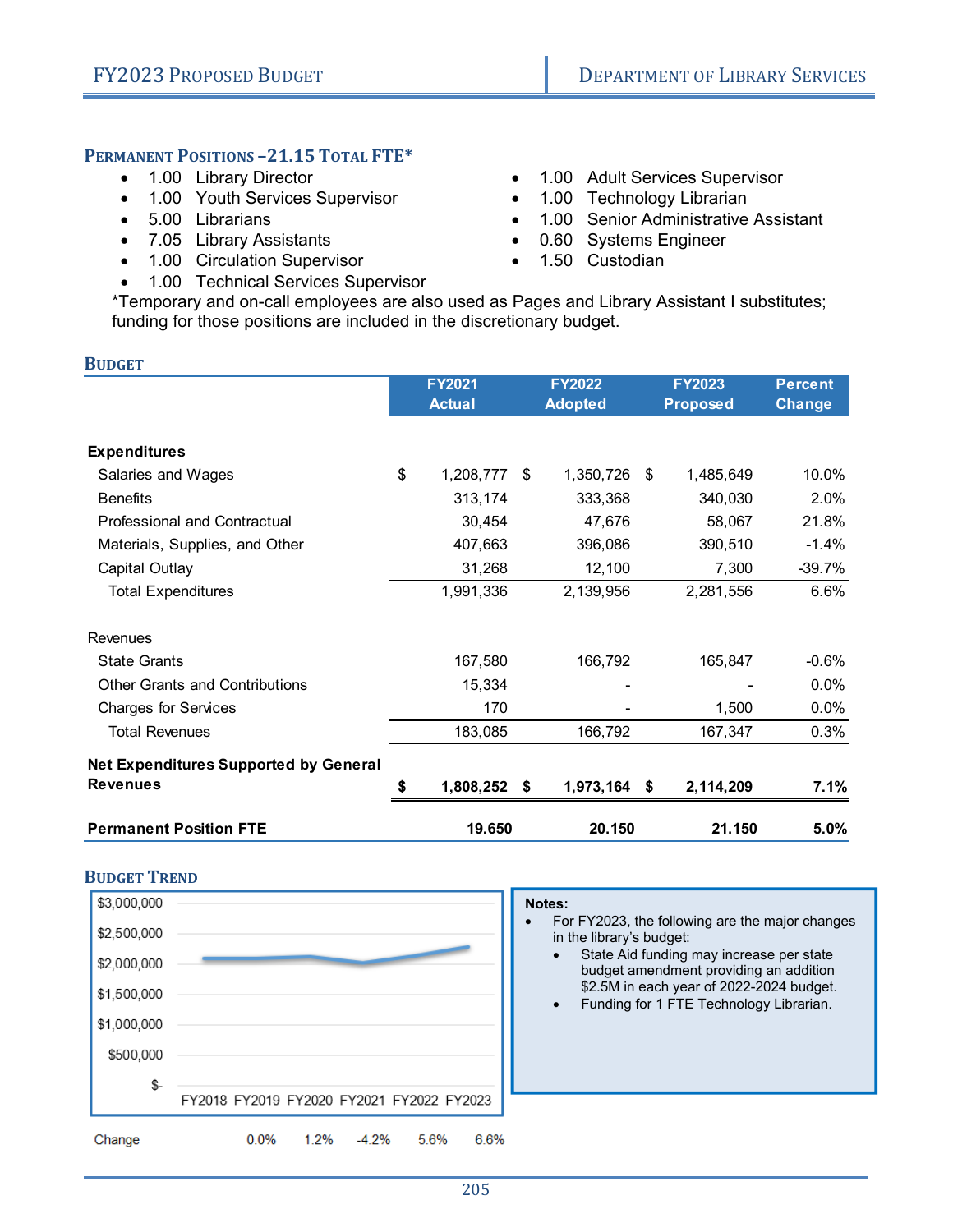# **COMMUNITY PLANNING AND ECONOMIC DEVELOPMENT SERVICES**

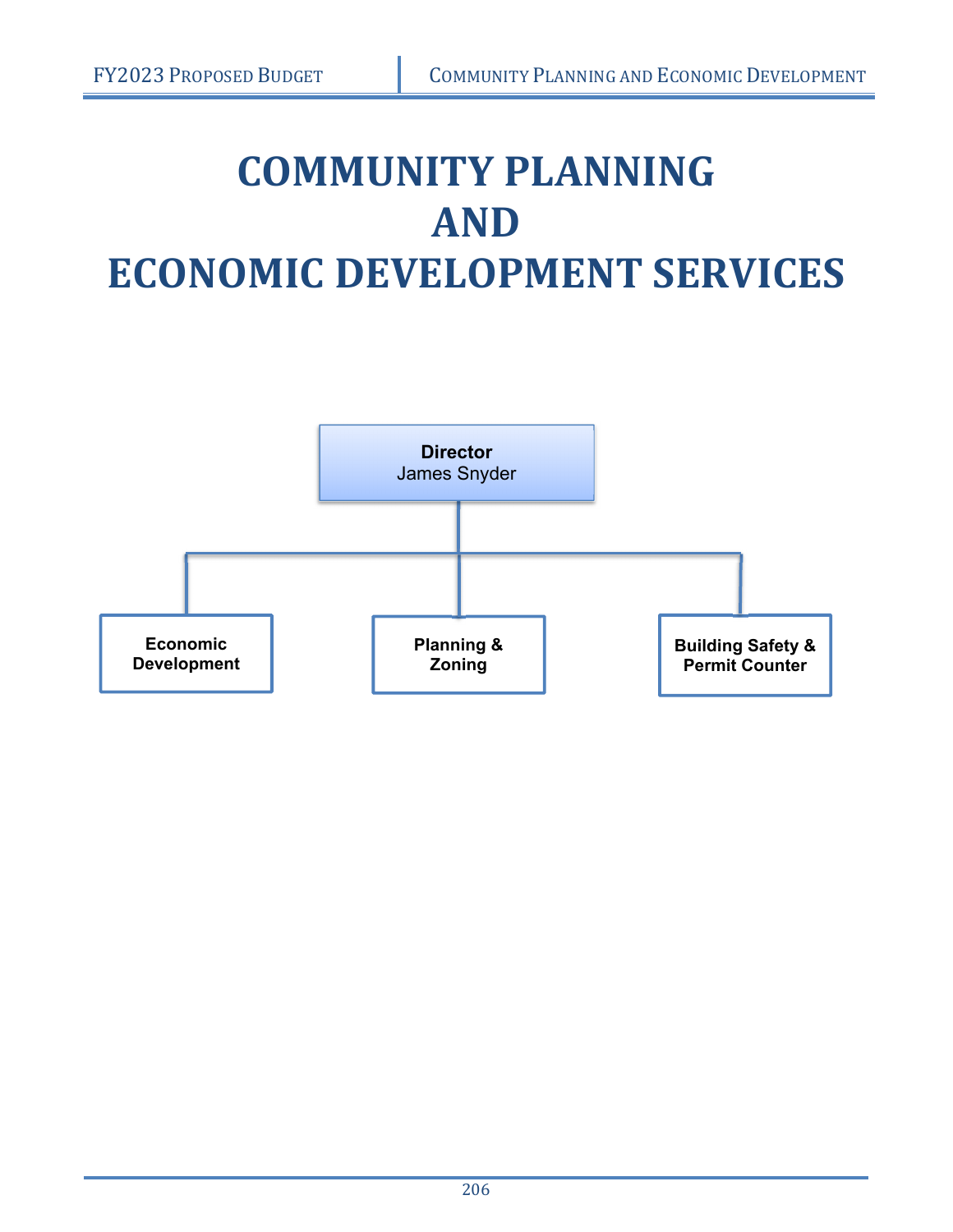#### **SUMMARY OF SERVICES PROVIDED**

The Department of Community Planning and Economic Development Services (CPEDS) exists to improve quality of life and support the development of a safe City that balances economic, environmental, and social needs of current and future generations.

CPEDS provides services in four overarching areas: (1) Economic Development, (2) Planning (3) Zoning, and (4) Building Safety. Organizing these four work areas under one department encourages employees to break through traditional work silos that would otherwise impede new projects and investments in the City.

The Economic Development Team performs the following work:

- 1. Works closely with prospective investors to the City, who are interested in revitalizing or redeveloping aging properties in the City's Planning Opportunity Areas (POAs) and Revitalization **Districts**
- 2. Business attraction and facilitation
- 3. Business retention and facilitation
- 4. Participation in Council of Governments and Regional Economic Development Organizations
- 5. Chamber of Commerce and business liaison
- 6. Works closely with commercial brokers, property owners, prospective businesses and other City staff, to encourage low vacancy rates in the City's commercial spaces
- 7. Monitors and reports on economic and business activity
- 8. Fiscal impact analysis of adopted development projects
- 9. Staff support for the Economic Development Authority (EDA)
- 10. Staff support for the Economic Development Committee (EDC)

The Planning Team performs the following work:

- 1. Community Engagement and Regional Coordination including (i) staff support for the Planning Commission, Architecture Advisory Board (AAB), Citizens Advisory Committee on Transportation (CACT), Historic Architecture Review Board (HARB), Historical Commission, and(ii) regular interaction with the City Council; and (iii) ongoing coordination with the Washington Council of Governments (COG), Commonwealth Transportation Board (CTB), Northern Virginia Transportation Authority (NVTA), Northern Virginia Transportation Commission (NVTC), Fairfax County, and Arlington County.
- 2. Development Review processing of land development applications, including Special Exceptions, Comprehensive Plan Amendments, Re-zonings, Site Plans, and Subdivisions.
- 3. Plan Development including updates to the City's Comprehensive Plan, development of Small Area Plans and Master Plans, and coordination on special reports and studies.
- 4. Urban Design and Plan Implementation including review of public and private projects for consistency with the city's design guidelines and project management of multimodal improvements, including pedestrian, bicycle, and traffic calming projects.
- 5. CIP and Grants including preparation of grant applications for a variety of efforts and supporting preparation of the City's Capital Improvement Program (CIP).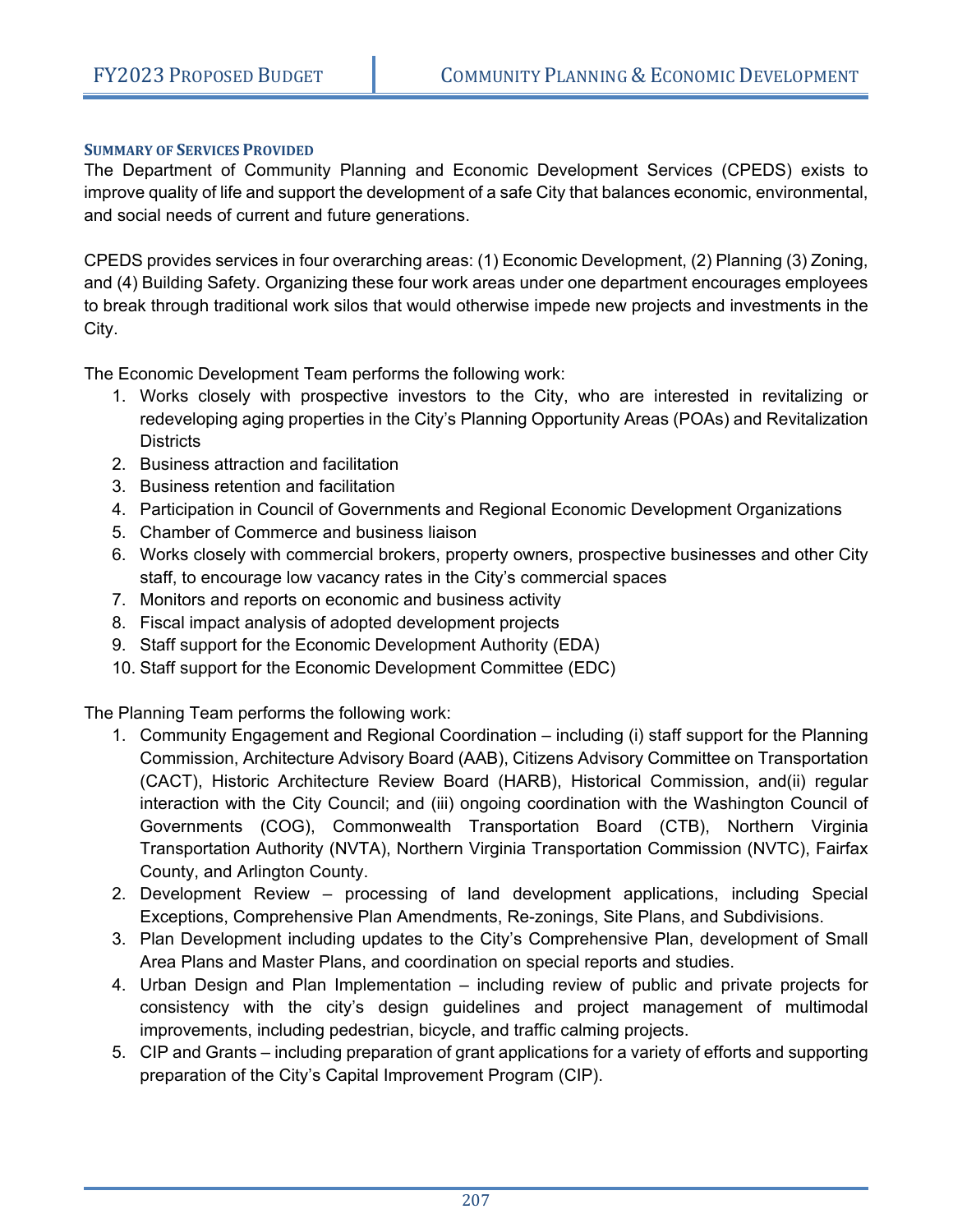The Zoning team provides the following services:

- 1. Zoning review of all planning and development projects, including special exceptions, rezonings, site plans, subdivisions, and grading plan.
- 2. Zoning review of building plans, building permits.
- 3. Zoning review of sign applications, variances, special use permits.
- 4. Zoning review and approval of certificates of occupancy
- 5. Zoning enforcement and compliance, including monitoring compliance with conditions of approval (e.g. voluntary concessions, site plan conditions, and variance conditions).
- 6. Zoning Administrator review and analysis of properties, authoring zoning opinion and compliance letters, and assisting in the development of zoning text amendments.
- 7. Staff support for the Board of Zoning Appeals (BZA) and the Architectural Advisory Board (AAB).

The Counter Services team provides the following services

- 1. Intake, application and payment processing.
- 2. Review and issuance of all building and trades permits (e.g. plumbing, electrical, gas) and certificates of occupancy.
- 3. Review and scheduling of annual pool inspections.
- 4. Permit intake and issuance of permits to support the Department of Public Works and the Fire Marshal

The Building Safety team performs the following services

- 1. Enforces the Virginia Uniform Statewide Building Code and issues permits for commercial and residential construction.
- 2. Enforces the Virginia Maintenance Code for existing buildings.
- 3. Reviews all building, electrical, mechanical, plumbing, fuel/gas, energy, accessibility, and fire protection permit plans for compliance with the Virginia State codes.
- 4. Conducts field inspections of building projects.
- 5. Works proactively with Economic Development to expedite permits for small businesses and new commercial users.
- 6. Staff support and training for the "Board of Building Code and Fire Prevention Code Appeals".
- 7. Coordinates with the Fire Marshal, Health Department, and others on building construction and use.
- 8. Participates as part of the emergency management response team.
- 9. Stay up-to-date with code changes, new and emerging materials, technologies and methods of construction.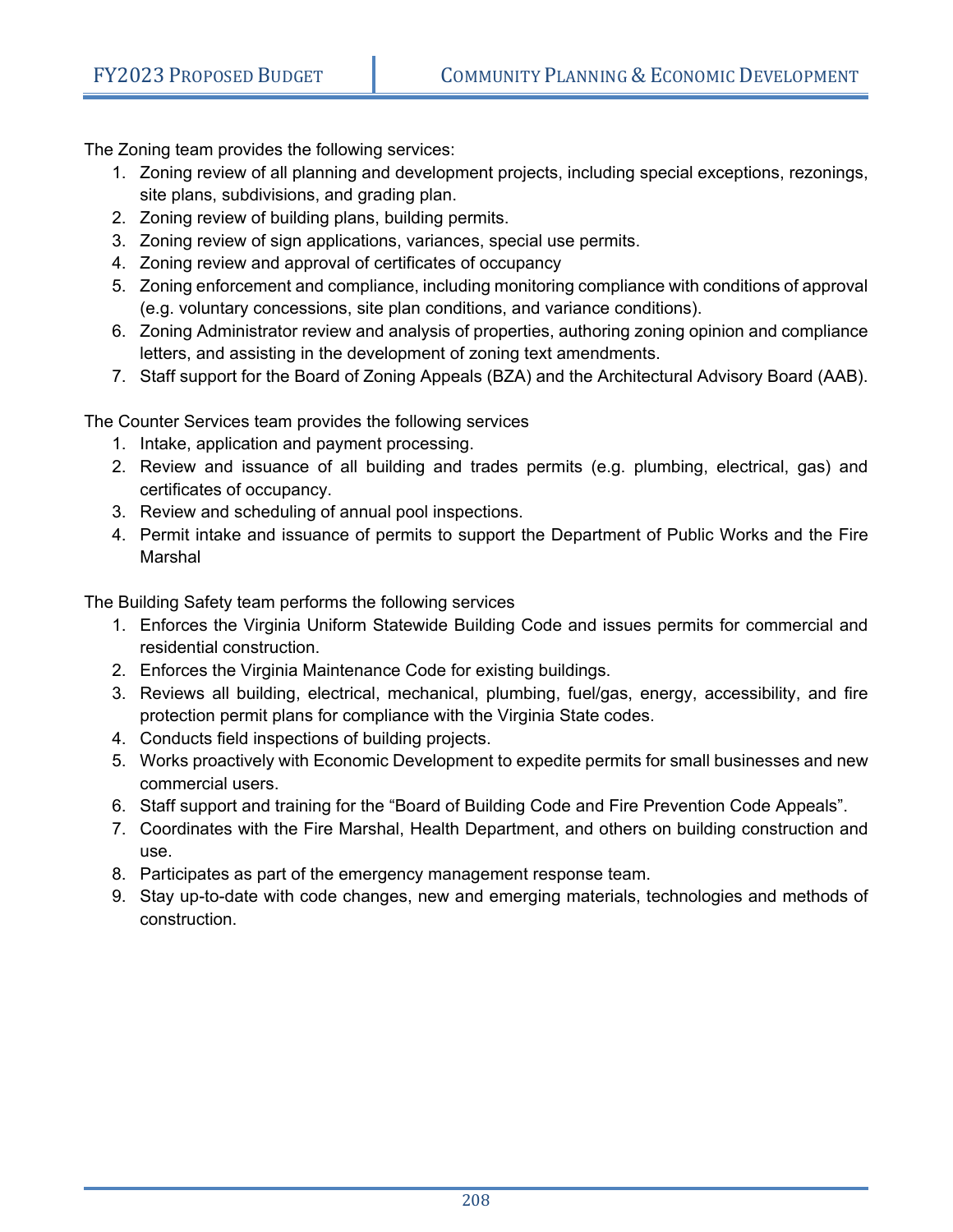#### **TRENDS AND ISSUES**

**The following table summarize permit and fee activity** 

| Calendar | Permits | Certificates of | Permit      | <b>Tech Fees</b> | Admin     | Single Family        |
|----------|---------|-----------------|-------------|------------------|-----------|----------------------|
| Year     |         | Occupancy       | Fees        |                  | Fees      | Home Activity        |
| 2019     | 2.542   | 152             | \$2,009,978 | \$217,750        | \$218,036 | 25 permits, net 4    |
| 2020     | 1.676   | 149             | \$919,408   | \$91.195         | \$91,463  | 14 permits, net 2    |
| 2021     | .860    | 128             | \$766,143   | \$65,096         | \$64,992  | 17<br>permits, net 3 |

#### **The following table summarizes recent and ongoing commercial area redevelopment activities**

| <b>Project Name</b>                | <b>Calendar Year</b>               |                                      |  |  |  |  |  |  |  |  |  |
|------------------------------------|------------------------------------|--------------------------------------|--|--|--|--|--|--|--|--|--|
| <b>Recently Completed Projects</b> |                                    |                                      |  |  |  |  |  |  |  |  |  |
| <b>Cottage Housing</b>             | 10 homes                           | Completed 2019                       |  |  |  |  |  |  |  |  |  |
|                                    |                                    | Temporary Certificate of             |  |  |  |  |  |  |  |  |  |
| <b>City Hall Renovation</b>        | 30,947 sf office                   | Occupancy Issued 2019                |  |  |  |  |  |  |  |  |  |
| George Mason High School           | 292,126 sf school                  | Temporary Certificate of             |  |  |  |  |  |  |  |  |  |
|                                    | 23.8 acres                         | Occupancy Issued 2020                |  |  |  |  |  |  |  |  |  |
| Beyer Volvo Showroom               | 17,260 sf commercial               | Certificate of Occupancy             |  |  |  |  |  |  |  |  |  |
|                                    |                                    | Issued 2021                          |  |  |  |  |  |  |  |  |  |
| Southgate II                       | 15,000 sf commercial               | Certificate of Occupancy             |  |  |  |  |  |  |  |  |  |
|                                    |                                    | Issued 2021                          |  |  |  |  |  |  |  |  |  |
| <b>Mary Riley Styles Library</b>   | 25,000 sf library                  | Temporary Certificate of             |  |  |  |  |  |  |  |  |  |
|                                    |                                    | Occupancy Issued 2021                |  |  |  |  |  |  |  |  |  |
|                                    | <b>Projects Under Construction</b> |                                      |  |  |  |  |  |  |  |  |  |
|                                    |                                    | Certificates of Occupancy for        |  |  |  |  |  |  |  |  |  |
|                                    |                                    | 50% of Residential Units             |  |  |  |  |  |  |  |  |  |
|                                    | 394 homes                          | Issued 2021                          |  |  |  |  |  |  |  |  |  |
|                                    | 30,000-35,000 sf movie             |                                      |  |  |  |  |  |  |  |  |  |
| <b>Founders Row</b>                | theater                            | Commercial Occupancy and             |  |  |  |  |  |  |  |  |  |
|                                    | 63,946 sf commercial               | <b>Remaining Residential</b>         |  |  |  |  |  |  |  |  |  |
|                                    |                                    | Expected 2022                        |  |  |  |  |  |  |  |  |  |
|                                    |                                    |                                      |  |  |  |  |  |  |  |  |  |
|                                    |                                    | Movie Theater Expected 2023          |  |  |  |  |  |  |  |  |  |
| Columbia Baptist Church            | 50,000 sf addition                 | <b>Completion Expected</b>           |  |  |  |  |  |  |  |  |  |
| Expansion                          |                                    | November 2022                        |  |  |  |  |  |  |  |  |  |
|                                    | <b>Projects Approved</b>           |                                      |  |  |  |  |  |  |  |  |  |
|                                    | Phase I and Phase II               | <b>Special Exception Entitlement</b> |  |  |  |  |  |  |  |  |  |
|                                    | 957,400 sf res. (889 homes)        | (SEE) Amendment Approved             |  |  |  |  |  |  |  |  |  |
| <b>West Falls Church Economic</b>  | 568,970 sf commercial              | 2021                                 |  |  |  |  |  |  |  |  |  |
| <b>Development Project</b>         |                                    |                                      |  |  |  |  |  |  |  |  |  |
|                                    | Phase I Only                       | Special Exception Site Plan          |  |  |  |  |  |  |  |  |  |
|                                    | 808,800 sf (740 homes)             | (SESP) Phase 1 Approved              |  |  |  |  |  |  |  |  |  |
|                                    | 368,970 sf commercial              | 2021                                 |  |  |  |  |  |  |  |  |  |
|                                    | 334 homes                          | <b>Special Exception Approved</b>    |  |  |  |  |  |  |  |  |  |
| Broad & Washington                 | 67,500 sf commercial               | 2021                                 |  |  |  |  |  |  |  |  |  |
|                                    |                                    | Site Plan Approved 2022              |  |  |  |  |  |  |  |  |  |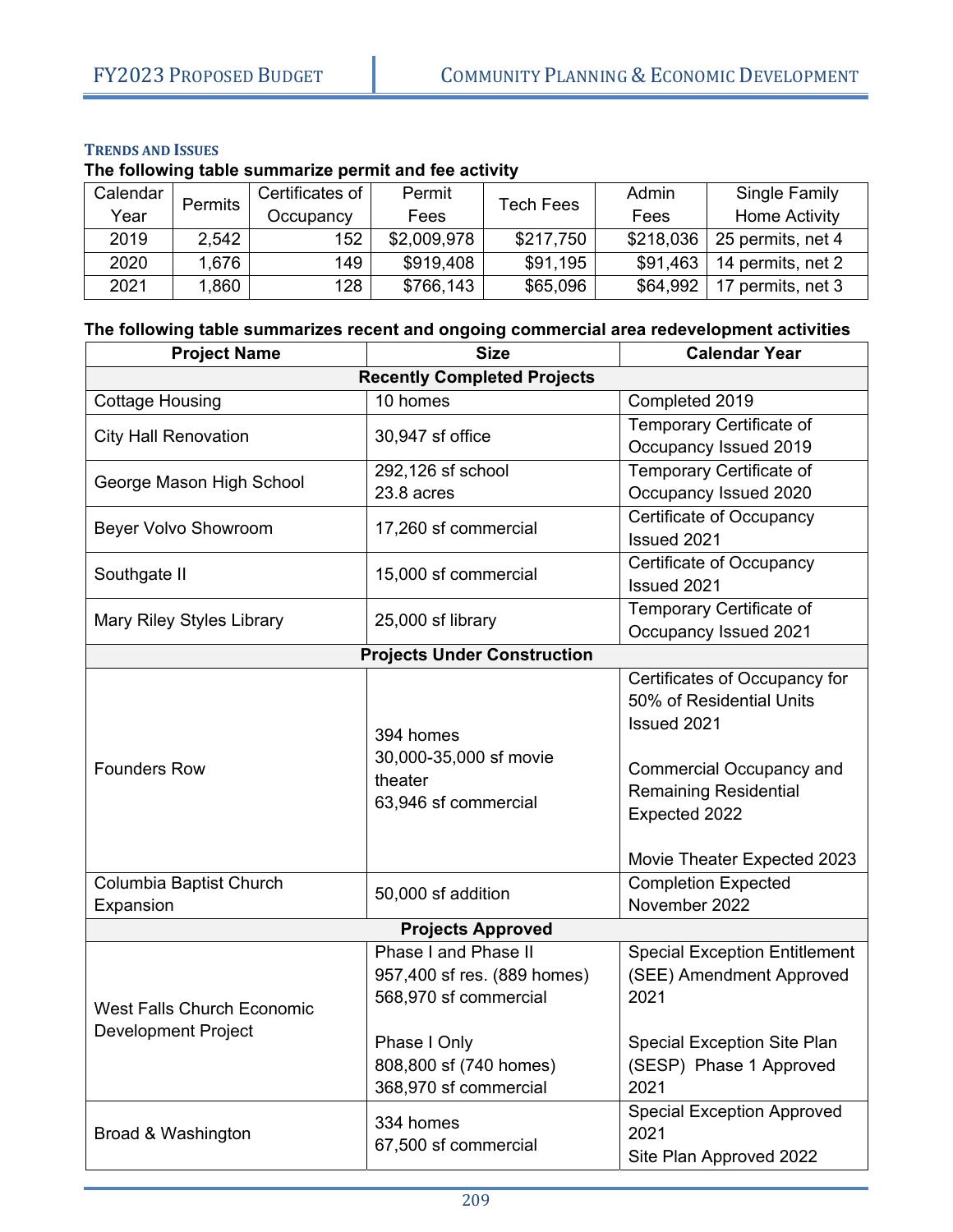| <b>Project Applications</b> |                            |                                  |  |  |  |  |  |
|-----------------------------|----------------------------|----------------------------------|--|--|--|--|--|
| Atlantic, One City Center   | 246 homes (321,034 sf)     | <b>Application Received 2021</b> |  |  |  |  |  |
|                             | 100,163 sf commercial      |                                  |  |  |  |  |  |
| <b>Founders Row II</b>      | 280 homes (306,207 sf res) | <b>Application Received 2021</b> |  |  |  |  |  |
|                             | 27,207 sf commercial       |                                  |  |  |  |  |  |

#### **The following table summarizes recent and ongoing policy development and project delivery**

| Project                                                            | <b>Completed</b>           |  |  |  |  |  |  |
|--------------------------------------------------------------------|----------------------------|--|--|--|--|--|--|
| <b>Comprehensive Planning</b>                                      |                            |  |  |  |  |  |  |
| Chapter 2, People, Housing, and Jobs, Demographics                 | 2019                       |  |  |  |  |  |  |
| Chapter 10, Housing a Complete Community, Housing                  | 2019                       |  |  |  |  |  |  |
| Chapter 5, Environment for Everyone, Environmental Sustainability, | 2019                       |  |  |  |  |  |  |
| Resilience, and Natural Resources                                  |                            |  |  |  |  |  |  |
| Chapter 3, Community Character - addition of Public Art Policy     | 2021                       |  |  |  |  |  |  |
| <b>Small Area Planning</b>                                         |                            |  |  |  |  |  |  |
| West End Small Area Plan                                           | 2020                       |  |  |  |  |  |  |
| East End Small Area Plan                                           | In Progress, Expected 2022 |  |  |  |  |  |  |
| <b>Master Planning and Technical Assistance Studies</b>            |                            |  |  |  |  |  |  |
| East End Transportation and Land Use Connections (TLC), sponsored  | In Progress, Expected 2022 |  |  |  |  |  |  |
| by COG                                                             |                            |  |  |  |  |  |  |
| South Washington POA Sidewalk Needs Assessment, sponsored by       | In Progress, Expected 2022 |  |  |  |  |  |  |
| <b>TPB</b>                                                         |                            |  |  |  |  |  |  |
| Tripps Run Trail, sponsored by OIPI                                | In Progress, Expected 2022 |  |  |  |  |  |  |
| <b>Zoning Updates</b>                                              |                            |  |  |  |  |  |  |
| <b>Special Exception Modernization</b>                             | 2021                       |  |  |  |  |  |  |
| T-zones                                                            | In Progress, Expected 2022 |  |  |  |  |  |  |
| <b>Project Implementation</b>                                      |                            |  |  |  |  |  |  |
| Pedestrian, Bicycle, and Greenways                                 |                            |  |  |  |  |  |  |
| <b>Capital Bikeshare Expansion</b>                                 | Launched May 2019          |  |  |  |  |  |  |
| <b>W&amp;OD Dual Trails</b>                                        | Completed 2021             |  |  |  |  |  |  |
| <b>W&amp;OD Trail Crossings</b>                                    | In Progress, Expected 2024 |  |  |  |  |  |  |
| <b>Berman Park Trail Crossings</b><br>■                            | In Progress, Expected 2024 |  |  |  |  |  |  |
| Neighborhood Traffic Calming                                       |                            |  |  |  |  |  |  |
| Winter Hill (Annandale & Gundry)                                   | Completed 2019             |  |  |  |  |  |  |
| Neighborhood Traffic Calming, W Jefferson St<br>▬                  | Completed 2020             |  |  |  |  |  |  |
| Neighborhood Traffic Calming Noland St<br>▬                        | Completed 2020             |  |  |  |  |  |  |
| Neighborhood Traffic Calming Great Falls/Little Falls<br>▬         | Completed 2022             |  |  |  |  |  |  |
| Neighborhood Traffic Calming Greenway Downs                        | In Progress, Expected 2023 |  |  |  |  |  |  |
| <b>Residential Parking District</b>                                |                            |  |  |  |  |  |  |
| Grove Ave and Park Ave                                             | Completed 2020             |  |  |  |  |  |  |
| N West St<br>■                                                     | Completed 2020             |  |  |  |  |  |  |
| <b>Rollins St</b><br>■                                             | Completed 2020             |  |  |  |  |  |  |
| Lawton St<br>■                                                     | In Progress, Expected 2022 |  |  |  |  |  |  |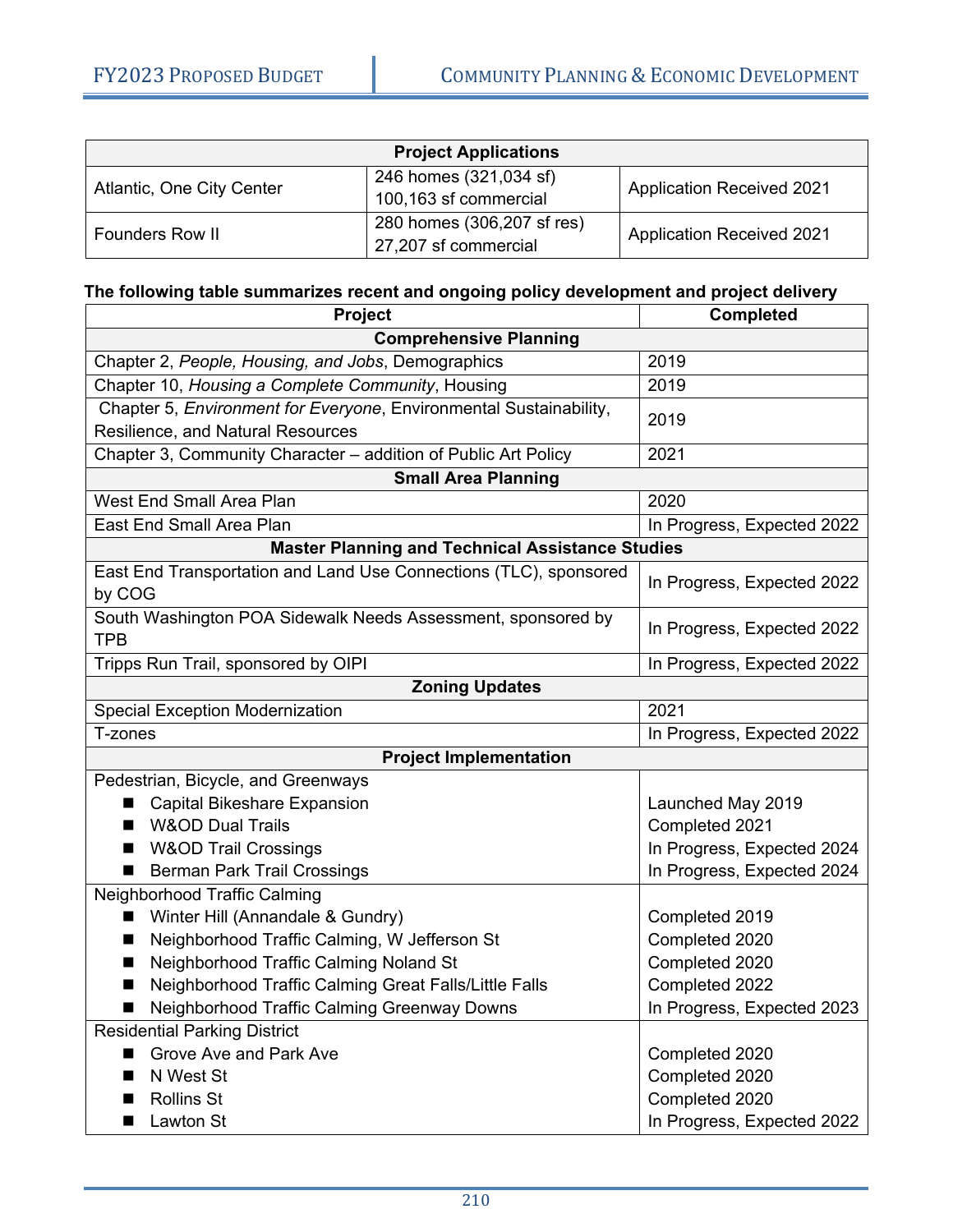#### **SIGNIFICANT CHANGES**

 **Department Reorganization** - A department reorganization is proposed to simplify the organizational structure and improve day-to-day operations. The reorganization will support reduced processing delays and new services, such as walk-through permitting. Under the reorganization, Building Safety & Permit Counter (previously under Zoning) are merged into a single division and Planning & Zoning are merged into a single division.

The reorganization would be phased and would occur over the first six months of the fiscal year.

- **Additional Staff** Additional staff (5 FTEs) are proposed across the department to maintain the current pace of work. This includes support across all the major CPEDS functions – economic development, planning, zoning, building safety, and permitting. The additional support is requested in light of major projects that are ongoing, approved, and under Council consideration.
- **CPEDS & DPW Coordination** CPEDS and Public Works are exploring a reset of responsibilities, with project management for Pedestrian, Bicycle, and Greenways projects shifting to Public Works and construction bond intake shifting to Planning. This shift is expected to relieve workload on the Public Works procurement team as they advance important CIP investments. It will also allow Planning staff to resume a more active role in regional planning and coordination, deliver already funded technical assistance grants, and to search for grant funds outside of transportation.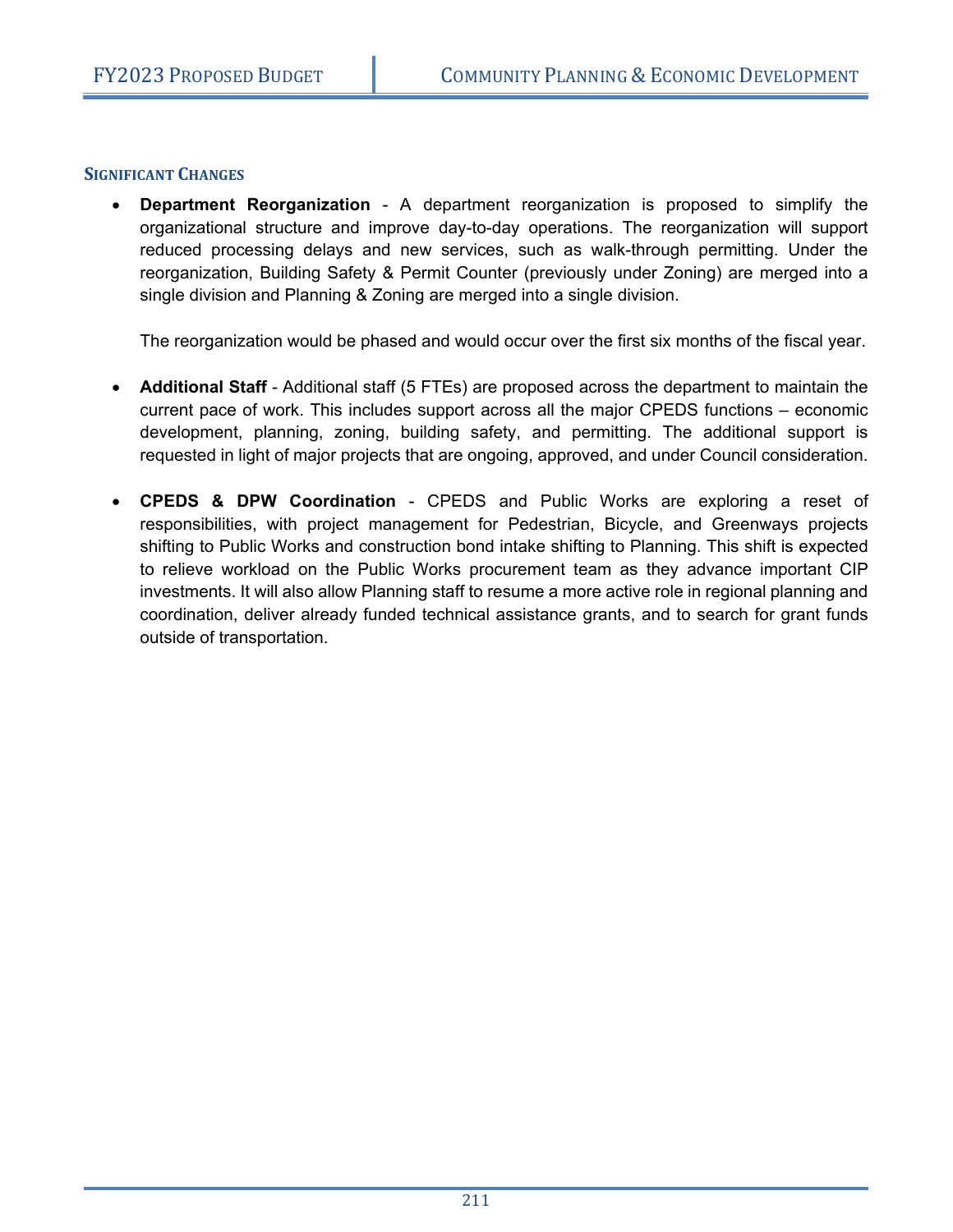#### **DELIVERABLES AND FUTURE PROJECTS**

The below list of suggested deliverables for the upcoming fiscal year is based on priorities identified through conversations with community stakeholders. The Council work plan and direction from the City Manager's Office will inform actual work items undertaken.

|    | <b>FY2023 Deliverables</b>                                                                            |
|----|-------------------------------------------------------------------------------------------------------|
|    | <b>Economic Development and Marketing</b>                                                             |
|    | 1. Business support for relocation                                                                    |
|    | 2. Fiscal impact analysis                                                                             |
|    | 3. ARPA-funded business support and recovery initiatives                                              |
| 4. | Market study to understand retail patrons and visitors to the City                                    |
| 5. | Design and installation of parklets and gathering spaces throughout commercial areas                  |
| 6. | Supporting EDA ownership of West Falls Economic Development site                                      |
| 7. | Supporting acquisition of Virginia Village properties                                                 |
|    | <b>Planning</b>                                                                                       |
|    | 1. Current Planning                                                                                   |
|    | a. West Falls Economic Dev. Project (9.78 acres All Phases)                                           |
|    | i. Phase I SEE and VC Compliance                                                                      |
|    | ii. Phase I Senior Housing SESP                                                                       |
|    | iii. Phase II SESP                                                                                    |
|    | b. Founders Row I                                                                                     |
|    | i. SE, VC, and Site Plan Compliance                                                                   |
|    | c. Broad & Washington - Site Plan (3.16 acres)                                                        |
|    | i. SE, VC, and Site Plan Compliance                                                                   |
|    | d. Founders Row II (2.09 acres)<br>i. Site Plan                                                       |
|    |                                                                                                       |
|    | ii. SE, VC, and Site Plan Compliance<br>e. Atlantic, One City Center - Special Exception (4.63 acres) |
|    | i. Site Plan and Site Plan Amendment                                                                  |
|    | ii. SE, VC, and Site Plans Compliance                                                                 |
|    | <b>Site Plans and Subdivisions</b><br>f.                                                              |
|    | 2. Long Range Planning                                                                                |
|    | a. East End Small Area Plan                                                                           |
|    | b. Comprehensive Plan Chapter Update(s), Chapter(s) TBD                                               |
|    | c. Affordable Housing Preservation-related Efforts                                                    |
|    | 3. Neighborhood Planning                                                                              |
|    | a. Neighborhood Traffic Calming                                                                       |
|    | b. Residential Permit Parking                                                                         |
|    | 4. CIP & Grants (Based on Comprehensive Plan and Small Area Plan Guidance)                            |
|    | a. Applications for construction grants                                                               |
|    | b. Applications for and management of Technical Assistance Studies                                    |
| 5. | <b>Community Engagement &amp; Regional Coordination</b>                                               |
|    |                                                                                                       |
|    |                                                                                                       |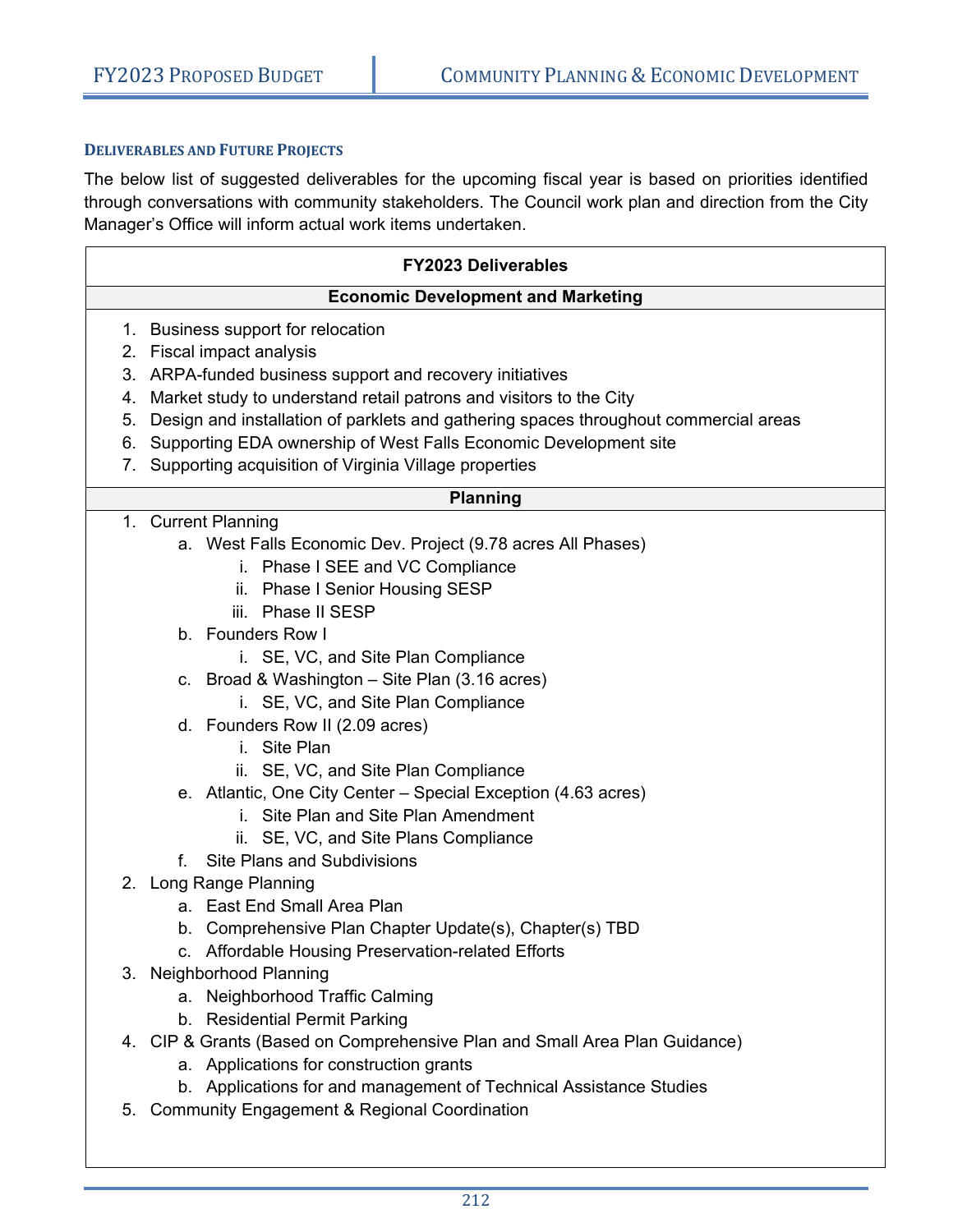#### **Zoning**  1. Complaint-based Zoning enforcement and compliance, including monitoring compliance with conditions of approval (e.g. voluntary concessions, site plan conditions, and variance conditions) 2. Authoring of Zoning Determinations and Zoning Compliance letters 3. Planning & Zoning site analysis of potential redevelopment signs 4. Zoning analysis related to major redevelopment projects 5. Review of permits requiring zoning review, including site plans, subdivisions, sign permits, certificates of occupancy, etc 6. Staffing for the BZA **Building Safety**  1. Plan Review a. Major Development i. Broad & Washington – Mixed-Use / Apartment Building ii. West Falls Church – Mixed-Use / Apartment Building iii. West Falls Church – Parking Garage B-3 and D-2 iv. West Falls Church – Condo Building v. West Falls Church – Hotel vi. West Falls Church – Senior Living Building vii. Founders Row – Commercial Tenants b. Routine Construction Projects i. Expedited review of the dozens of small commercial projects and tenant fit-outs ii. Dozens of new-single family homes and major additions / renovations iii. Hundreds of small residential projects

### 2. Inspections

- a. Major Development
	- i. Broad & Washington Demolition
	- ii. Broad & Washington Sheeting and Shoring
	- iii. Broad & Washington Mixed-Use / Apartment Building
	- iv. West Falls Church Demolition
	- v. West Falls Church Mixed-Use / Apartment Building
	- vi. West Falls Church Medical Office Building
	- vii. West Falls Church Parking Garage B-3 and D-2
	- viii. West Falls Church Condo Building Sheeting and Shoring
	- ix. West Falls Church Condo Building
	- x. West Falls Church Hotel
	- xi. Founders Row Residential Units
	- xii. Founders Row Commercial Tenants
	- xiii. Columbia Baptist Church
- b. Routine Construction Projects
	- i. Dozens of small commercial projects and tenant fit-outs
	- ii. Dozens of new-single family homes and major additions / renovations
	- iii. Hundreds of small residential projects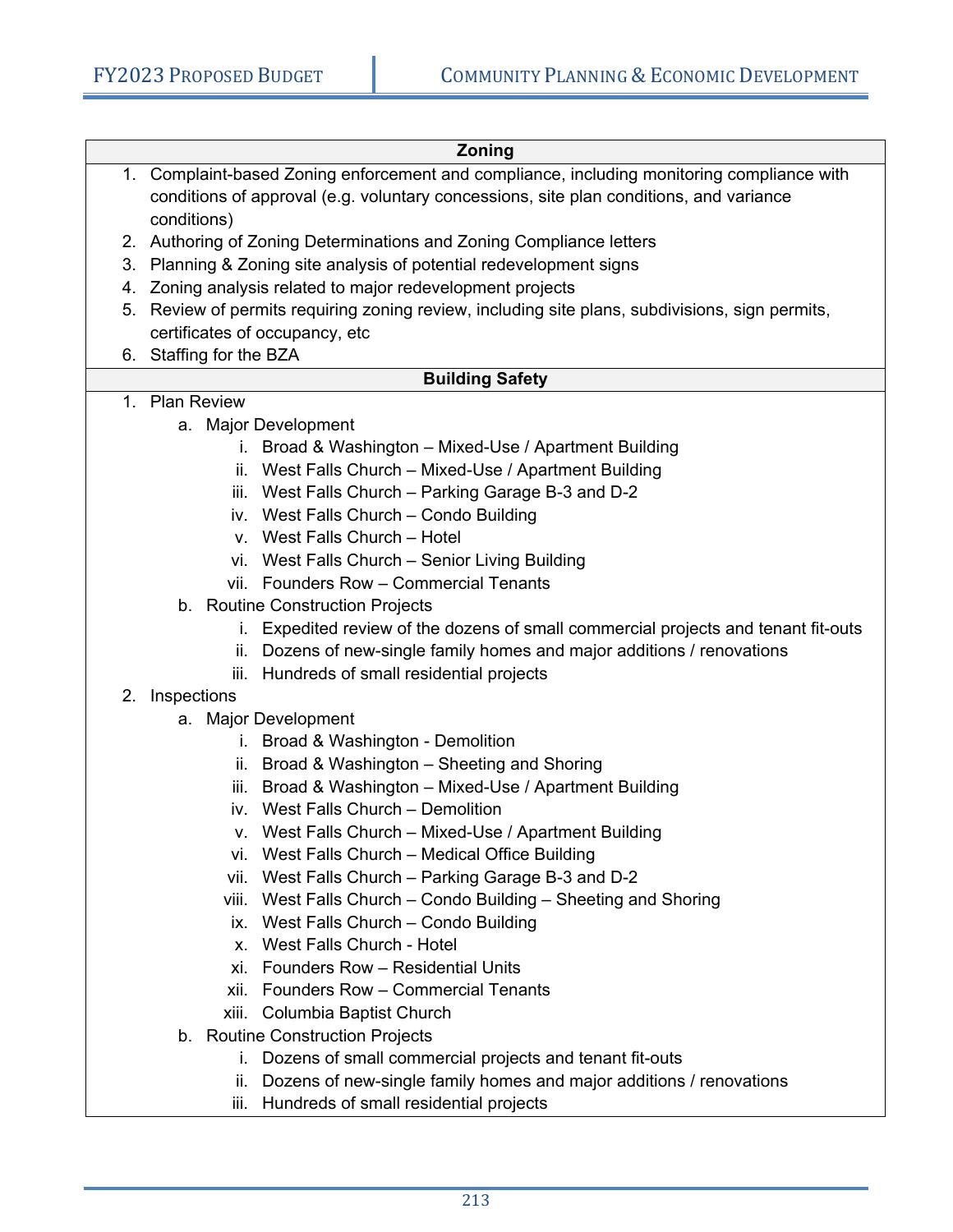#### **PRIORITIES FOR FUTURE FUNDING**

The proposed work plan above was developed with staff's assessment of the most important/impactful projects that are ongoing and/or expected.

The following resources and needed to provide more complete community services and provide resilience during staff transitions or unexpected absences.

- 1. Building Safety Code Specialist II \$91,500. Building Safety has one dedicated residential inspector. In calendar year 2021, a total of 2,110 residential inspections were conducted. The workload is often shared with commercial inspectors to limit delays to home renovation and home construction projects. With anticipated commercial construction, there will be less flexibility to cover workload and an unexpected staff absence could delay construction inspections.
- 2. Planning Senior Planner \$103,700. Planning relies on a pool of experienced planners to lead or oversee complex redevelopment applications and major redevelopments. This same pool of planners designed Mr. Browns Park, lead the Cottage Housing Zoning Ordinance Amendment, and staffed the 2017 update to the Streetscape Standards. Planning's recent and upcoming workload for Current Planning/Development Review has been heavier than usual and has stretched the ability of the team to keep projects on schedule. Work plan items, such as One City Center and the East End Small Area Plan, have been delayed by months to accommodate staff sick and annual leave. Off-work plan items, such as the T-zone update, cannot be reliably staffed and have difficulty holding to set schedule.

#### **PERMANENT POSITIONS – 29.30 TOTAL FTE\***

|                                    | 1.00 Director, Community Planning and Economic Development Services |
|------------------------------------|---------------------------------------------------------------------|
| Planning & Zoning Division (12.30) | <b>Economic Development (2.00)</b>                                  |
| Planning                           | 1.00 Economic Development Divisio                                   |

1.00 Planning Director\*\* 1.00 Deputy Planning Director 2.00 Principal Planners 0.50 Principal Planner/Deputy Zoning Administrator 2.8 Senior Planners\*\*\* 0.5 Senior Planner / Neighborhood Transportation \*\*\* 2.00 Planners

#### Zoning

1.00 Zoning Administrator\*\* 0.50 Principal Planner/Deputy Zoning Administrator 1.00 Zoning Technician

n Chief 1.00 Senior Planner /Economic Development 0.00 Marketing Specialist\*\*\*\*

#### **Building Safety Division (14.00)**

#### Building Safety

- 1.00 Building Official\*\*
- 1.00 Deputy Building Official
- 4.00 Code Specialist III / Engineer
- 1.00 Code Specialist II
- 1.00 Code Specialist I
- 1.00 Senior Development Process Specialist

#### Permit Counter

3.00 Development Process Specialist

1.00 Development Services Inspector / **Technician** 

#### IT-Support

1.00 IT Support Specialist

\*Temporary employees and consultants are also utilized by the department on an as needed basis. \*\*City and State Code-required positions that exercise independent judgment and make determinations independent of the organizational structure.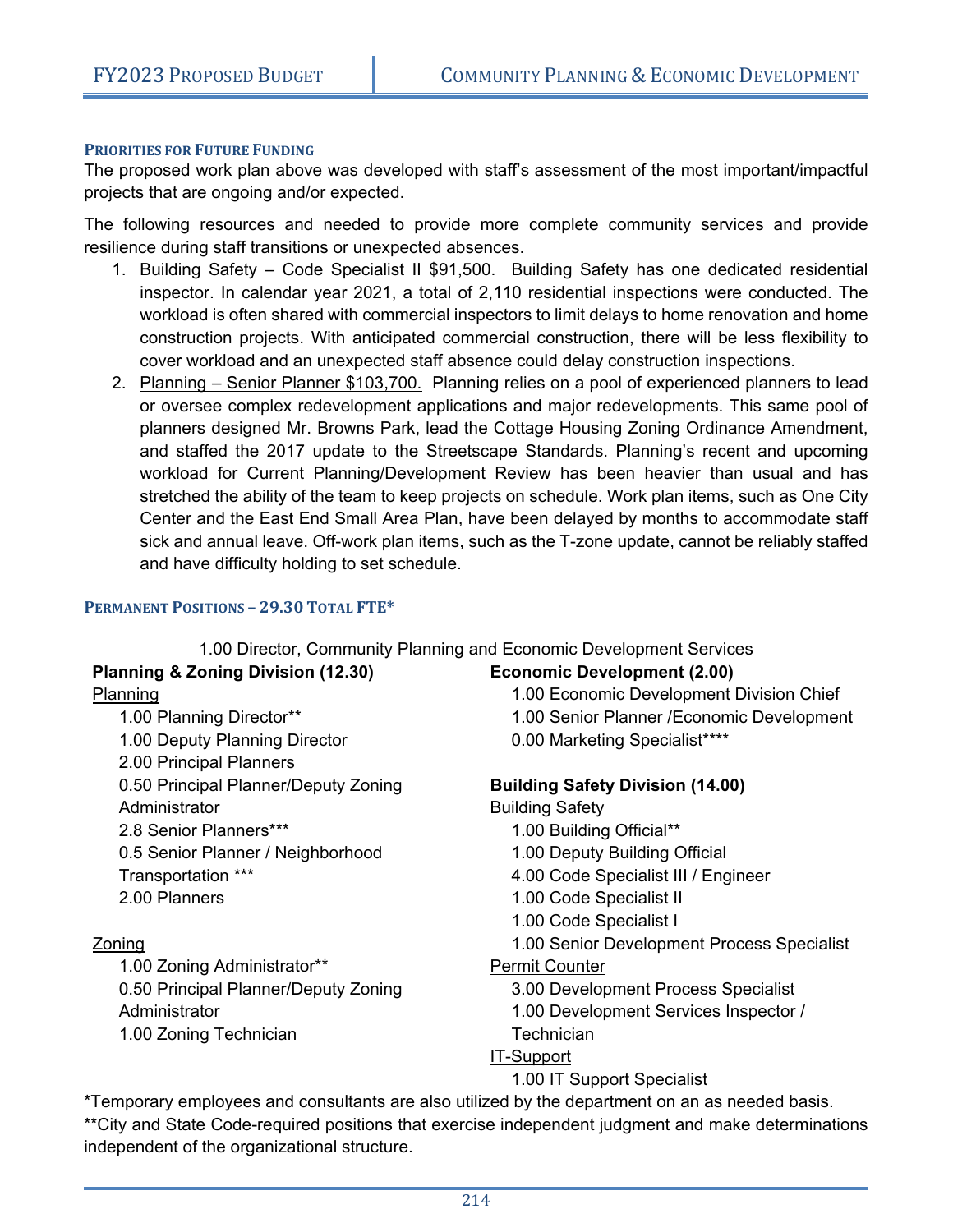\*\*\*0.70 of a Transportation Planner position is being funded with grants under the Capital Improvements Program (CIP) Funds, so that 0.7 FTE is funded, but does not appear in this table.

\*\*\*\*A term full-time employee is also employed using federal funds and transient occupancy tax, so that 1.0 FTE is funded, but does not appear in this table.

| <b>BUDGET</b>                                |                 |    |                |                 |                |
|----------------------------------------------|-----------------|----|----------------|-----------------|----------------|
|                                              | <b>FY2021</b>   |    | <b>FY2022</b>  | <b>FY2023</b>   | <b>Percent</b> |
|                                              | <b>Actual</b>   |    | <b>Adopted</b> | <b>Proposed</b> | <b>Change</b>  |
| <b>Expenditures</b>                          |                 |    |                |                 |                |
| Salaries and Wages                           | \$<br>2,219,608 | \$ | 2,426,333      | \$<br>3,127,318 | 28.9%          |
| <b>Benefits</b>                              | 492,124         |    | 532,907        | 658,237         | 23.5%          |
| <b>Professional and Contractual</b>          | 214,366         |    | 333,586        | 246,938         | $-26.0%$       |
| Materials, Supplies, and Other               | 68,114          |    | 115,080        | 78,274          | $-32.0%$       |
| <b>Capital Outlay</b>                        | 28,516          |    |                | 25,000          | 0.0%           |
| <b>Total Expenditures</b>                    | 3,022,728       |    | 3,407,906      | 4, 135, 767     | 21.4%          |
| Revenues                                     |                 |    |                |                 |                |
| Licenses, Fees, and Permits                  | 893,122         |    | 1,094,200      | 1,094,200       | 0.0%           |
| <b>State Grants</b>                          | 127,910         |    | 155,600        |                 | $-100.0\%$     |
| <b>Charges for Services</b>                  | 36,300          |    | 31,400         | 31,400          | 0.0%           |
| Use of Building Fee Reserves                 |                 |    | 448,000        | 975,800         | 117.8%         |
| <b>Total Revenues</b>                        | 1,057,332       |    | 1,729,200      | 2,101,400       | 21.5%          |
| <b>Net Expenditures Supported by General</b> |                 |    |                |                 |                |
| <b>Revenues</b>                              | 1,965,396       | S. | 1,678,706 \$   | 2,034,367       | 21.2%          |
| <b>Permanent Position FTE</b>                | 23.300          |    | 24.300         | 29.300          | 20.6%          |



in the above chart for comparability. Prior to FY2019, EDO was part of Executive Management.

#### **Notes:**  FY2020

 Two new inspectors were added to the FY2020 budget, funded with Building Permit Fee Reserves.

 Bike share maintenance costs were included in the FY2020 budget, funded with grants.

#### FY2021

- Staff turnover reduced salary and benefit costs
- A vacant position for Building Safety is frozen for 6 months in response to the economic impact of the COVID19 pandemic.

FY2022

- Full funding of vacancies
	- Added 1 FTE for Counter Services Team
- Added \$100,000 third-party building safety inspection services.

FY2023

 Added 5 FTEs in response to development activity, funded with building fee reserves: building inspector, permit technician, zoning technician, principal planner and IT program manager.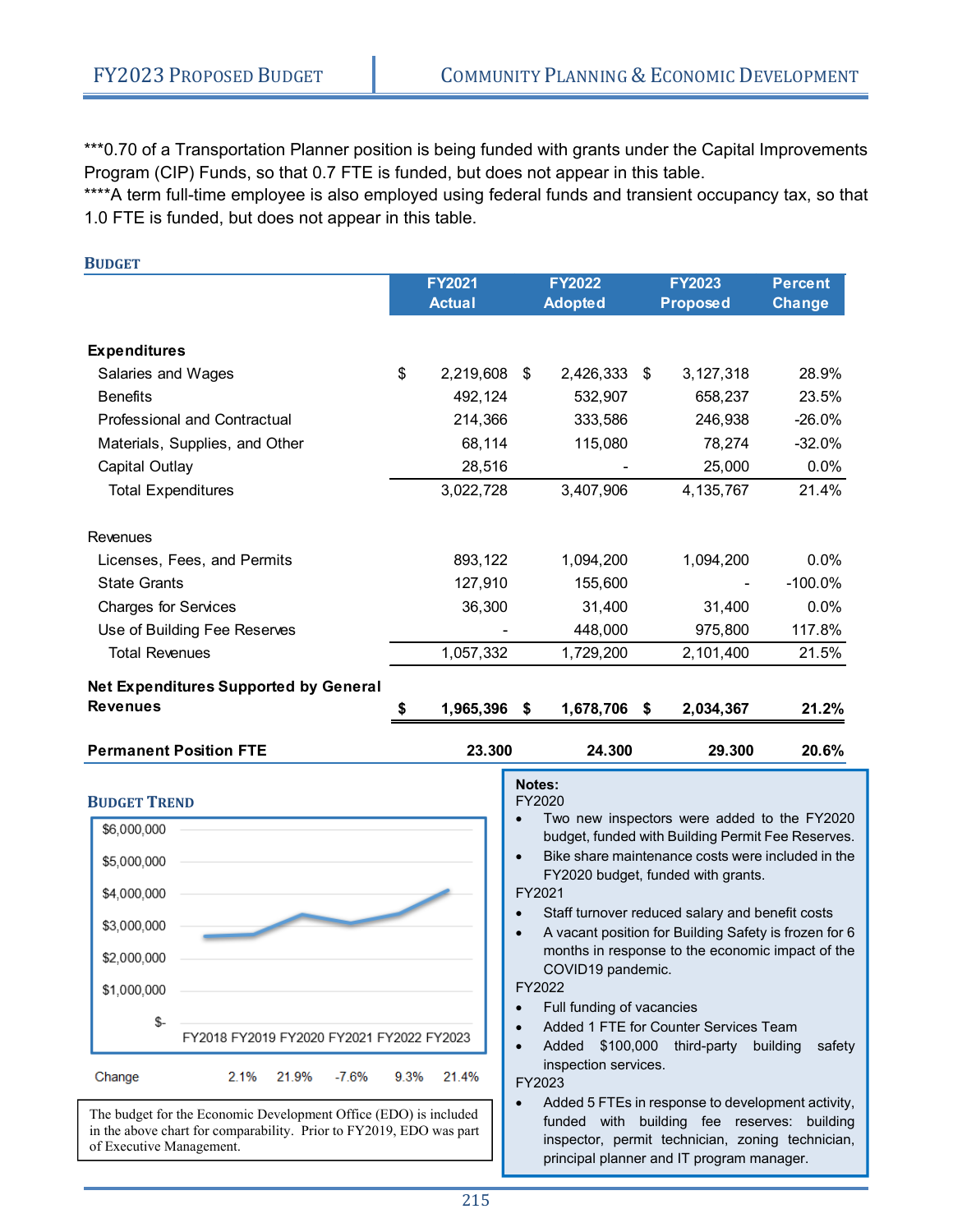# **NON‐DEPARTMENTAL EXPENDITURES**

The following categories of expenditures are considered to be non-departmental:

- Transfer to School Board
- Other Education Expenditures
- Post-Employment Benefits
- Regional Transportation/Transit
- Debt service
- Transfers to Other Funds
- Contingencies, Tax Credits, and Reserves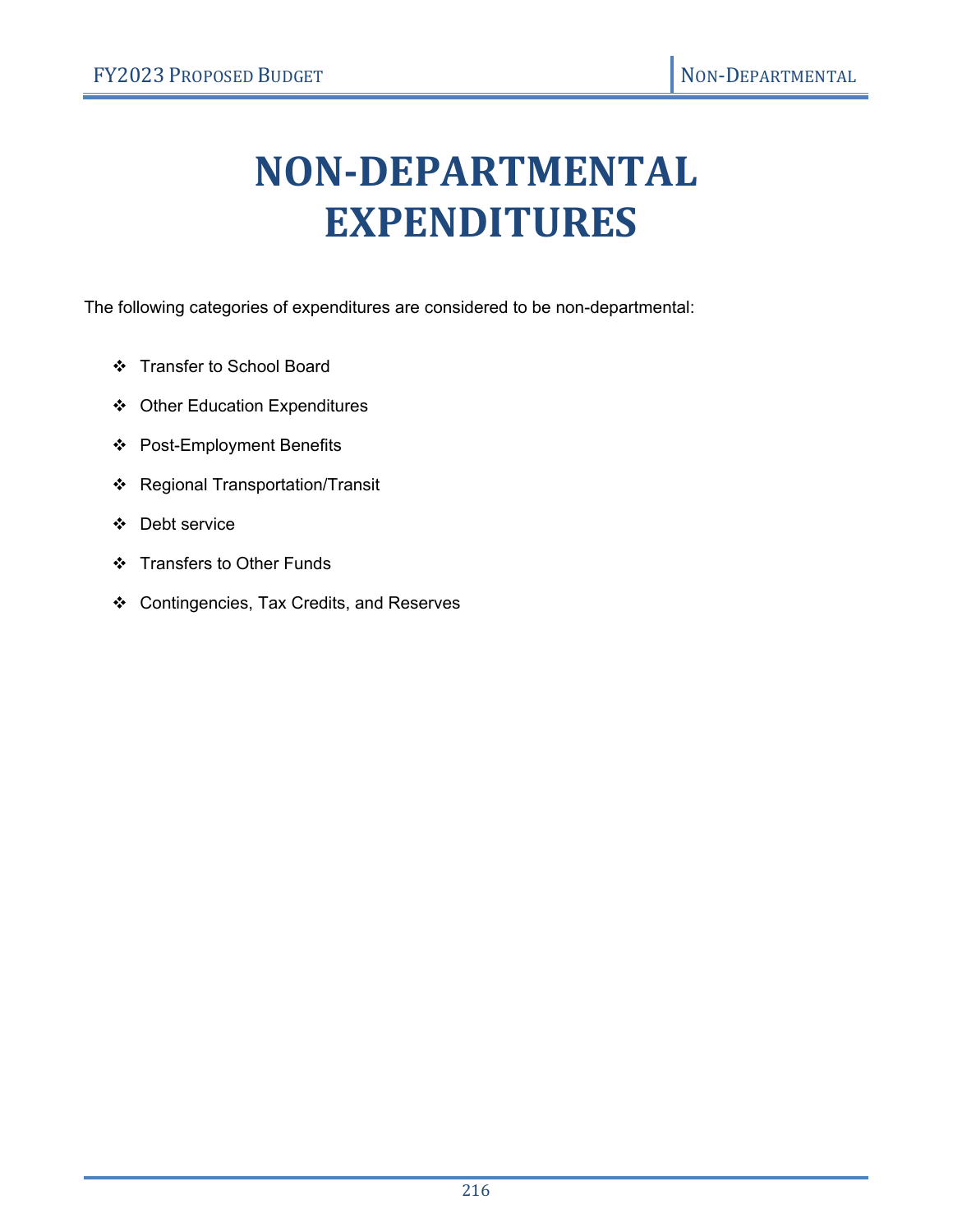#### **Transfer to School Board**

# **TRANSFER TO SCHOOL BOARD**

The following shows the transfer of funds from the General Fund to the School Board. More information can be found regarding the School Board's budget beginning on page 263. The City's General Fund also pays for debt service on school capital projects. These are not reflected here but are included in page 224. The school's request for the funding of three positions using ARPA funds is also included in this proposed budget.

|                                                                              | <b>FY2021</b>    |   | <b>FY2022</b>  |     | <b>FY2023</b>   | <b>Percent</b> |
|------------------------------------------------------------------------------|------------------|---|----------------|-----|-----------------|----------------|
|                                                                              | <b>Actual</b>    |   | <b>Adopted</b> |     | <b>Proposed</b> | <b>Change</b>  |
|                                                                              |                  |   |                |     |                 |                |
| <b>Expenditures</b>                                                          |                  |   |                |     |                 |                |
| Transfer to School Board - Operating<br>Transfer to School Board - Community | \$<br>42,755,777 | S | 43,824,671     | \$. | 46,574,671      | 6.3%           |
| Services                                                                     | 107,500          |   | 107,500        |     | 107,500         | $0.0\%$        |
| Transfers before CARES & ARPA<br>Transfer to School Board - CARES &          | 42,863,277       |   | 43,932,171     |     | 46,682,171      | 6.3%           |
| <b>ARPA</b>                                                                  | 322,000          |   |                |     | 374,331         |                |
| <b>Total Expenditures</b>                                                    | 43, 185, 277     |   | 43,932,171     |     | 47,056,502      | 7.1%           |
| Revenues                                                                     |                  |   |                |     |                 |                |
| <b>Federal Grants</b>                                                        | 322,000          |   |                |     | 374,331         | $0.0\%$        |
| <b>Net Expenditures Supported by General</b>                                 |                  |   |                |     |                 |                |
| <b>Revenues</b>                                                              | 42,863,277       | S | 43,932,171     | S   | 46,682,171      | $6.3\%$        |

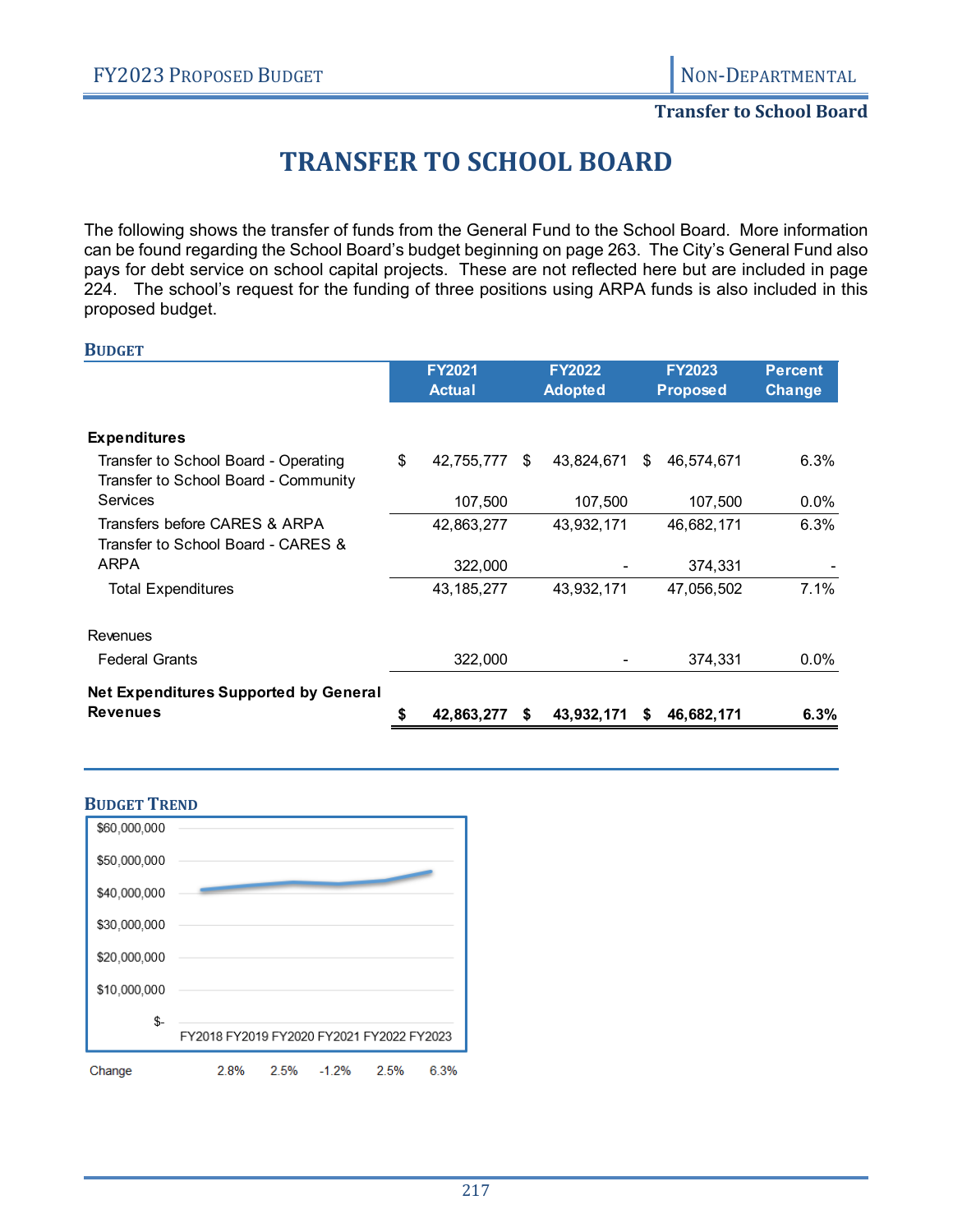#### **Other Education**

# **OTHER EDUCATION EXPENDITURES**

The City and other local jurisdictions contribute to subsidize Northern Virginia Community College's (NVCC) operating and capital expenditures. The amounts below reflect the City's contribution as requested by NVCC.

| <b>BUDGET</b>                                            |                                |      |                                 |    |                           |                                 |
|----------------------------------------------------------|--------------------------------|------|---------------------------------|----|---------------------------|---------------------------------|
|                                                          | <b>FY2021</b><br><b>Actual</b> |      | <b>FY2022</b><br><b>Adopted</b> |    | <b>FY2023</b><br>Proposed | <b>Percent</b><br><b>Change</b> |
| <b>Expenditures</b><br><b>NVCC Contribution</b>          | \$<br>33,972                   | - \$ | 33,666                          | \$ | 34,334                    | $2.0\%$                         |
| Net Expenditures Supported by General<br><b>Revenues</b> | \$<br>33,972                   | - \$ | 33,666                          | S  | 34,334                    | $2.0\%$                         |

#### **BUDGET TREND**

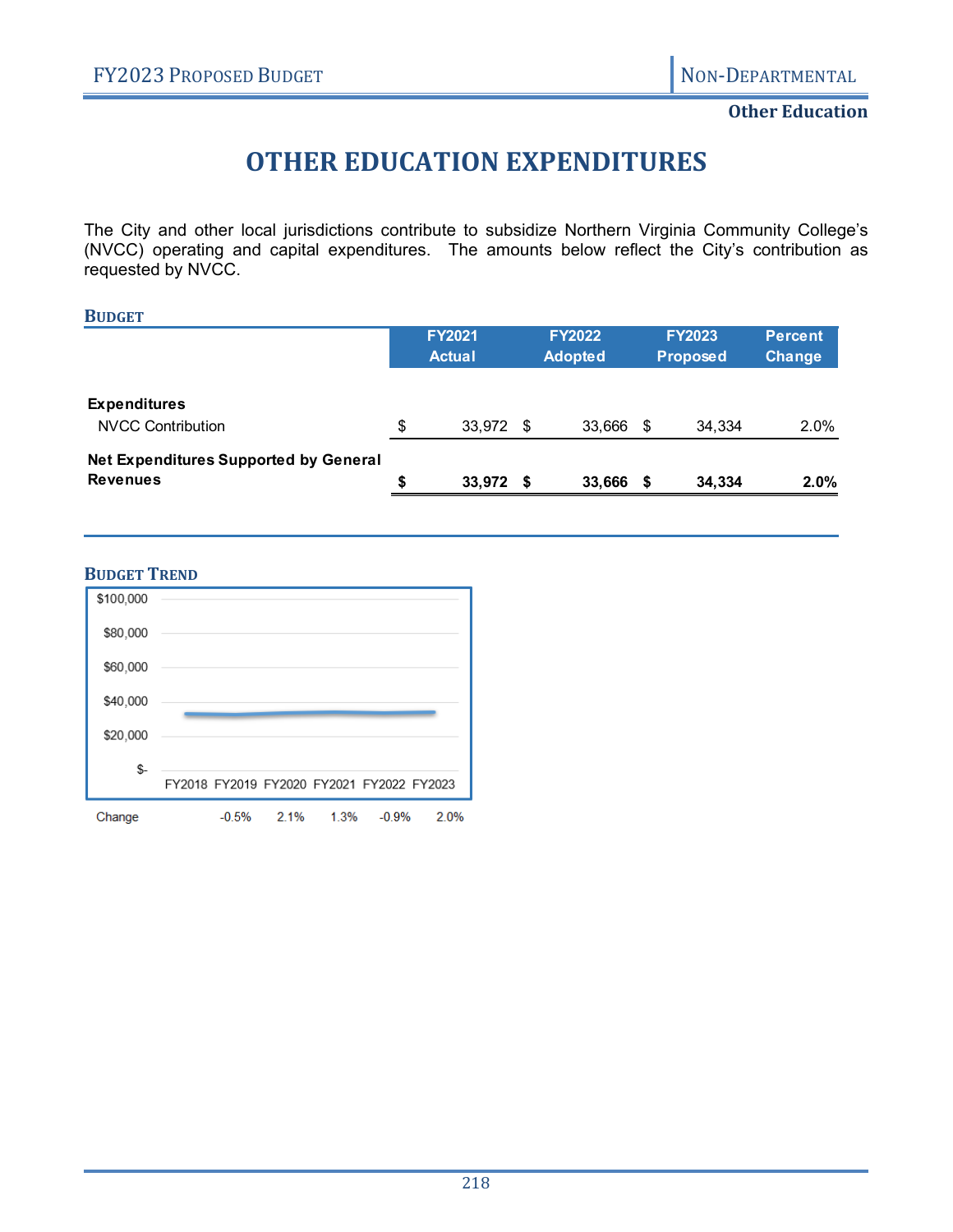**OPEB**

# **OTHER POST‐EMPLOYMENT BENEFITS**

In addition to pension, the City provides health insurance and life insurance benefits for employees who have both vested in the City's pension plan and retire from the City. Together, these are referred to as "Other Post-Employment Benefit" (OPEB).

For employees hired prior to April 1, 2008 the City pays 50% of the retiree's health insurance premium and 100% of the premiums for \$2,000 life insurance policy with the benefit vesting after either five years of credible service or eligibility to retire, whichever comes first. For employees hired on or after April 1, 2008 the City pays 20% of the retiree's health insurance premium after ten years' credible service and the benefit increases by 2% per year up to 50% at twenty-five years of service.

The City's actuary calculates the amount that should be contributed to the plan. In total for the General Fund, the City will contribute \$223 thousand in FY2023. The following table shows only the portion of the FY2023 Actuarially-Determined Contribution (ADC) that is allocable to current retirees. The departmental budgets include a portion of the ADC that is allocable to active employees.

Included in this category, although related to pension, is a reduction to the City's Actuarially-Determined Contribution (ADC) to the Basic and Police Pension Plan. The reduction is a result of the return on investments on the Water System sales proceeds from 2014.

#### **BUDGET**

|    | <b>FY2021</b><br><b>Actual</b> | <b>FY2022</b><br><b>Adopted</b> |      | <b>FY2023</b><br><b>Proposed</b> | <b>Percent</b><br><b>Change</b> |
|----|--------------------------------|---------------------------------|------|----------------------------------|---------------------------------|
|    |                                |                                 |      |                                  |                                 |
| \$ |                                | 40.000                          | - \$ | 40.000                           | $0.0\%$                         |
|    | (640,000)                      | (640,000)                       |      | (640,000)                        | 0.0%                            |
|    |                                |                                 |      |                                  |                                 |
| S  |                                |                                 |      | (600, 000)                       | $0.0\%$                         |
|    |                                | 77,000 \$<br>$(563,000)$ \$     |      | $(600,000)$ \$                   |                                 |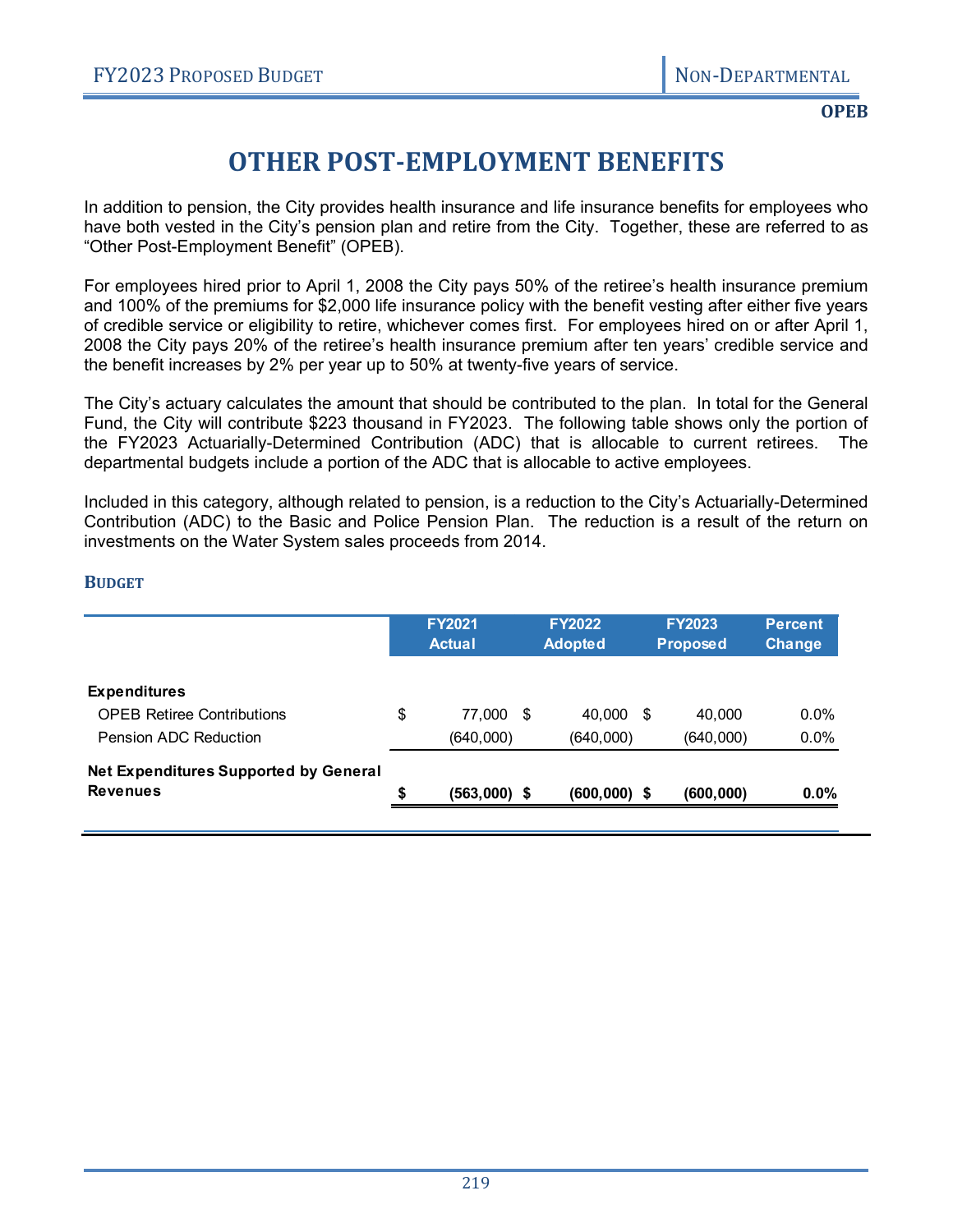#### **Regional Transportation/WMATA**

## **REGIONAL TRANSPORTATION/WMATA**

#### **WMATA**

The City, along with other jurisdictions in the region, contributes an annual subsidy towards the Washington Metropolitan Area Transportation Authority (WMATA)'s operating and capital costs. WMATA provides bus and rail service throughout the region. In FY2023, the City's subsidy towards WMATA costs is \$4,582,895. This includes \$253,732 in City's local share towards the State's capital contribution to WMATA. Local participating jurisdictions are required under the Code of Virginia to contribute \$27.12 million to Virginia's WMATA Capital Fund per Code Section 33.2-3404. This Fund was established to provide dedicated capital funding to WMATA and is administered by the Department of Rail and Public Transportation (DRPT). DRPT receives funding from sources identified in Virginia Code Section 33.2- 3404 and then remits them to WMATA. The \$27.12 million is allocated among the local participating jurisdictions based on each jurisdiction's share of the WMATA Capital Budget. The following table shows a breakdown of the City's subsidy.

| <b>Total WMATA Subsidy</b> | 4,836,627 |
|----------------------------|-----------|
| <b>State Capital Fund</b>  | 253,732   |
| Debt Service               | 795,954   |
| Capital Subsidy            | 176,276   |
| <b>Operating Subsidy</b>   | 3,610,665 |

The City funds its share of the costs using five different sources of funds:

| <b>Local Funding Sources</b>       |    |           |
|------------------------------------|----|-----------|
| C&I Tax                            | \$ | 253,000   |
| C&I Tax Equivalent                 |    | 647,000   |
| Other Local Funds                  |    |           |
| NVTA 30% Funds                     |    | 667,000   |
| <b>Total Local Funding Sources</b> |    | 1,567,000 |
| <b>NVTC Trust Fund</b>             |    |           |
| <b>Fuel Taxes</b>                  |    | 680,000   |
| State Grants                       |    | 2,589,627 |
| <b>Total NVTC Trust Fund</b>       |    | 3,269,627 |
| Total                              | 5  | 4,836,627 |

- 1. Local Funding sources:
	- a. C&I Tax: \$253,000. In 2013, Virginia Code allowed certain localities to assess a Commercial and Industrial (C&I) tax of up to 12.5 cents per \$100 of assessed value of commercial (excluding multi-family) and industrial real properties. Funds raised from this tax may be used for specific transportation expenditures among which is included the local contribution to the State's WMATA Capital Fund.
	- b. C&IE: \$647,000. In order to receive its full allocation of the NVTA 30% funds, the City is required to assess the full C&I tax of 12.5 cents or put an equivalent amount in a separate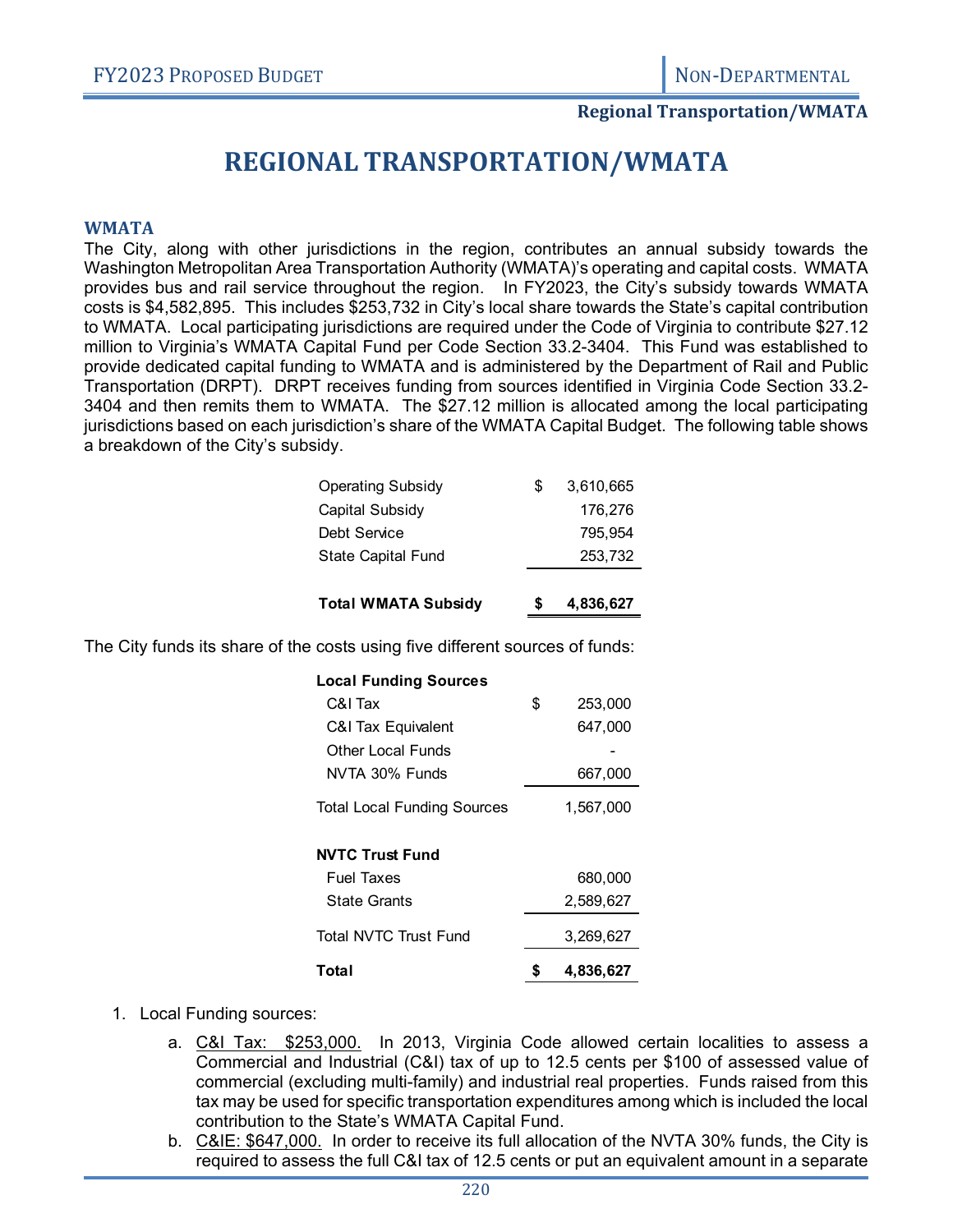#### **Regional Transportation/WMATA**

fund for transportation. These funds may be used towards public transportation expenses. For more information on C&I and C&IE, refer to subsection "Transfers to Other Funds" in this section.

- c. Northern Virginia Transportation Authority (NVTA) 30% funds: \$467,000.
- 2. NVTC Trust Funds:
	- a. Fuel taxes: \$680,000. The City imposes taxes on fuel sold within the City. By law, these taxes are deposited directly with the Northern Virginia Transportation Commission (NVTC) and NVTC makes the payments directly to WMATA on the City's behalf. These amounts are therefore not included in the City's budget.
	- b. State grants from DRPT: \$2,590,000. NVTC applies for grants with DRPT to be used towards the City's share of the WMATA costs. These funds are also deposited directly with NVTC and are not included in the City's budget.

Payments to WMATA from the NVTC Trust Fund are not explicitly appropriated by the City because the City does not receive these funds and they are specifically restricted for payments to WMATA by state law.

#### **OTHER**

The City also participates in regional cooperation and makes an annual contribution to the Northern Virginia Transportation District (NVTD). These are funded with local funds.

| <b>BUDGET</b>                                |               |               |    |                |    |                 |                |
|----------------------------------------------|---------------|---------------|----|----------------|----|-----------------|----------------|
|                                              | <b>FY2021</b> |               |    | <b>FY2022</b>  |    | <b>FY2023</b>   | <b>Percent</b> |
|                                              |               | <b>Actual</b> |    | <b>Adopted</b> |    | <b>Proposed</b> | <b>Change</b>  |
| <b>Expenditures</b>                          |               |               |    |                |    |                 |                |
| <b>WMATA Subsidy</b>                         | \$            | 1,610,000     | \$ | 1,821,754      | \$ | 1,567,000       | $-14.0\%$      |
| <b>WMATA 3T Bus</b>                          |               | 211,438       |    |                |    |                 |                |
| <b>NVTD</b>                                  |               | 4,856         |    | 4,856          |    | 4,856           | 0.0%           |
| <b>Total Expenditures</b>                    |               | 1,826,294     |    | 1,826,610      |    | 1,571,856       | $-13.9%$       |
| Revenues                                     |               |               |    |                |    |                 |                |
| NVTA 30% Funds                               |               | 381,140       |    | 341,000        |    | 467,000         | 37.0%          |
| C&I Tax                                      |               | ۰             |    |                |    | 253,000         |                |
| NVTC I-66 Toll Revenue Grant                 |               | 211,438       |    |                |    |                 |                |
| <b>Total Revenues</b>                        |               | 592,578       |    | 341,000        |    | 720,000         | 111.1%         |
| <b>Net Expenditures Supported by General</b> |               |               |    |                |    |                 |                |
| <b>Revenues</b>                              |               | 1,233,716     | S  | 1,485,610      | \$ | 851,856         | -42.7%         |

\*The amounts shown above excludes payment from the trust fund held by NVTC for gas taxes and state aid. The City does not receive these funds and they are specifically restricted for payments to WMATA by state law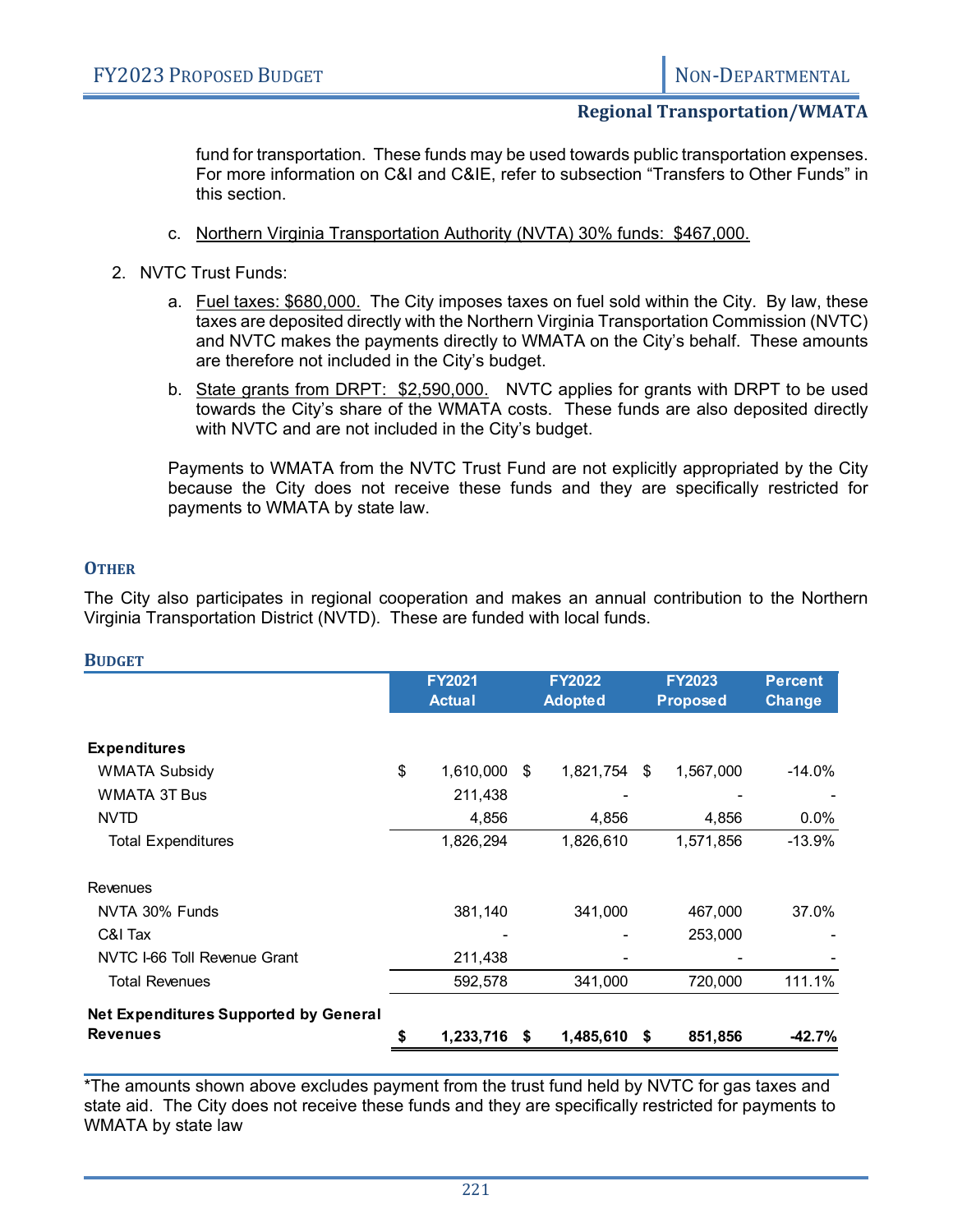### **Regional Transportation/WMATA**

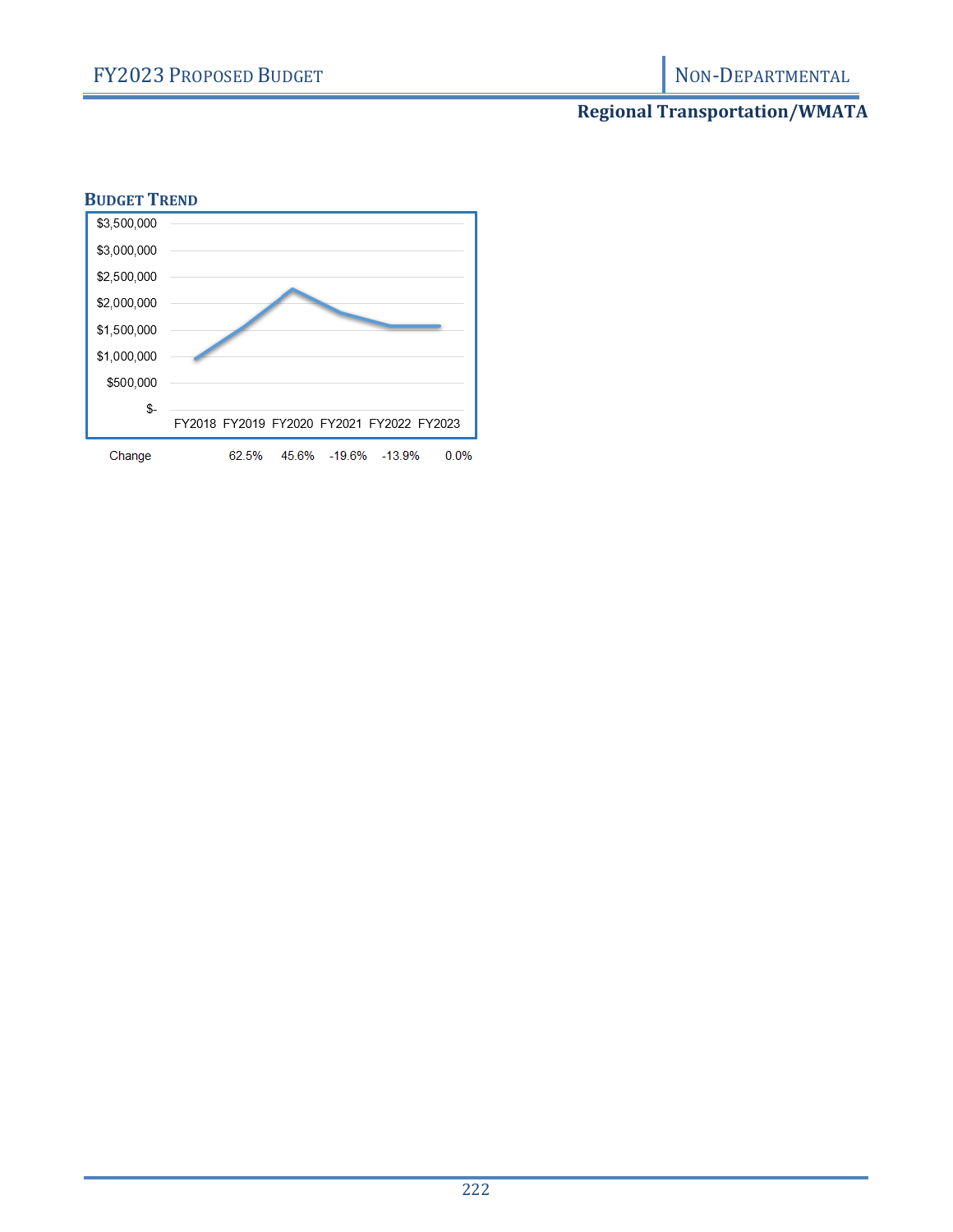**Debt Service**

# **DEBT SERVICE**

 $#$ 

The City issues debt as necessary to fund long-lived capital assets such as school buildings, open space, and public facilities and infrastructure. The use of debt financing is included as part of the City's Capital Improvements Program (CIP) and is subject to the Council's adopted debt policies which are noted on page 34.

Debt service for the General Fund includes all general obligations of the City, including those debts issued for the School Board but excludes debts issued for the utility funds. Debt service for debt issued for the use of the utility funds is included in their respective budgets and is covered by their respective user rates.

In November 2019, the City issued approximately \$118.4 million of debt to fund the renovation/construction of the City Hall, Mary Riley Styles Public Library (Library) and the George Mason High School (GMHS), along with miscellaneous other capital projects for parks, open space, and public safety. This adds to the \$21.7 million debt issued in FY2018 and completes the major debt issuance for the City.

The related debt service for this debt began in FY2022. As previously planned, a portion of this debt service will be paid for using capital reserves. The Proposed Budget includes a drawdown of \$4,177,000 from capital reserves for this purpose. This includes the use of \$460,000 of a total \$1.9 million in voluntary concession received from Founder's Row for school capital costs in 2021.

Additional information on the City's debt can be found on pages 62-65.

|                                              | <b>FY2021</b><br><b>FY2022</b> |    | <b>FY2023</b>  |    | <b>Percent</b>  |               |
|----------------------------------------------|--------------------------------|----|----------------|----|-----------------|---------------|
|                                              | <b>Actual</b>                  |    | <b>Adopted</b> |    | <b>Proposed</b> | <b>Change</b> |
| <b>Expenditures</b>                          |                                |    |                |    |                 |               |
| Principal                                    | \$<br>7,884,694                | \$ | 8,607,425 \$   |    | 7,723,281       | $-10.3%$      |
| Interest                                     | 6,495,581                      |    | 5,510,823      |    | 5,121,528       | $-7.1%$       |
| Payment to Refund Bonds & Notes              | 9,861,694                      |    |                |    |                 |               |
| <b>Bond Issuance Costs</b>                   | 81,156                         |    | 75,000         |    | 75,000          | 0.0%          |
| Professional and contractual                 | 5,413                          |    | 24,500         |    | 24,500          | $0.0\%$       |
| <b>Total Expenditures</b>                    | 24,328,537                     |    | 14,217,748     |    | 12,944,309      | $-9.0%$       |
| Revenues                                     |                                |    |                |    |                 |               |
| Use of Capital Reserves                      | 4,462,500                      |    | 4,051,000      |    | 4,034,000       | $-0.4%$       |
| Contributions                                |                                |    | 460,000        |    |                 | $-100.0\%$    |
| <b>Federal Grants</b>                        | 180,690                        |    | 119,595        |    | 120,232         | 0.5%          |
| Proceeds from Issuance of Debt               | 9,942,520                      |    | 75,000         |    | 75,000          | $0.0\%$       |
| <b>Total Revenues</b>                        | 14,585,710                     |    | 4,705,595      |    | 4,229,232       | $-10.1%$      |
| <b>Net Expenditures Supported by General</b> |                                |    |                |    |                 |               |
| <b>Revenues</b>                              | 9,742,827                      | S. | 9,512,153      | -S | 8,715,077       | $-8.4%$       |

**BUDGET**

*Note: In FY2021, the City refunded Series 2011 and Series 2013 GO Bonds.*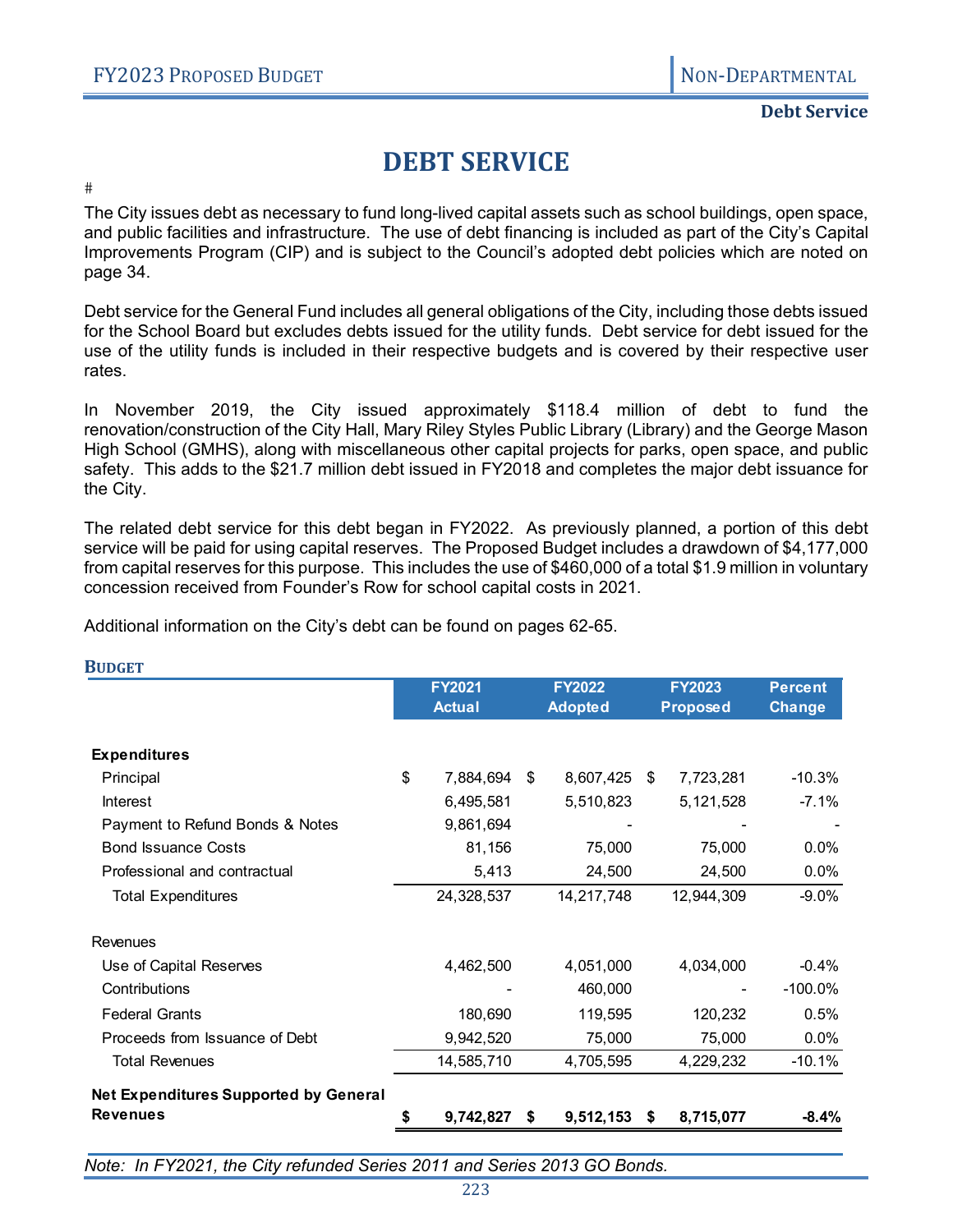#### **Debt Service**

The following table shows total debt service by category.

 $\#$ 

| <b>Function</b>    |    | <b>Principal</b> |   | Interest  | Total |            |  |
|--------------------|----|------------------|---|-----------|-------|------------|--|
| Education          | \$ | $5.574.143$ \$   |   | 4,126,262 | - \$  | 9,700,405  |  |
| General Government |    | 1,993,656        |   | 1,055,211 |       | 3,048,867  |  |
| Transportation     |    | 155.482          |   | 39,555    |       | 195,037    |  |
| Total              | S  | 7,723,281        | S | 5,221,028 | \$    | 12,944,309 |  |
|                    |    |                  |   |           |       |            |  |

 $#$ 



#### **Notes:**

• The City issued new debt totaling \$160 million between FY2018 and FY2020, increasing the debt service obligations.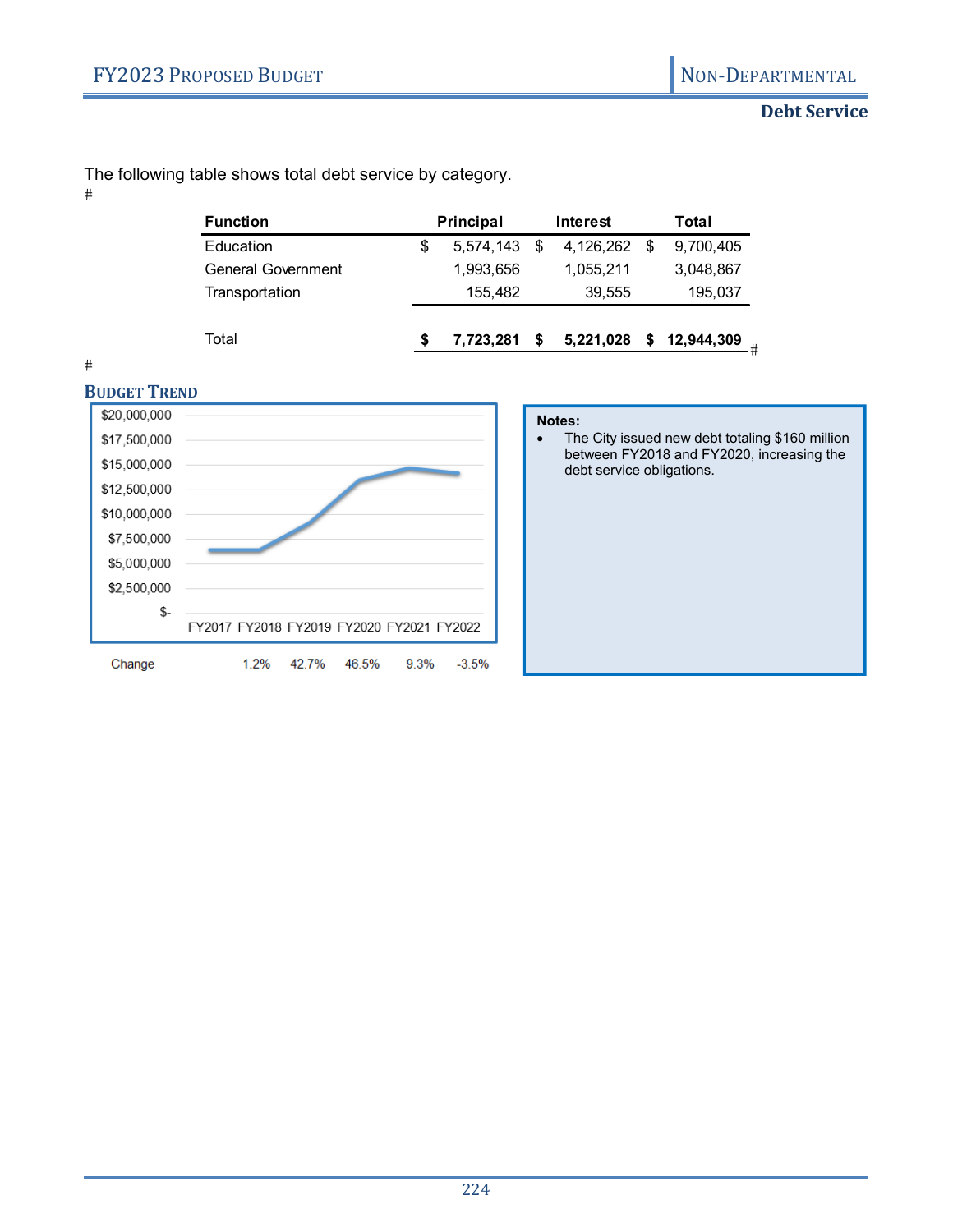#### **Transfers to Other Funds**

# **TRANSFERS TO OTHER FUNDS**

Transfers to other funds are made out of the General Fund to provide funding for projects in the Capital Improvements Program (CIP) accounted for in the General Government and School Capital Project Fund and the Special Transportation Fund. These transfers are to provide for matches to federal grants and to provide funding for critical facilities and infrastructure maintenance.

In FY2023, a total of \$1,885,294 is being transferred to the following funds:

- General Government Capital Improvement Fund: \$800,000. These funds will be used for the following:
	- $\circ$  \$250,000 general facilities reinvestment and \$350,000 specifically for the Property Yard for replacement of the fleet lift and garage bay doors, and to fund a study for the reconfiguration of that facility.
	- $\circ$  \$200,000 for the other capital reinvestments including the replacement of turf fields and heavy machinery.
- Special Transportation Fund: \$747,000. These funds will be used to pay for the following expenditures:
	- o C&I Equivalent: \$647,000
	- o Neighborhood Traffic Calming: \$100,000

The WMATA expenditure is expended from the General Fund and therefore, a corresponding revenue item labeled Transfer from the Special Transportation Fund is also being recognized in the Revenues section of the General Fund budget.

In 2013, Virginia enacted HB2313, which allowed certain local jurisdictions to raise sales, transient occupancy, and grantor's taxes in order to fund eligible local and regional transportation expenditures<sup>1</sup>. These taxes are deposited with the Northern Virginia Transportation Authority (NVTA). Of the taxes raised in the City, the City is entitled to receive 30% while the remaining 70% is pooled with other jurisdiction's 70% funds to pay for regional transportation projects. However, in order to receive the local share of 30%, the City is required to raise an amount equivalent to 12.5 cents of tax on commercial and industrial properties in lieu of taxing these properties. If the City does not raise the full equivalent amount, the difference is deducted from the City's local share of 30% and is placed in the 70% pool. The City's C&I tax equivalent for FY2023 is approximately \$1,050,000. In FY2023, the City is including a 5 cent C&I tax rate (\$403,000), necessitating a subsidy of \$647,000 from general revenues.

- FCCTV Fund: \$238,294. These transfers are funded with general revenues and Public, Education, and Government grants (PEG).
- Affordable Housing Fund: \$100,000.

 $\overline{a}$ 

 Economic Development Authority: \$500,000. This is funded with ARPA funds and will be used to continue to assist small businesses in the City recover from economic losses from the pandemic.

 $^1$  This was later changed by VA Code Section 33.2-3404 so that the Transient Occupancy Tax and the Grantor's Tax now get deposited with the State WMATA Capital Fund rather than NVTA.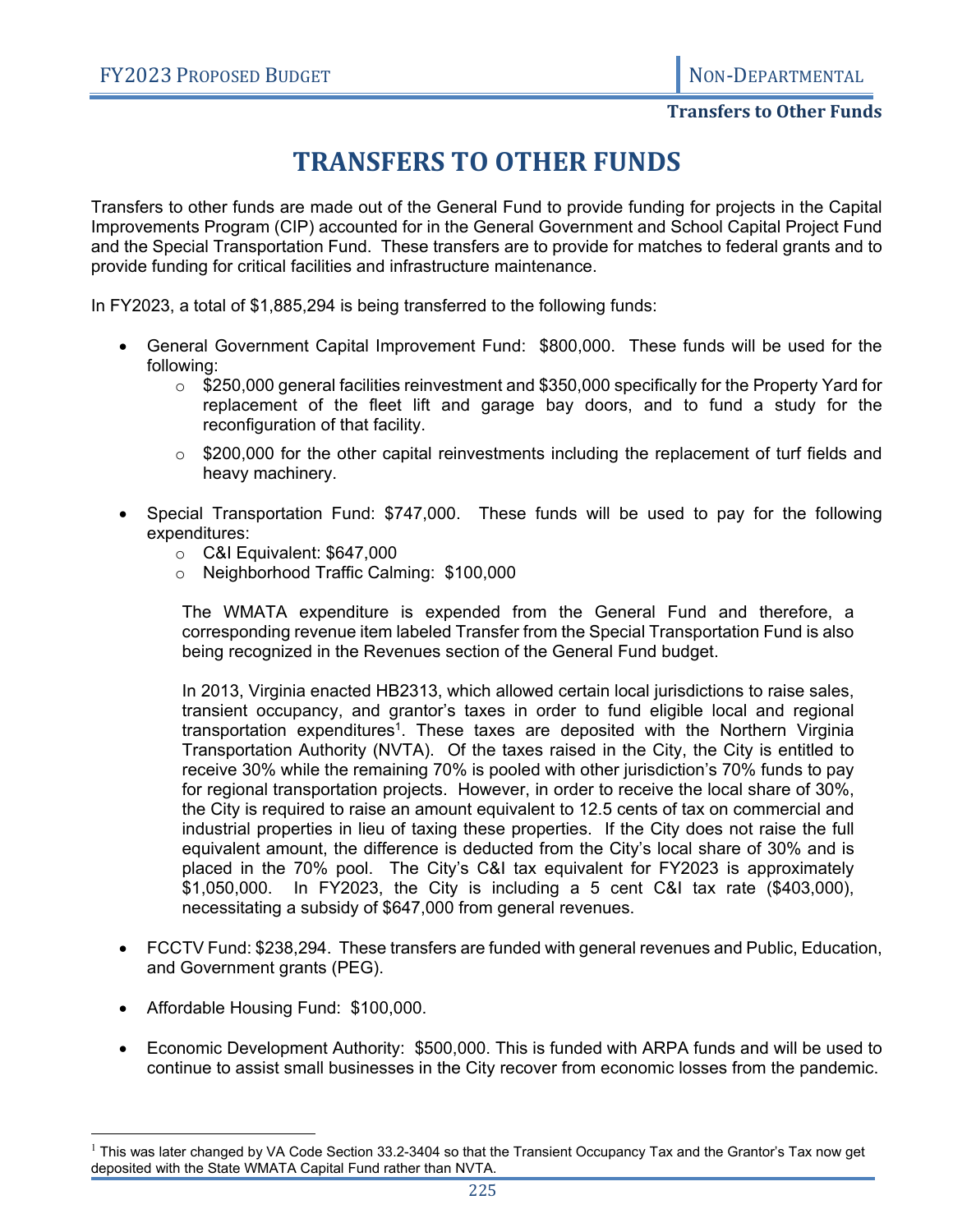### **Transfers to Other Funds**

#### **BUDGET**

|                                                                             | FY2021<br><b>Actual</b> |    | <b>FY2022</b><br><b>Adopted</b> | <b>FY2023</b><br><b>Proposed</b> |           | <b>Percent</b><br><b>Change</b> |
|-----------------------------------------------------------------------------|-------------------------|----|---------------------------------|----------------------------------|-----------|---------------------------------|
| <b>Expenditures</b>                                                         |                         |    |                                 |                                  |           |                                 |
| Transfer to CIP                                                             | \$<br>2,615,000         | S  | Ξ.                              | - \$                             | 800,000   |                                 |
| Transfer to Special Transportation Fund                                     | 1,404,700               |    | 1,154,000                       |                                  | 747,000   | $-35.3%$                        |
| Transfer to Cable Access Fund                                               | 130,071                 |    | 217,496                         |                                  | 238,294   | 9.6%                            |
| Transfer to Affordable Housing Fund<br>Transfer to the Economic Development | 100,000                 |    | 100,000                         |                                  | 100,000   | 0.0%                            |
| Authority                                                                   | 529,100                 |    |                                 |                                  | 500,000   |                                 |
| <b>Total Expenditures</b>                                                   | 4,249,771               |    | 1,471,496                       |                                  | 1,885,294 | 28.1%                           |
| <b>Revenues</b>                                                             |                         |    |                                 |                                  |           |                                 |
| <b>PEG</b>                                                                  | 48,296                  |    | 56,000                          |                                  | 56,000    | 0.0%                            |
| <b>Federal Grants</b>                                                       | 508,000                 |    |                                 |                                  | 500,000   |                                 |
| <b>Total Revenues</b>                                                       | 556,296                 |    | 56,000                          |                                  | 556,000   | 892.9%                          |
| <b>Net Expenditures Supported by General</b>                                |                         |    |                                 |                                  |           |                                 |
| <b>Revenues</b>                                                             | 3,693,475               | S. | 1,415,496                       | S.                               | 1,329,294 | $-6.1%$                         |
|                                                                             |                         |    |                                 |                                  |           |                                 |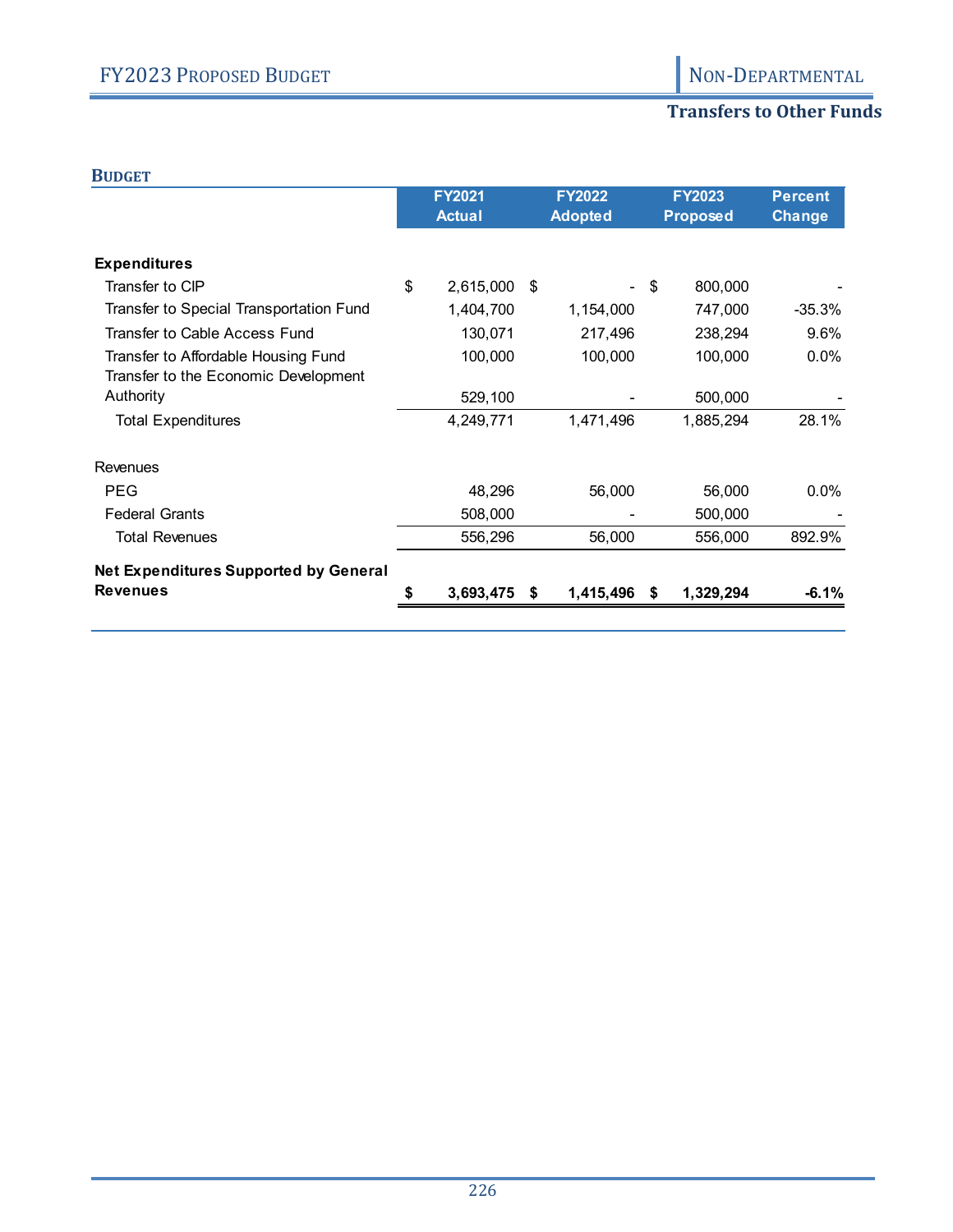**BUDGET**

#### **Contingencies, Tax Credits, & Reserves**

# **CONTINGENCIES, TAX CREDITS, & RESERVES**

In this Proposed Budget, \$1,020,000 (equivalent to 2 cents of Real Estate Tax Rate) has been set aside for Council initiatives. Additionally, \$200,000 is also set aside to fund potential salary increases as a result of the compensation study.

The FY2023 budget includes a reservation of \$250,000 for a tax credit pursuant to the Economic Development Agreement entered into with 6607 Wilson Retail, LLC (BJ's). The agreement calls for the payment of up to \$250,000 to BJ's in a dollar-for-dollar sharing of local tax revenues generated by the retail center between \$450,001 and \$950,000 per year. The tax-sharing agreement is for a period of 12 years ending in FY2023. Since the implementation of this agreement, the City has been paying the maximum amount of \$250,000 to BJ's. These are shown as reductions to revenue for accounting purposes.

The budget includes \$4,500,000 as contribution to the Capital Reserve from the expected receipt of payment from West Falls Church Gateway Partners of \$4,500,000.

|                                              | <b>FY2021</b><br><b>Actual</b> |                |      | <b>FY2022</b><br><b>Adopted</b> |    | FY2023<br><b>Proposed</b> | <b>Percent</b><br><b>Change</b> |  |
|----------------------------------------------|--------------------------------|----------------|------|---------------------------------|----|---------------------------|---------------------------------|--|
| Contingecies                                 |                                |                |      |                                 |    |                           |                                 |  |
| <b>Council Contingency</b>                   | \$                             | $\blacksquare$ | \$   | $\sim$                          | \$ | 1,020,000                 |                                 |  |
| <b>Compensation Study</b>                    |                                |                |      |                                 |    | 200,000                   |                                 |  |
| Techonology                                  |                                |                |      | 21,100                          |    | ٠                         | $-100.0\%$                      |  |
| Tax Credits*                                 |                                | 250,000        |      | 250,000                         |    | 250,000                   | 0.0%                            |  |
| <b>Contribution to Capital Reserve</b>       |                                | 6,534,114      |      | 5,810,000                       |    | 4,500,000                 |                                 |  |
| Total                                        |                                | 6,784,114      |      | 6,081,100                       |    | 5,970,000                 | $-1.8%$                         |  |
| <b>Revenues</b>                              |                                |                |      |                                 |    |                           |                                 |  |
| <b>Voluntary Concessions</b>                 |                                |                |      | 1,310,000                       |    |                           | $-100.0\%$                      |  |
| Proceeds from Land Lease/Sale                |                                |                |      |                                 |    | 4,500,000                 |                                 |  |
| <b>Total Revenues</b>                        |                                |                |      | 1,310,000                       |    | 4,500,000                 | 243.5%                          |  |
| <b>Net Expenditures Supported by General</b> |                                |                |      |                                 |    |                           |                                 |  |
| <b>Revenues</b>                              |                                | 6,784,114      | - \$ | 4,771,100                       | S. | 1,470,000                 | $-69.2\%$                       |  |

\*Note: The tax credit numbers above do not include \$535,000 in tax relief which is included instead in the treasurer's budget as they administer the program.